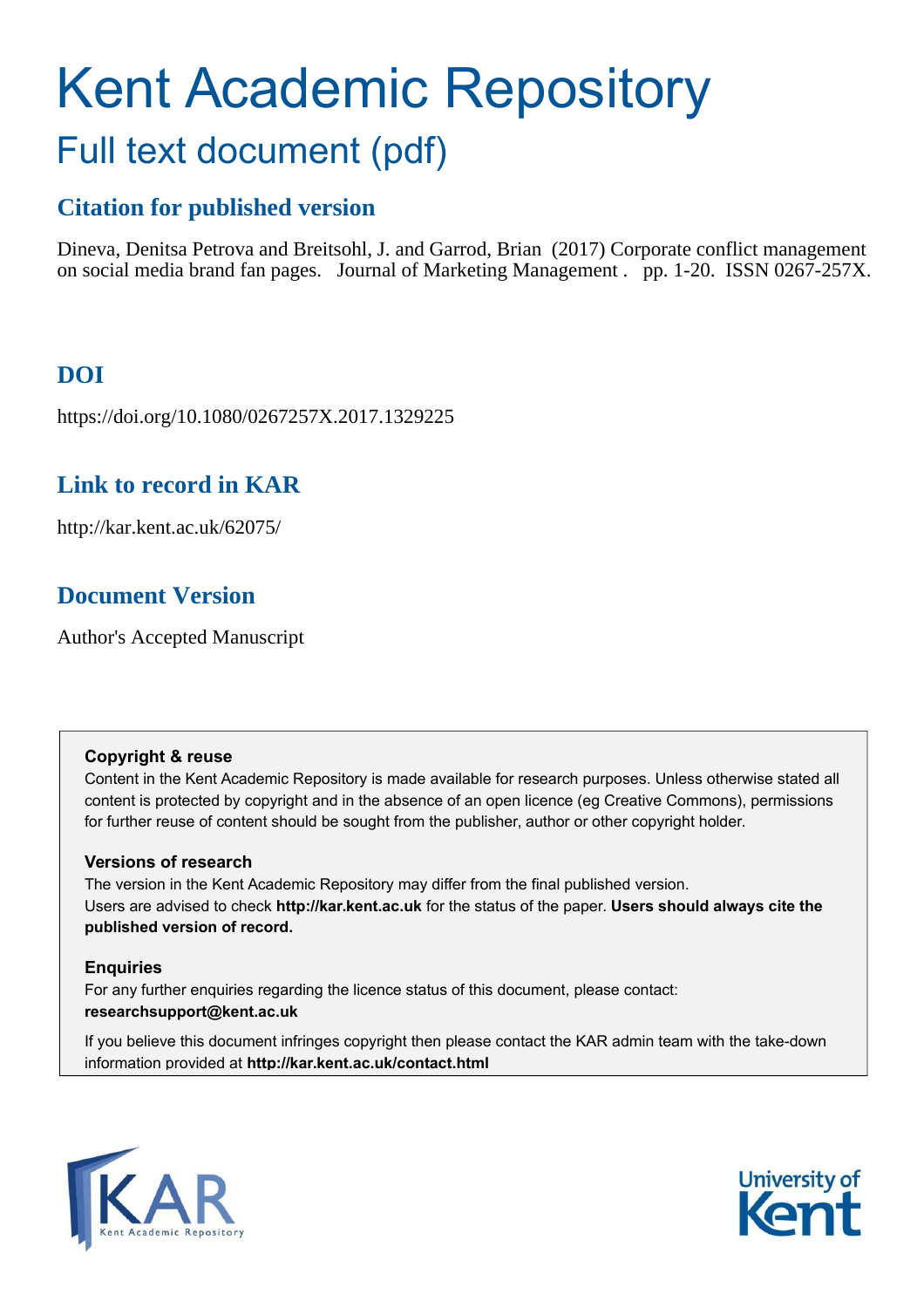# **Title**

Corporate conflict management on social media brand fan pages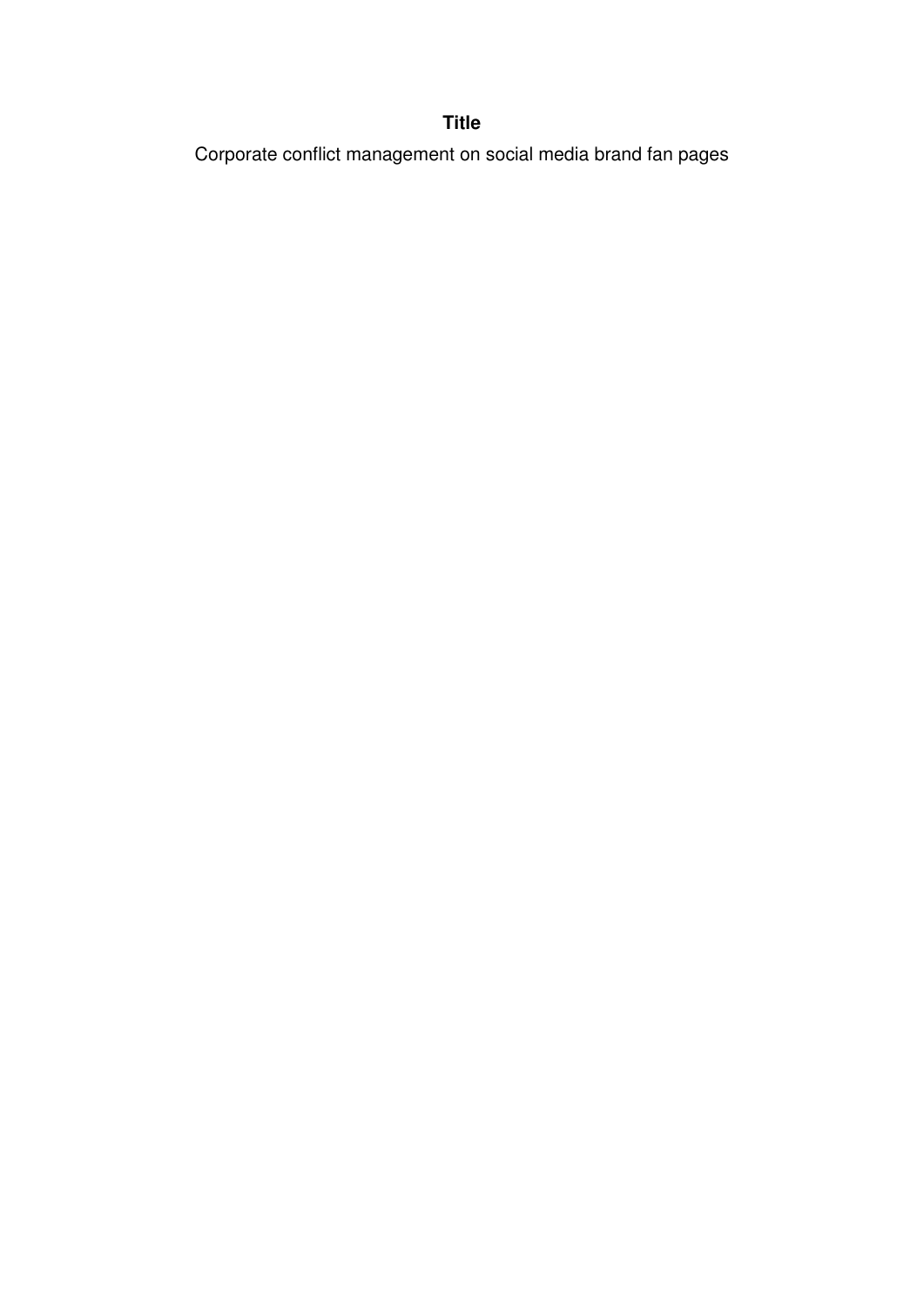# **Authors' biographical notes:**

*Corresponding author:* Miss Denitsa Petrova Dineva

**Affiliation**: Aberystwyth University, UK

**Postal address:** 3.13 Rheidol Building Llanbadarn Fawr Aberystwyth SY23 3AL

**Phone:** +447534619888

**Email:** dpd5@aber.ac.uk

**Biographical note:** Miss Denitsa Dineva is a PhD candidate in Marketing at Aberystwyth Business School, Aberystwyth University (UK). Her research interests include online marketing, consumer-to-consumer communications and corporate conflict management.

*Second co-author:* Dr Jan Christian Breitsohl

**Affiliation:** Aberystwyth University, UK

**Postal address:** 3.37 Rheidol Building

Llanbadarn Fawr

Aberystwyth

SY23 3AL

**Phone:** +44 (0)1970 62 2506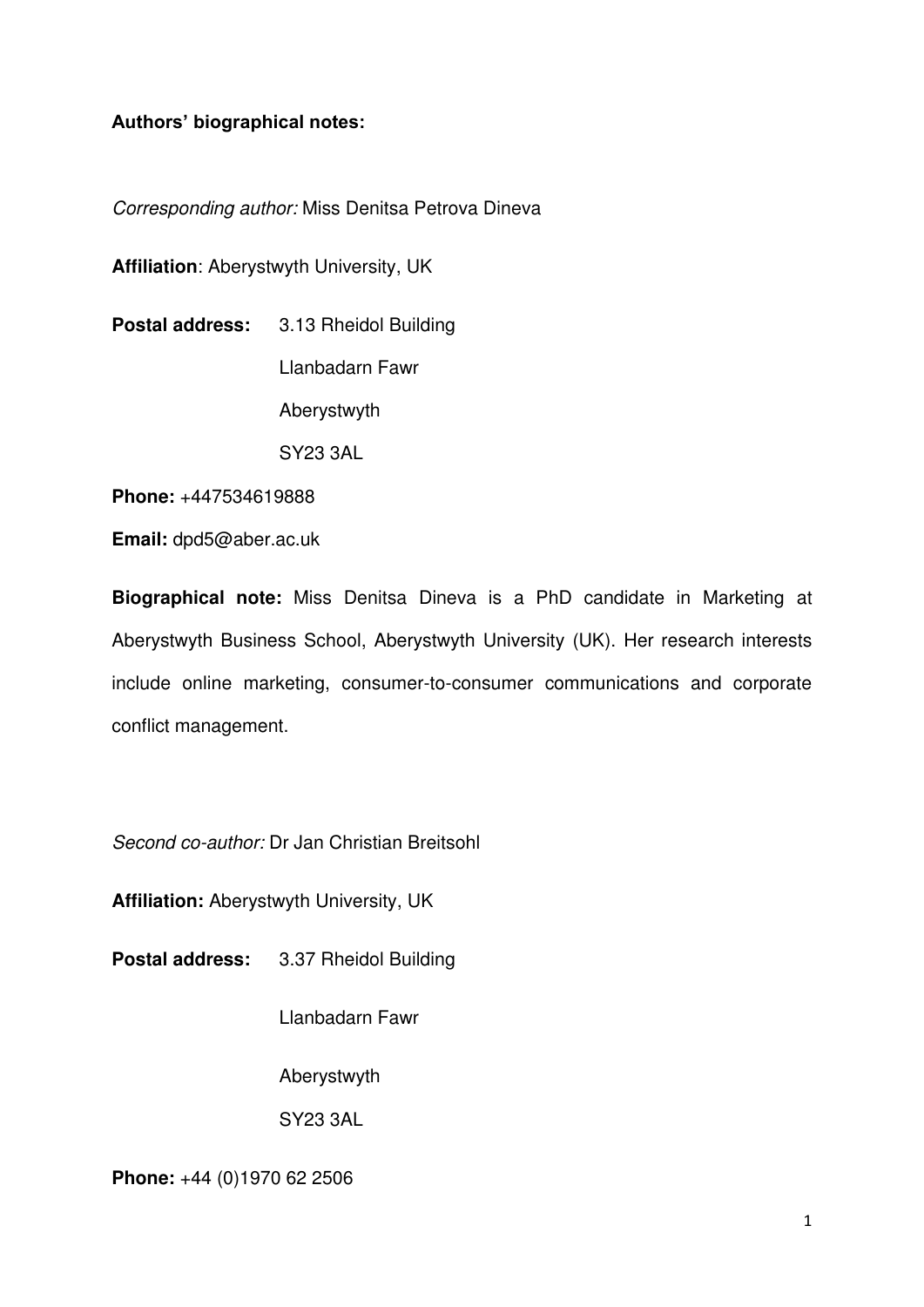# **Email:** [jab99@aber.ac.uk](mailto:jab99@aber.ac.uk)

**Biographical note:** Dr Jan Breitsohl is a Lecturer in Marketing Psychology at Aberystwyth Business School, Aberystwyth University (UK). His academic interests focus on online consumer behaviour, and in particular negative communication and corporate response strategies.

*Third co-author:* Professor Brian Garrod

**Affiliation**: Aberystwyth University, UK

**Postal address:** 2.44 Rheidol Building

Llanbadarn Fawr

Aberystwyth

SY233AL

**Phone:** +44 (0)1970 62 1638

**Email:** [bgg@aber.ac.uk](mailto:bgg@aber.ac.uk) 

**Biographical note:** Professor Brian Garrod is Professor of Tourism Management at Aberystwyth Business School, Aberystwyth University (UK). His research interests span all aspects of tourism but focus particularly on sustainable tourism, ecotourism and heritage tourism. He has written widely in the area of tourism management, including seven text books, and he is Co-Editor-in-Chief of the Journal of Destination Marketing & Management.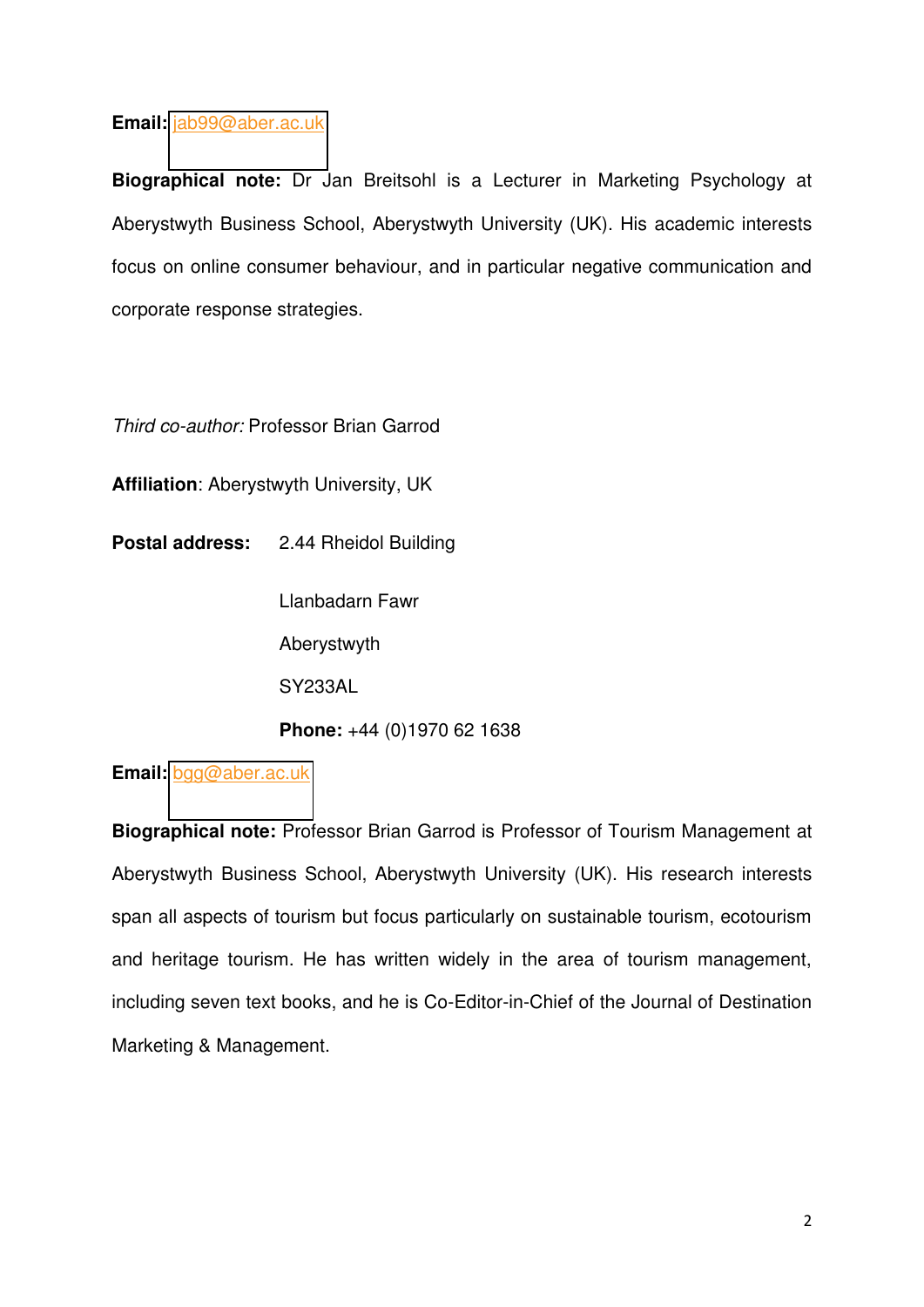**Abstract:** A recent development in the literature on social-media brand fan pages is the investigation of hostile consumer-to-consumer interactions. Existing research has thus far concentrated on the reasons why consumers engage in such online conflicts. In comparison, this study focuses on how online conflicts can be best managed. Based on direct observations of six brand fan pages on Facebook, we offer a first conceptualisation of corporate conflict management strategies. Our results reveal five main conflict-management strategies: non-engaging, censoring, bolstering, informing and pacifying. By drawing on existing suggestions from the marketing literature, we provide managerial implications and suggest avenues for future research.

**Keywords:** *conflict resolution, brand community, corporate governance, social media, consumer aggression*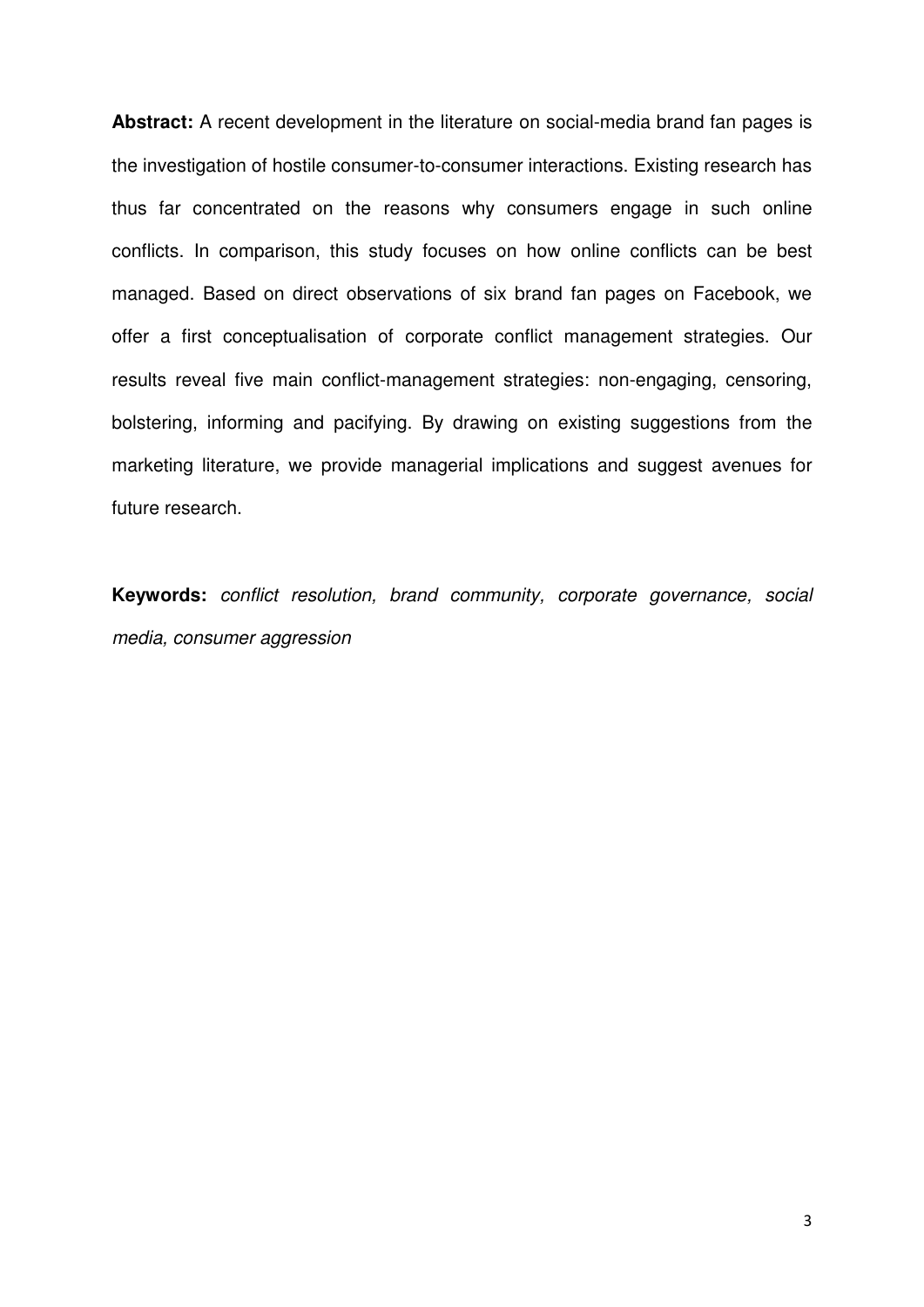# **Summary statement of contribution:**

The paper contributes to the marketing literature by investigating how companies manage consumer-to-consumer conflicts on social-media brand fan pages. Our analysis reveals five different types of conflict management which we synthesise with suggestions from the marketing literature, offering a first conceptualisation of this neglected area of research. We thus provide social-media marketers with an overview of current managerial practice for this growing and harmful online phenomenon.

**Disclosure statement:** No potential conflict of interest is reported by the authors.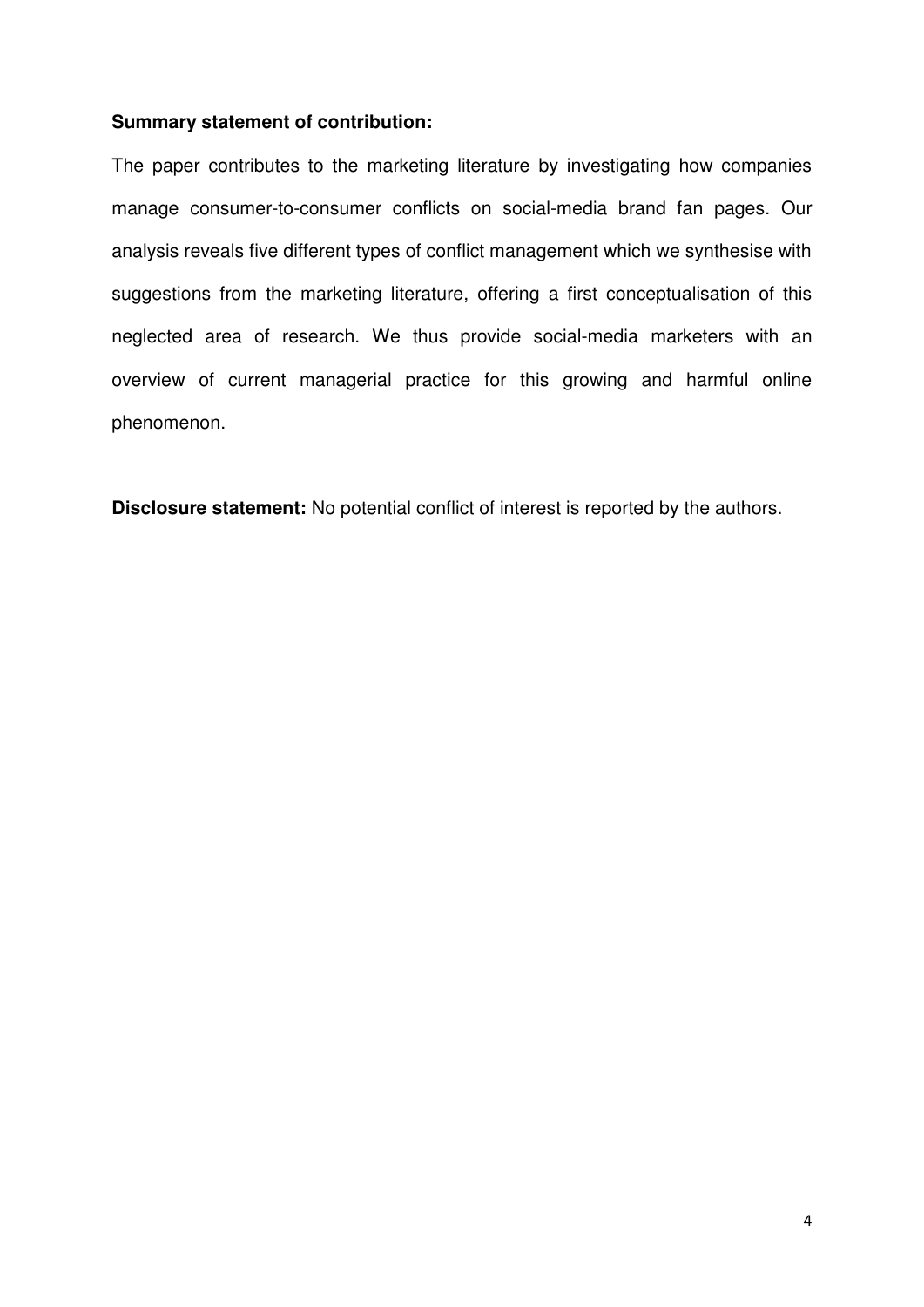### **Introduction**

The positive aspects of social-media brand fan pages are well researched. Consumers derive social as well as functional benefits, which increases their engagement (Gummerus, Liljander, Weman & Pihlström, 2012; Wolny & Mueller, 2013) and stimulates the co-creation of value (Laroche, Habibi, Richard & Sankaranarayanan, 2012). Likewise, companies have the opportunity to gain insights on consumer behaviour and to release interactive promotional content (Kim, Choi, Qualls & Han, 2010; Quinton, 2013; Schembri & Latimer, 2016). The negative aspects of social-media brand fan pages are, however, considerably less wellknown. Studies have so far focused mainly on conflicts between consumers and brands/businesses (C2B), including studies on consumers punishing brands for unethical conduct (Grappi, Romani & Bagozzi, 2013; Haberstroh, Orth, Hoffmann & Brunk, 2015), as well as consumer complaints about unsatisfactory service/product experiences (Van Noort & Willemsen, 2012). A more recent area of research interest in the social-media literature is the investigation of conflict between consumers, a phenomenon generally referred to as consumer-to-consumer (C2C) conflict (Gebauer, Füller & Pezzei, 2013; Hickman & Ward, 2007; Husemann, Ladstaetter & Luedicke, 2015). This type of online conflict describes a scenario in which one consumer verbally attacks another consumer in relation to a brand. This is the key focus of this article.

We argue that companies hosting social-media brand fan pages need to consider how to manage these C2C conflicts, given recent findings on their destructive impact. Fisk et al. (2010), for instance, show that conflicts between consumers negatively impact upon an organisation's reputation and credibility. Likewise, Wang,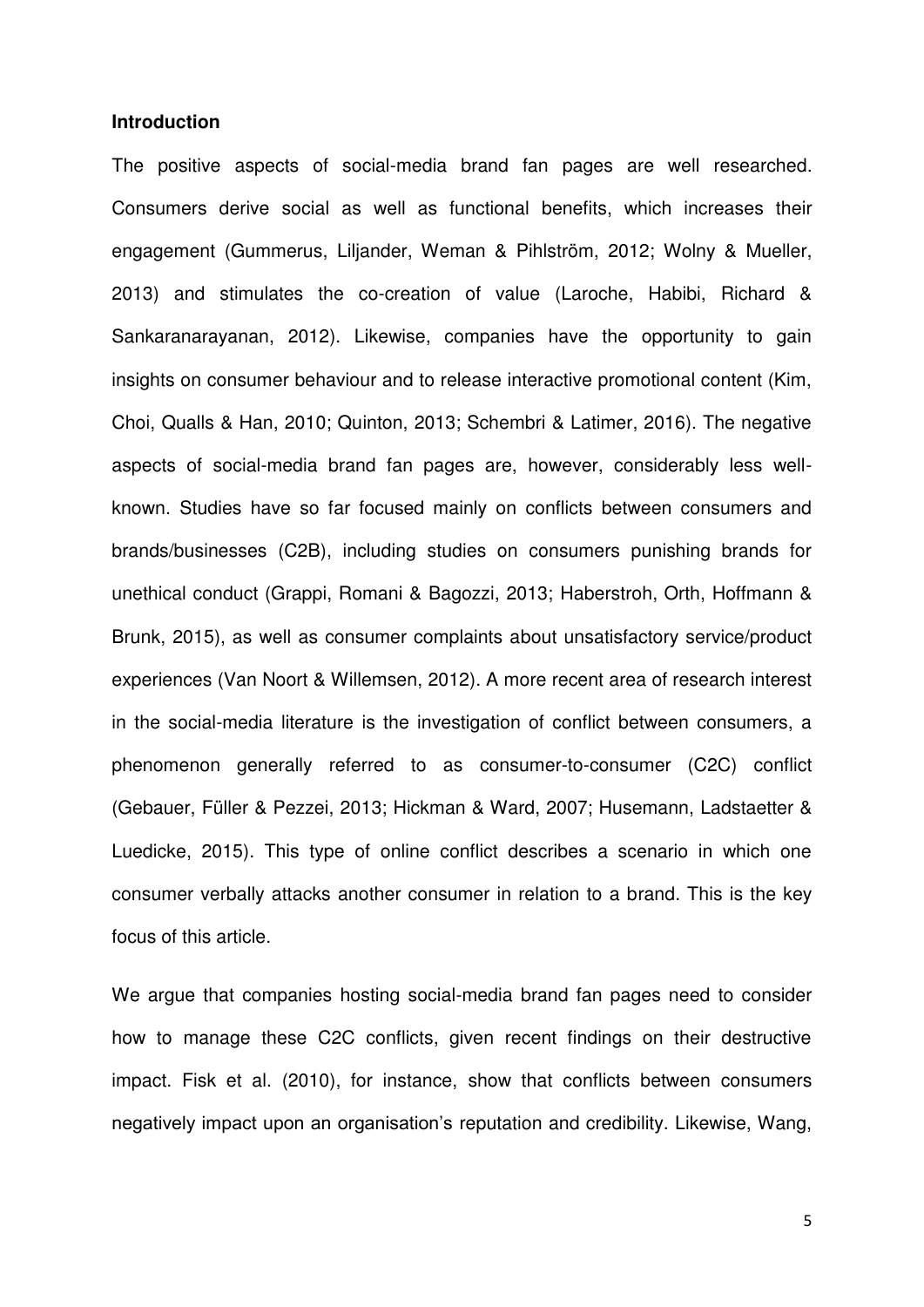Yu and Wei (2012) demonstrate that C2C conflicts on social-media brand fan pages are likely to have a detrimental effect on consumers' purchase intentions.

Despite these findings, the marketing literature on the corporate management of C2C conflicts in online environments remains limited. The central focus of existing studies is not on corporate conflict management strategies and these were drawn upon in a conceptual manner or treated as an analytical sub-theme (Husemann et al., 2015; Sibai, de Valck, Farrell & Rudd, 2015). Indeed, Matzat and Rooks (2014) recently noted that empirically informed research is lacking. To help address this gap, we report the findings of direct observations of six companies' strategies for managing C2C conflicts on their social-media brand fan pages.

Our results serve to advance marketing theory by offering an empirically informed taxonomy comprising five corporate conflict management strategies. Through this paper, marketing managers can gain insight into current corporate practices in managing hostile consumer-to-consumer interactions on their social-media brand fan pages. This will enable them to adopt suitable conflict management strategies in their own organisations.

## **Literature Review**

# *Social Media Brand Fan Pages*

Companies create brand fan pages on social media in order to unite brand fans through enabling them to share their enthusiasm about the brand (de Vries, Gensler & Leeflang, 2012). Moreover, social-media brand fan pages (SMBFs) focus on a single brand and are hosted by a company on a social media channel (Breitsohl, Kunz & Dowell, 2015; Habibi, Laroche & Richard, 2014a). SMBFs are easily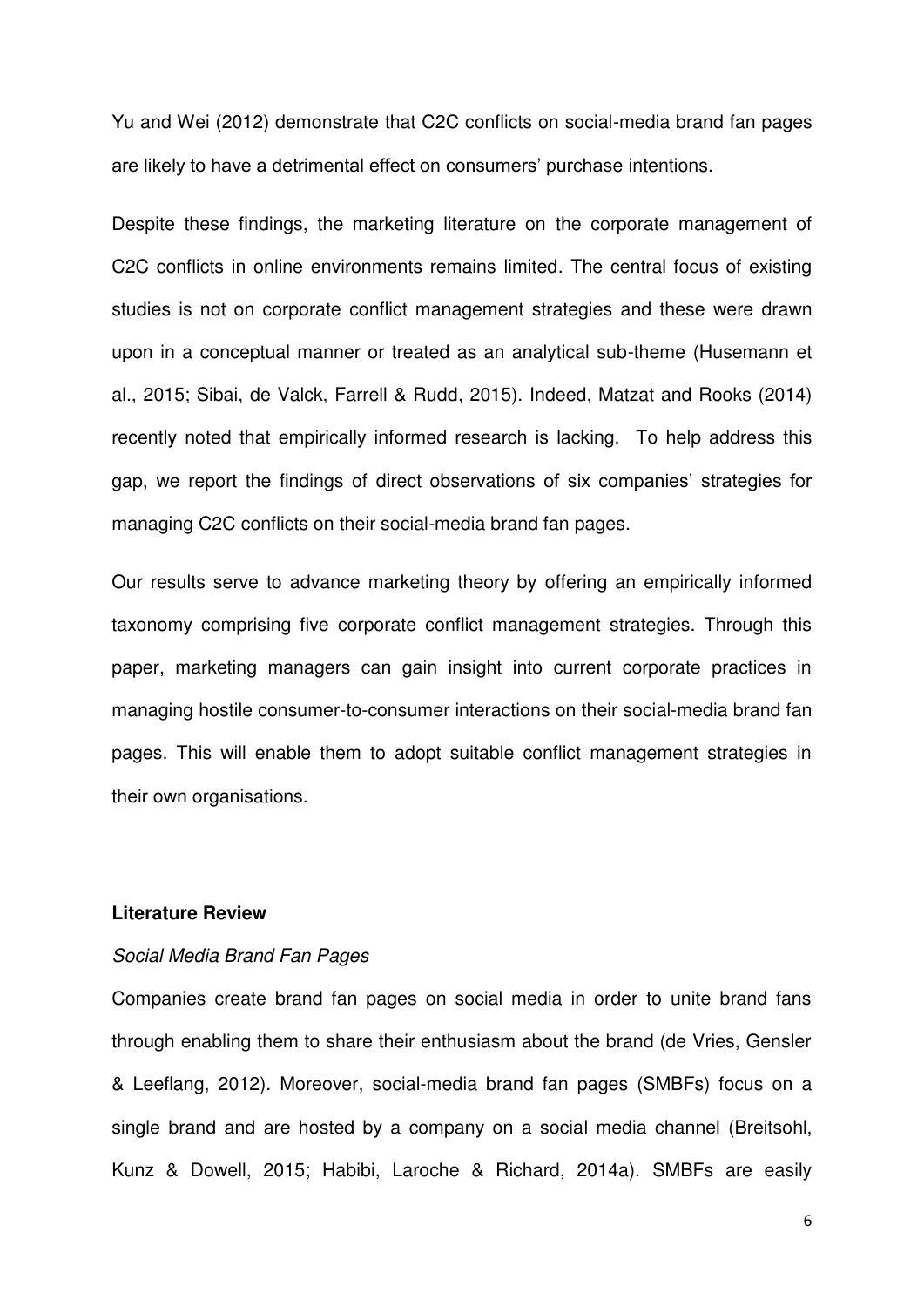accessible, open to the public and aim to facilitate communication with and among consumers (Correa, Hinsley, & De Zúniga, 2010). While Laroche et al. (2012) suggest that social-media brand fan pages are similar to other types of online consumption communities (OCCs) in that they facilitate a shared purpose, rituals and traditions, Habibi, Laroche and Richard (2014a, b) outline several differences. First, the structure of the traditional OCC is hierarchical, i.e. based on member status and ranking (Schouten & McAlexander, 1995). SMBFs are, in contrast, more 'flat', because of the absence of such ranking or status systems. Second, because SMBFs are larger in size and easily accessible by anyone, social relations between consumers are likely to be weaker. Third, consumer content in brand fan pages tends to be more succinct as opposed to long textual narratives in other types of OCCs (Bagozzi & Dholakia, 2002). In comparison to consumer-hosted OCCs, Zaglia (2013) emphasises that SMBFs embody a weaker form of social bonding due to a lack of ideological depth and homogeneous consumers. Breitsohl et al. (2015) further suggest that SMBFs are more commercially-oriented when compared to consumer-hosted OCCs, which are often driven by non-monetary, egalitarian values.

# *Consumer-to-Consumer Conflicts in the Social Media*

Consumer-to-consumer conflicts in the social media can be defined as aggressive and deliberate act(s) of communication conducted by an individual or a group of individuals using electronic forms of contact (Menesini & Nocentini, 2009). Such conflicts may occur between supporters of rival brands due to oppositional loyalty (Ewing, Wigstaff & Powell, 2013; Popp, Germelmann & Jung, 2016), as well as between supporters of the same brand (Algesheimer, Dholakia & Herrmann, 2005) due to different consumer perceptions of a brand and its values. Ewing et al. (2013) emphasise that C2C conflicts are likely to cause emotional distress to those actively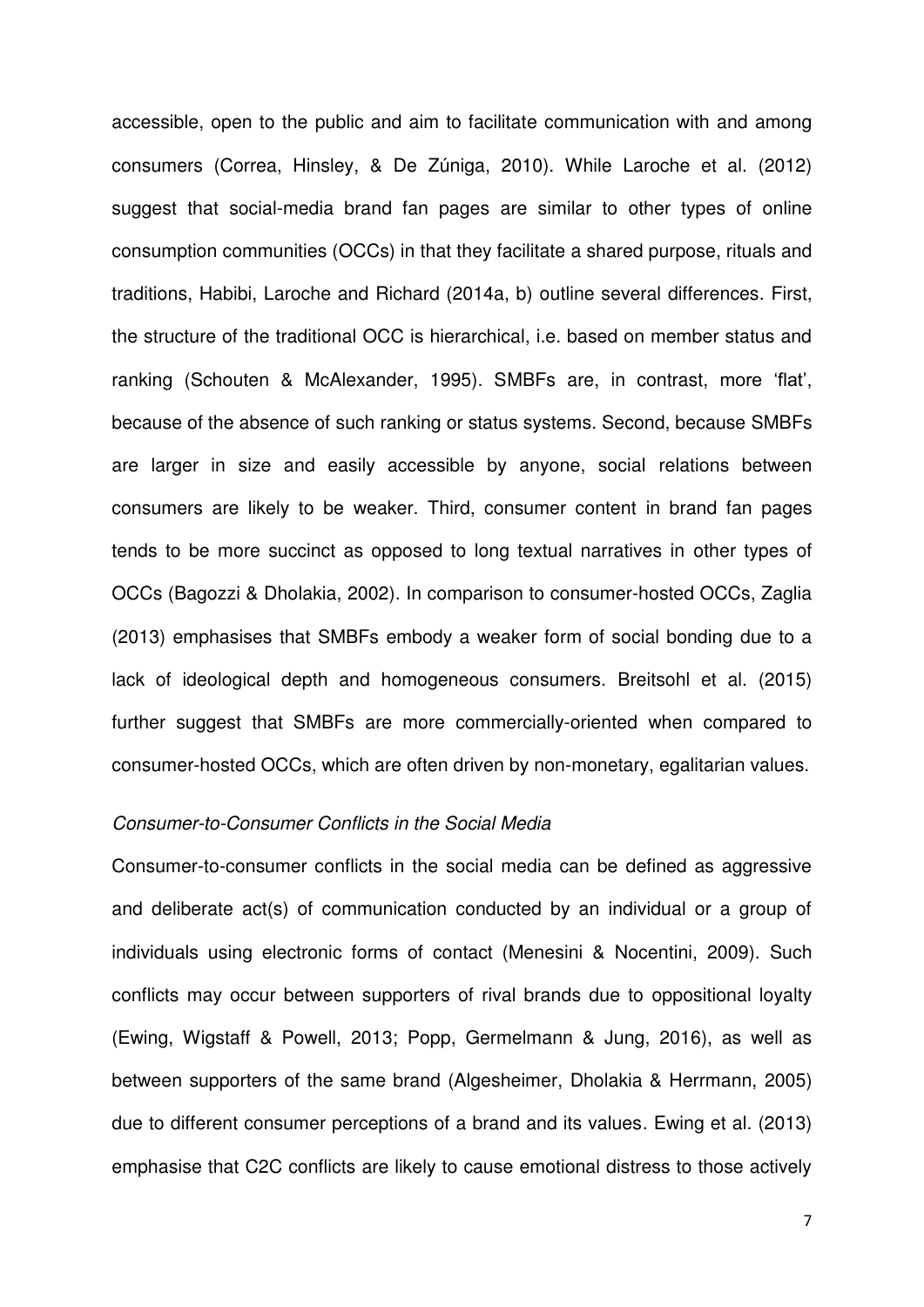involved in the conflict as well as those who merely observe it. Negative emotional experiences in SMBFs are detrimental to consumers' social bonding and may prevent them from returning to a brand fan page (Adjei, Nowlin & Ang, 2016).

Importantly, C2C conflicts differ from C2B (consumer-to-business) conflicts in several aspects. C2B conflicts usually relate to some form of corporate misconduct or product/service failure, due to which a consumer complains, spreads negative word-of-mouth or initiates an online protest (Grappi et al., 2013; Ward & Ostrom, 2006). Here, the consumers' main goal is to harm the company, warn other consumers, receive reimbursement or bring irresponsible corporate practice to an end (Breitsohl et al., 2014, Romani, Grappi & Bagozzi, 2013). In contrast, C2C conflicts involve the intention of one consumer to harm another by means of verbal provocation, harassment or threat (Ewing et al., 2013). Moreover, the source of the C2C conflict is not necessarily corporate misconduct or product/service failure, so consumers have no intention to engage in a dialogue with the company.

# *Corporate Conflict Management in the Marketing Literature*

Following Ensari, Camden-Anders and Schlaerth (2016), corporate conflict management can be defined as practices that companies use to intervene in C2C conflicts. In what follows, we review studies from the marketing literature on corporate conflict management strategies in online environments. Since the literature on SMBFs in this context is limited, we further include studies from other types of online consumption communities, because these may also be applied in socialmedia brand fan pages.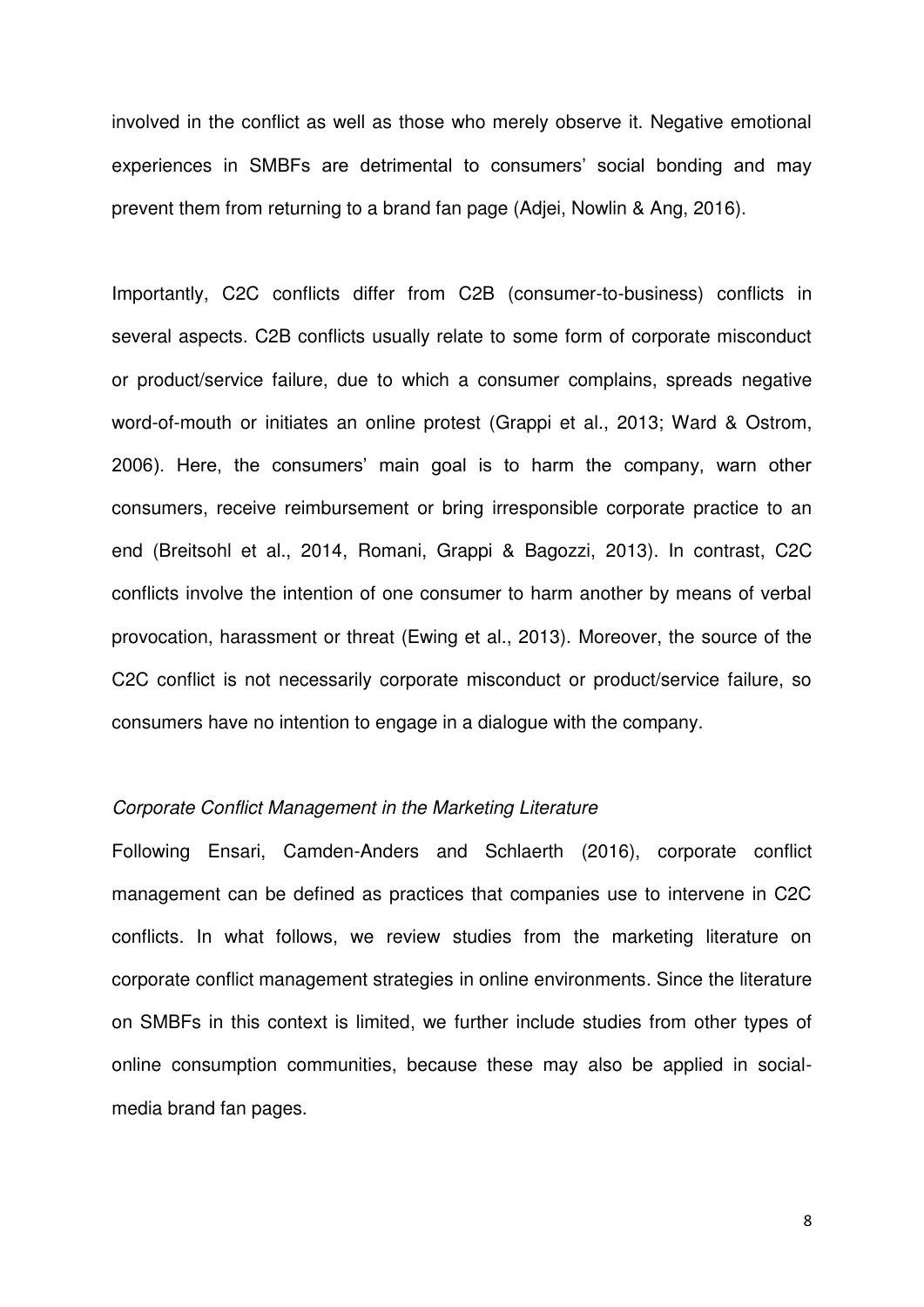One of the first studies on corporate management in the social media was a study by Godes et al. (2005), which suggested that a company needs to manage C2C interactions along a continuum of passive observation to active participation. According to the authors, a company should carefully choose between different degrees of involvement depending on the context and content of an interaction episode. While the authors did not explicitly refer to C2C conflicts, their call for more research encouraged later studies on C2C conflict management.

Schau, Muñiz and Arnould (2009) were among the first to propose that those hosting online communities need to develop forms of governance to manage consumer conflicts. The authors conducted a netnography of nine consumer-hosted online brand communities and concluded that the most common governing approach comprised of articulating expectations for acceptable behaviour. An alternative conceptual suggestion was made in an earlier study by de Valck (2007). While this netnography focused on consumer conflicts in a company-hosted OCC, the author recommended to split conflicting parties into sub-communities in order to manage the conflicts identified during her observations.

In one of the first empirical studies to specifically focus on the management aspects of C2C conflicts, Wiertz, Mathwick, de Ruyter and Dellaert (2010) investigated how consumers solve conflicts among themselves in a consumer-hosted online community. Conducting two surveys with community members, they identified two forms of conflict management, which they called normative and meritocratic governance. Normative governance refers to norms that emerge through social interactions and are enforced through peer pressure. These norms take the form of explicit and implicit guidelines of appropriate behaviour, similar to those suggested by Schau et al. (2009). Meritocratic governance, in contrast, involves rewarding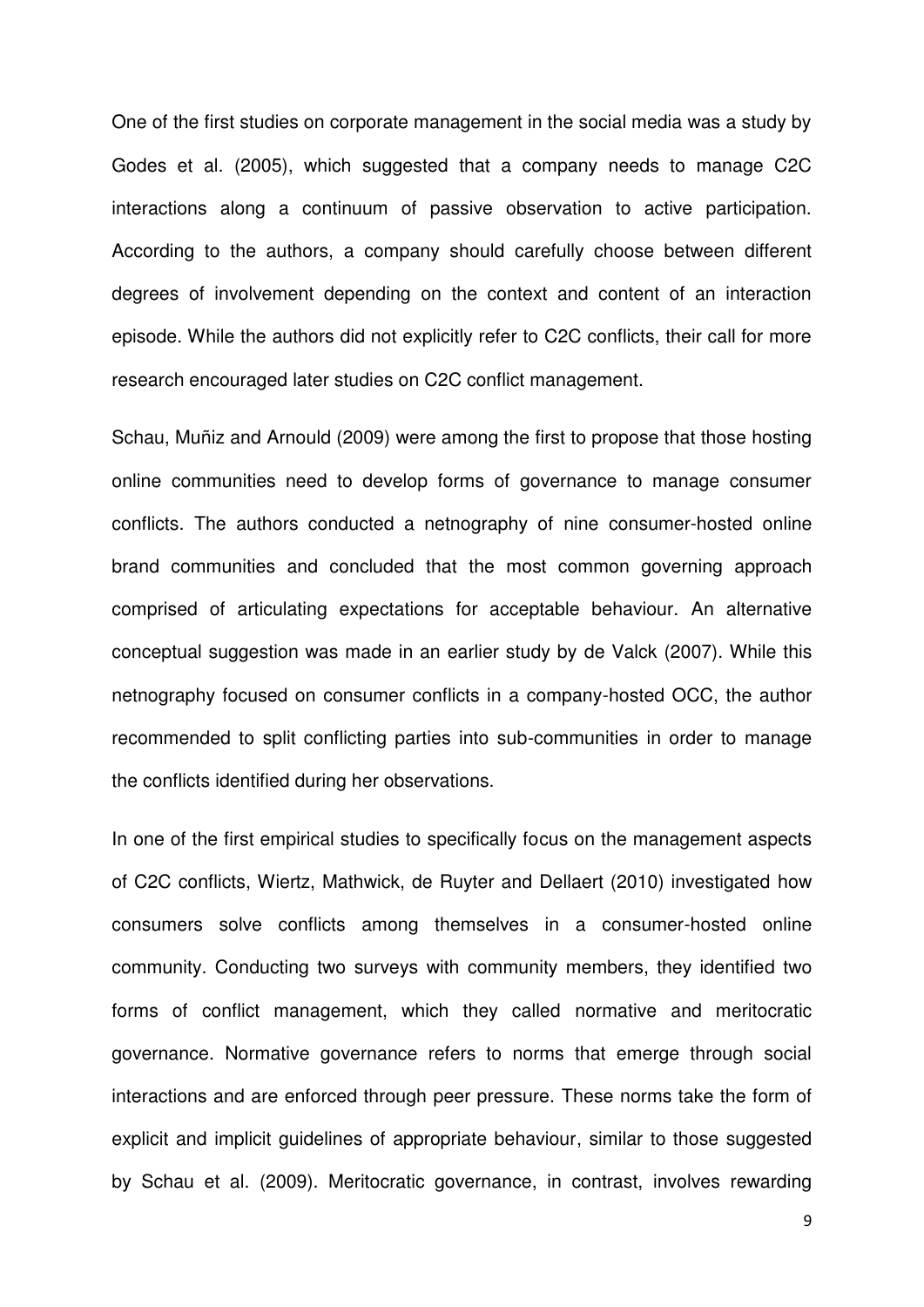community members who help solve conflicts by giving them special status within an OCC.

A later conceptual paper by Sibai et al. (2015), which focused on governance strategies for companies that host online consumption communities, further expands these suggestions. The authors argue that the heterogeneity of OCCs requires managers to exercise control through governance structures and moderation practices, and proposing two strategies. First, interaction maintenance involves explicating roles, formalising rules, monitoring interactions, rewarding positive behaviours and sanctioning negative behaviours. For instance, explicating roles refers to a company providing consumers with positions that have the explicit responsibility to manage C2C conflicts. Similarly, formalising rules specifies rights consumers may exercise in future incidents. Monitoring refers to keeping records of behaviour in order to understand the causes of the conflict, while rewarding or sanctioning behaviour represents a set of actions that incentivise positive behaviour or disincentivise negative behaviour. The second main strategy, interaction termination, represents a last resort approach where companies seeks to end interactions that have become dysfunctional either by ignoring members or by permanently excluding them from the OCC.

The most extensive study on C2C conflicts to date has been conducted by Husemann et al. (2015), consisting of a four-year netnography on a non-for-profit, consumer-hosted OCC. Mirroring propositions made in Wiertz et al. (2010) and Sibai et al. (2015), their findings empirically verify the managerial use of exclusion and social norms to address conflicts among consumers. According to Husemann et al. (2015), excluding consumers from the OCC was rarely used since it was incongruent with the democratic, open-minded character of the OCC in question. More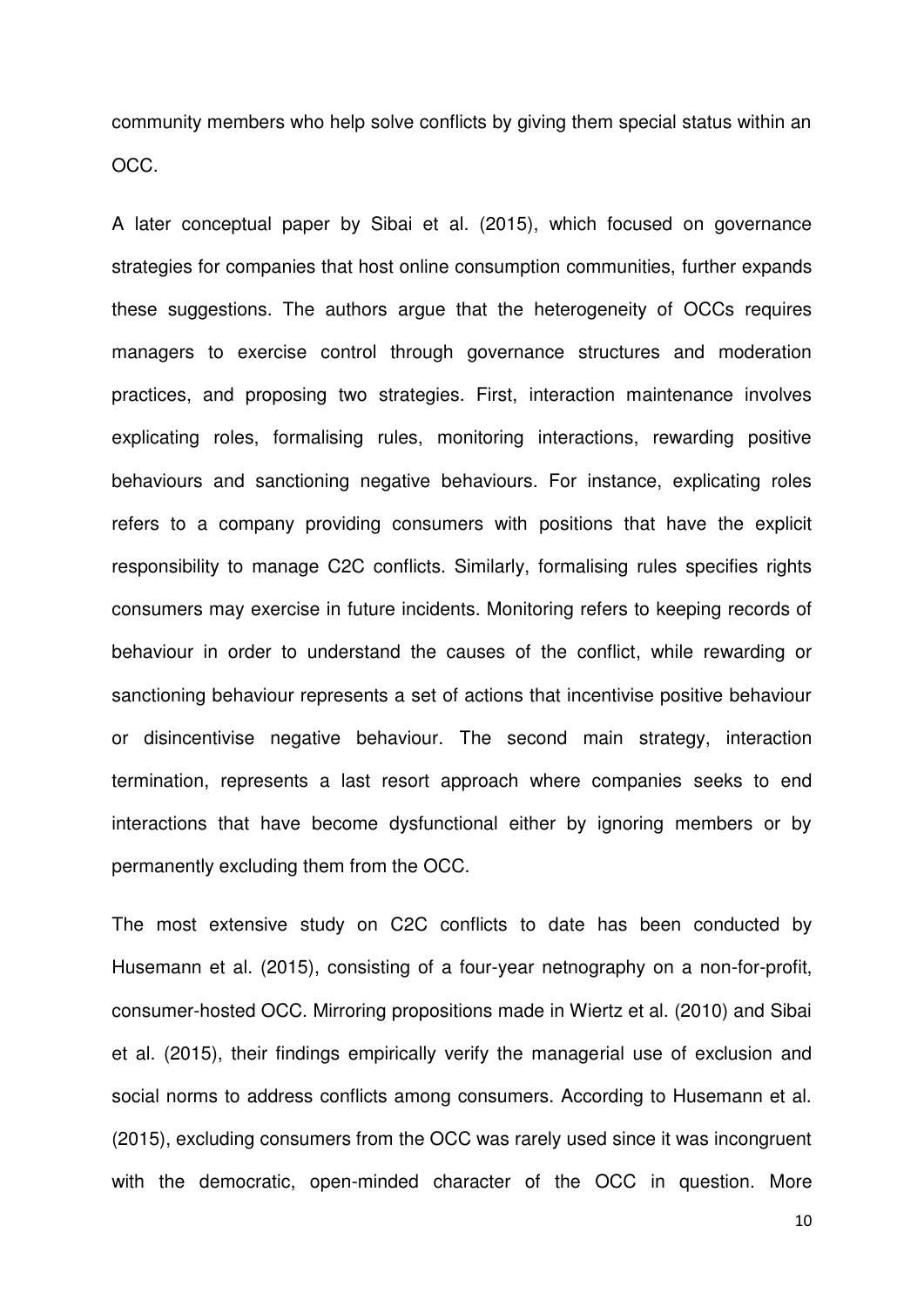commonly, the community moderator would highlight that a conflict violated the community's social norms, while giving those involved the opportunity to justify their conduct and potentially further elaborate the existing community rules.

To sum up, the scarce marketing literature on managing C2C conflicts in online environments suggests strategies that fall into a reactive-proactive conflict management paradigm. Some scholars report reactive approaches to conflict management where managerial action involved changing status rankings or member exclusion after a conflict had occurred (Husemann et al., 2015; Wiertz et al., 2010). Others report a more proactive approach consisting of monitoring consumer interactions, splitting up communities into sub-groups, and explicating norms and community rules in order to manage C2C conflicts (de Valck, 2007; Schau et al., 2009). Importantly, these studies were mostly conceptual in nature or merely reflected upon corporate management strategies as a sub-theme rather than it being at the centre of their investigation. Moreover, most of the reported strategies are based on observations from consumer-hosted OCCs, which, as mentioned before, differ to company-hosted social-media brand fan pages. Therefore, the present study concentrates on an empirical investigation of SMBFs, as will be outlined in detail in the next section.

# **Method**

To explore the strategies that companies use in managing C2C conflicts on their social-media brand fan pages, this paper followed Phillips and Broderick (2014) in employing direct observations. The method represents systematic recording of online data in natural settings (Marshall & Rossman, 2010). In comparison to interviews and focus groups, direct observations allow for more naturalistic and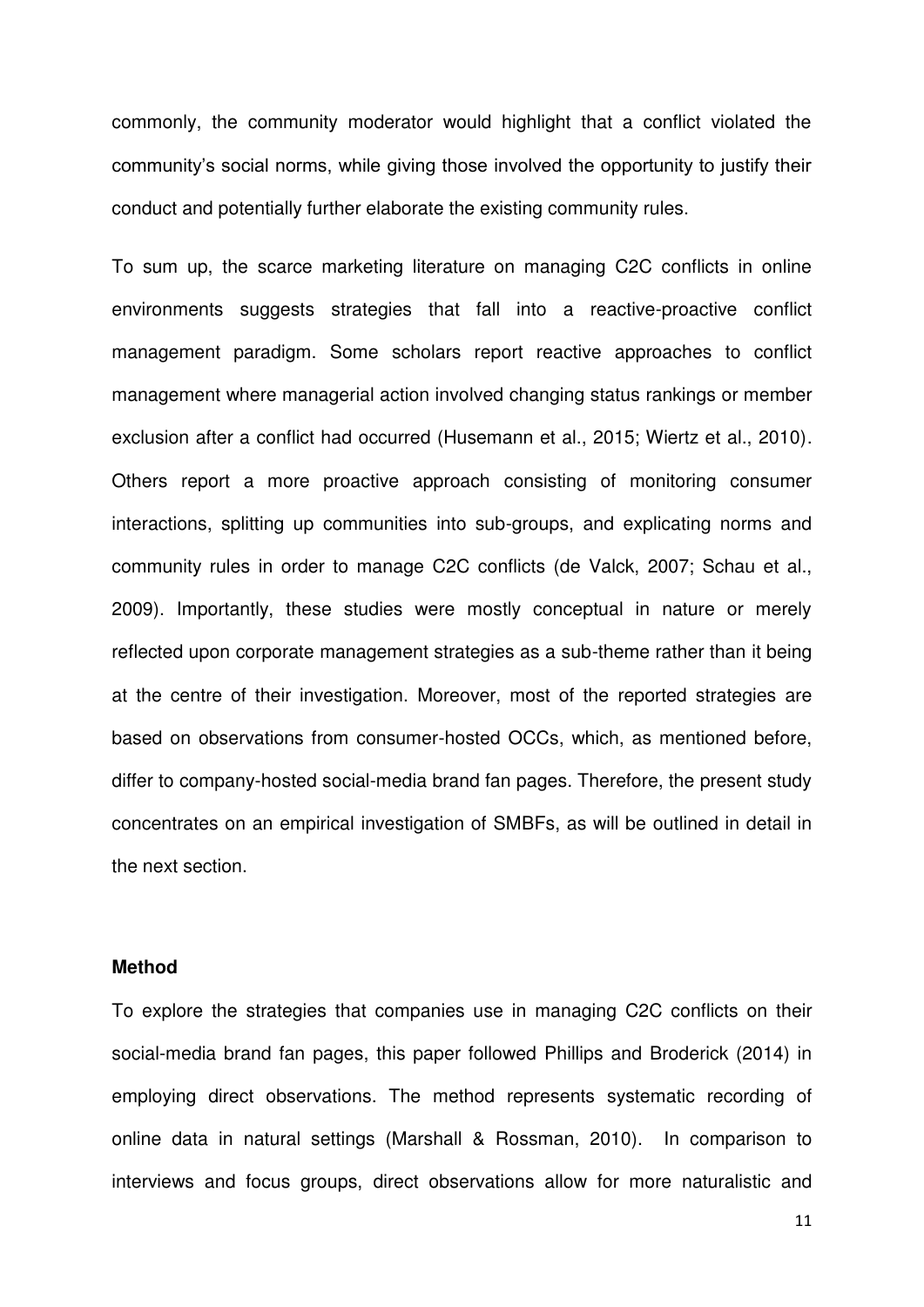unobtrusive research (Patton, 2004), which was considered critical for the present conduct. Indeed, past studies have shown that participants tend to alter or constrain socially undesirable behaviour as a result of being observed (Jerolmack & Khan, 2014; Marquis & Filiatrault, 2002). Following others (Cova & White, 2010; Phillips & Broderick, 2014), the first author therefore assumed the role of a non-participating observer in order to prevent influencing either C2C conflict behaviour or the strategies used by the companies involved to manage this behaviour when it took place.

The data were collected using a non-probability sampling approach, in which six SMBFs were selected according to the following criteria: (1) the brand fan page had a high frequency of consumer communication activity; (2) there was an ongoing content contribution from the brand fan page's moderators; and (3) the author was personally familiar with the brands and their context (Kozinets, 2002). For the purposes of homogeneity (see Breitsohl et al., 2015), all brand fan pages were hosted on Facebook and consisted of company-owned and actively moderated official brand fan pages. To increase the relevance for marketing managers, brands from five different industries were chosen: retailing, sports clothing, fast food, beverages, and telecommunications. Brief descriptions of each brand fan page are provided in Table 1.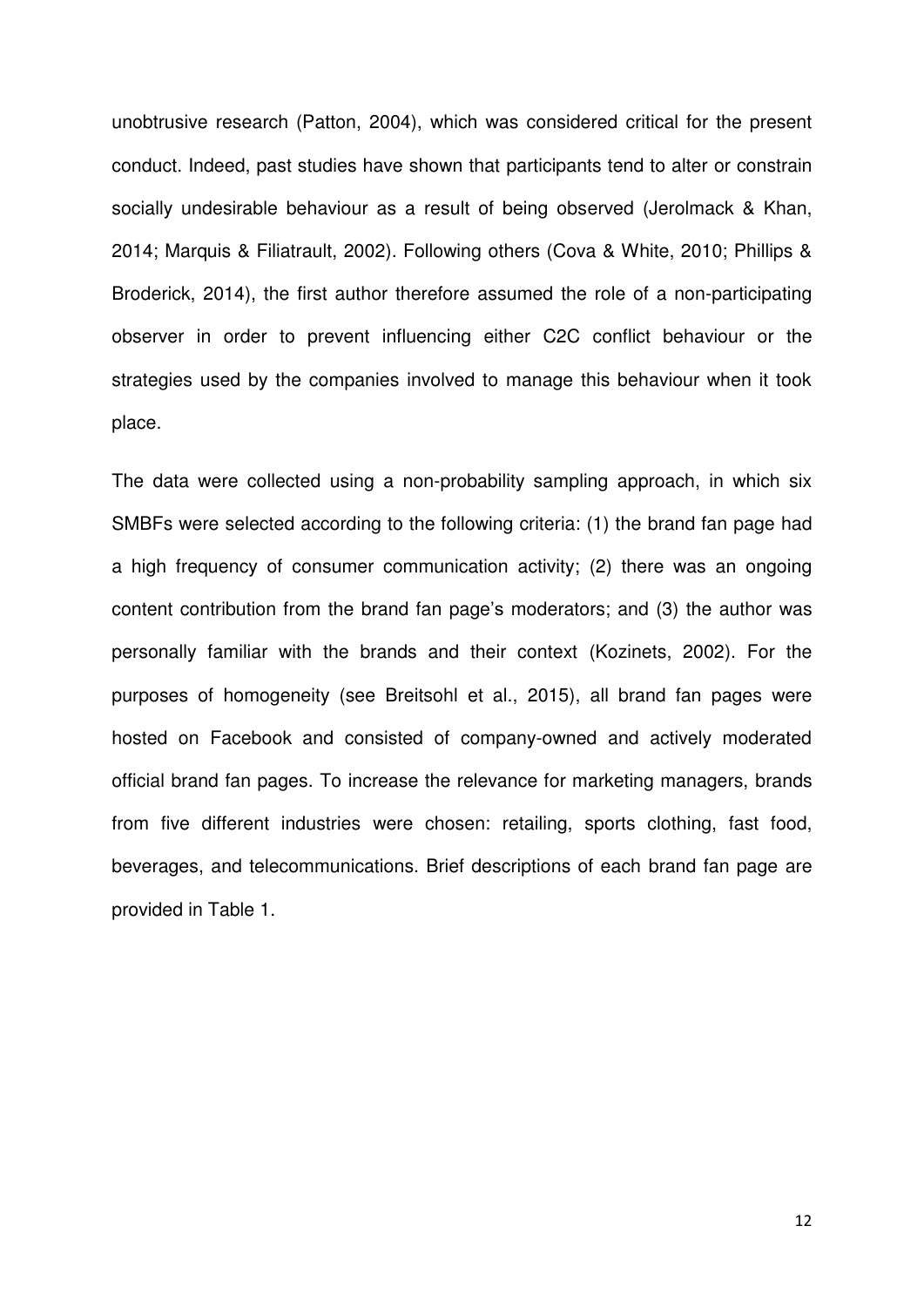**Table 1** Sample brand fan pages and descriptions

| <b>Brand fan page</b> | <b>Description</b>                                    |
|-----------------------|-------------------------------------------------------|
| <b>Tesco</b>          | Retail and consumer merchandise                       |
|                       | A brand fan page on which the consumers discuss       |
|                       | cooking recipes, and Tesco's products and promotions. |
|                       | https://www.facebook.com/tesco/                       |
|                       | 2,124,543 members                                     |
| <b>Nike</b>           | Sports apparel                                        |
|                       | A brand fan page on which consumer content focuses    |
|                       | on Nike's celebrity endorsers and sports apparel.     |
|                       | https://www.facebook.com/nike/                        |
|                       | 25,169,280 members                                    |
| Adidas                | Sports apparel                                        |
|                       | A brand fan page on which consumers discuss Adidas'   |
|                       | advertisements and sports apparel.                    |
|                       | https://www.facebook.com/adidasUK/                    |
|                       | 24,641,672 members                                    |
| <b>Burger King</b>    | Fast food                                             |
|                       | A brand fan page on which consumer content is based   |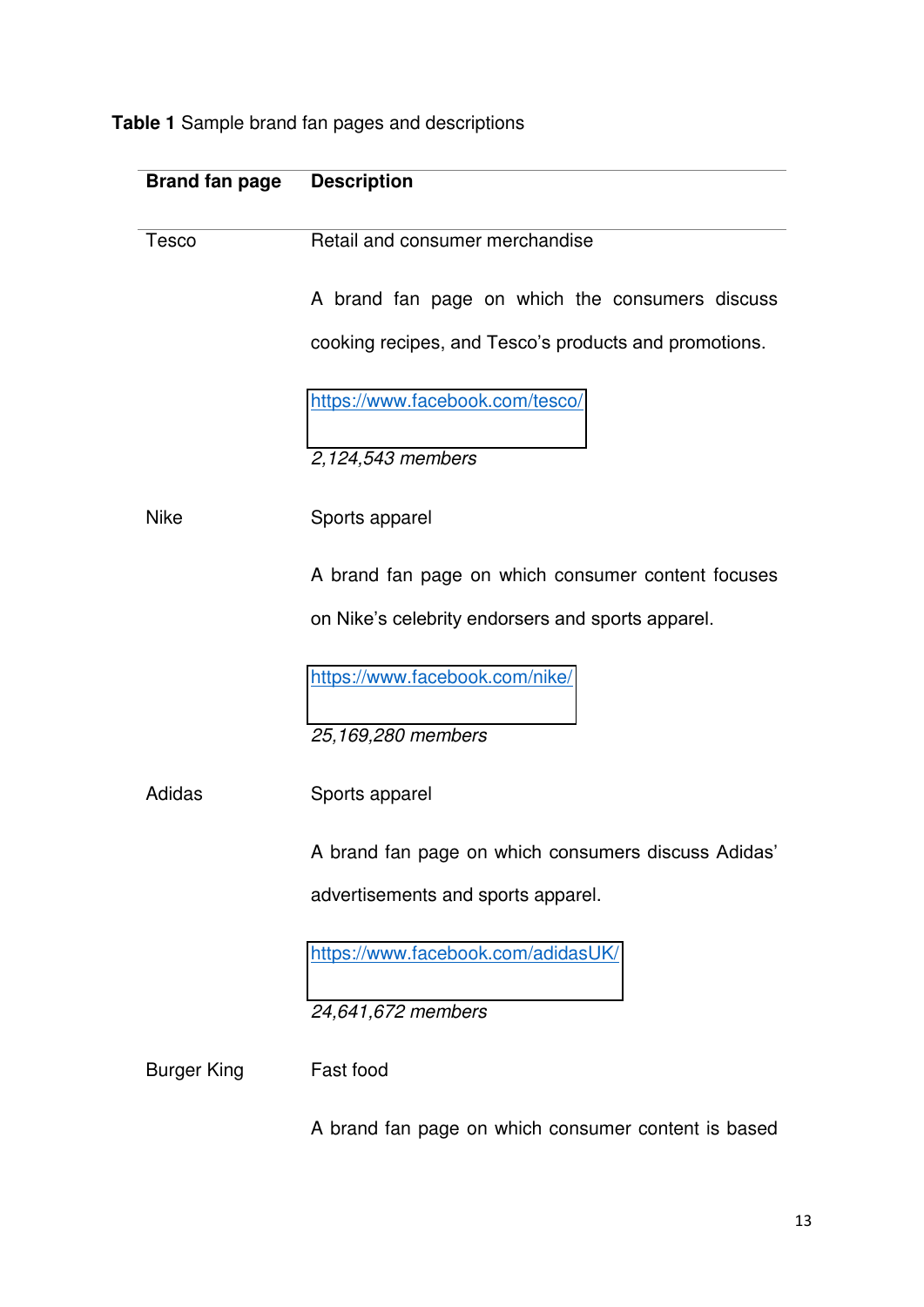on discussing Burger King's meal deals and new products, and comparing these with its competitors.

<https://www.facebook.com/burgerkinguk/>

*240,211 members* 

Costa Coffee Beverages

A brand fan page on which consumers discuss Costa's drinks and food variety and their preparation.

<https://www.facebook.com/CostaCoffee/>

*1,466,305 members* 

Vodafone Telecommunication

A brand fan page on which consumer content focuses on discussing service issues and product failures.

<https://www.facebook.com/vodafoneUK/>

937,136 members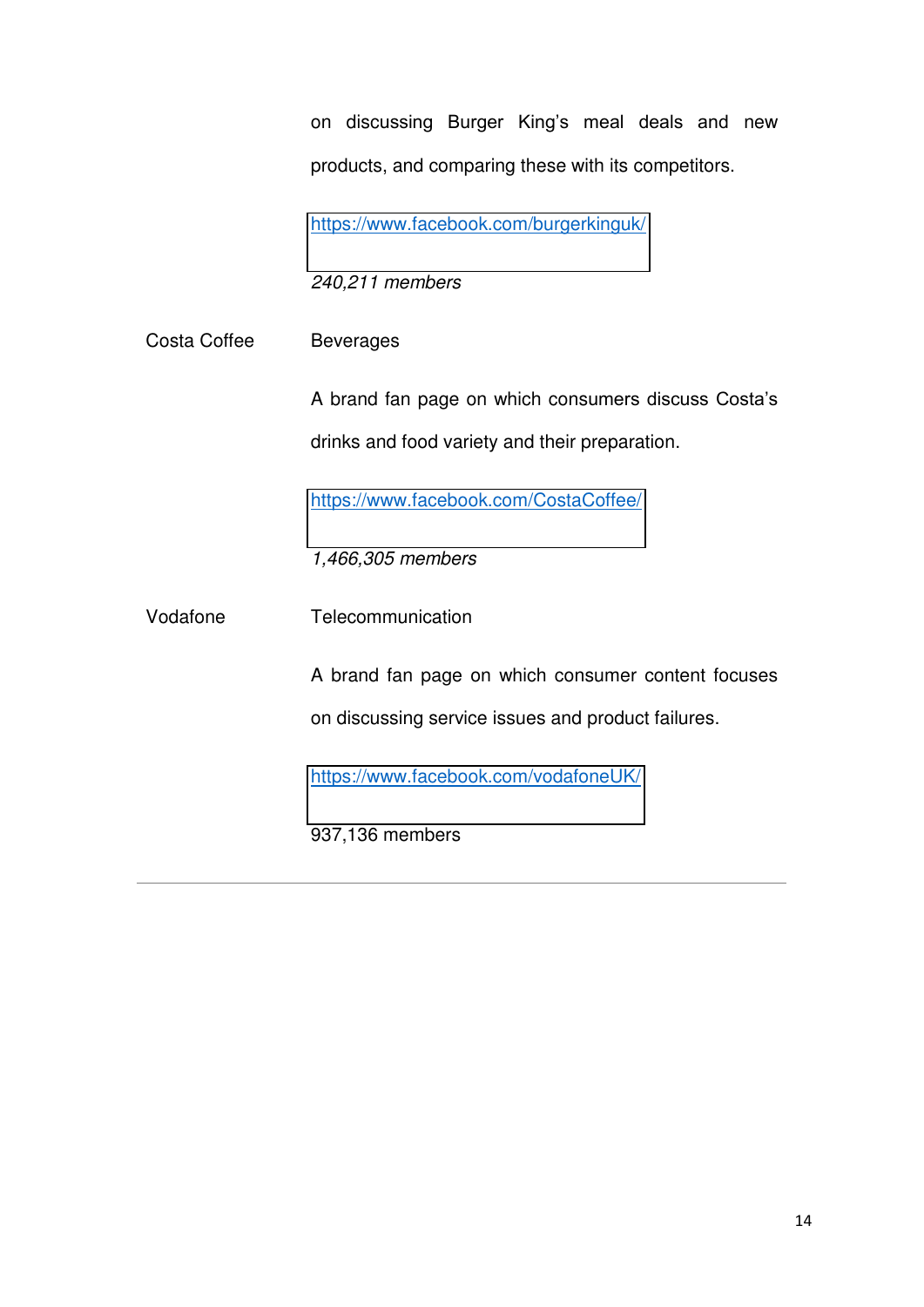Observations took place between January 2016 and July 2016, and C2C conflict episodes were recorded manually. A total of 271 such conflict episodes were identified. Names of all conflict parties were changed to ensure full anonymity. To analyse the data, we followed the hybrid approach in thematic analysis as suggested by Fereday and Muir-Cochrane (2006). The first author developed a coding manual to include broad code categories derived from the reviewed literature, and subsequently from the data set after several rounds of reading and re-reading the recorded conflict episodes. The codes were then compared in terms of applicability and reliability. The final step was connecting the codes to build themes, reflecting the identified conflict management strategies. In developing the themes, the authors undertook a semantic approach, whereby the themes were identified at a strictly explicit level (Braun & Clarke, 2006; 2014). As such, this approach to theme development focuses on surface meanings of the data, rather than engaging in an exploration of the underlying, implicit aspects of social phenomena. To ensure consistency in data interpretation and to enhance the study's validity (Reeves, Kuper & Hodges, 2008), we further used investigator triangulation. In doing so, the second author independently analysed the data in the same fashion as the first author. Afterwards, areas of disagreement were re-introduced to the analytical process and subsequently discussed. After the exclusion of 14 conflict episodes, the final dataset comprised 257 recorded episodes.

# **Results**

The analysis yielded five corporate conflict management strategies: non-engaging, censoring, bolstering, informing and pacifying. For the majority of conflict episodes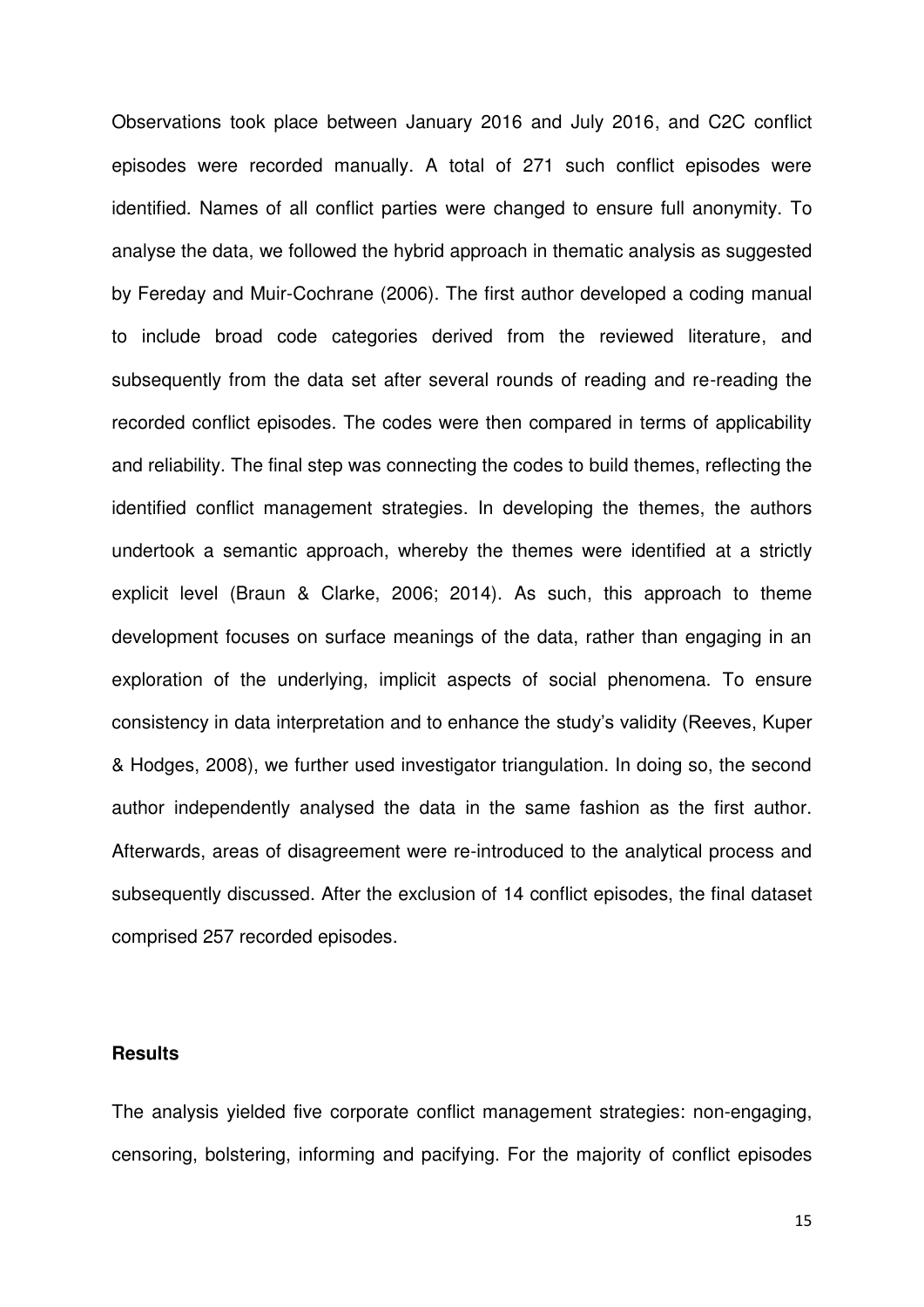(n=233), companies chose the non-engagement strategy. Censoring was used for four conflict episodes by two companies. The remaining strategies were used in 20 episodes by one company. Bolstering was used during 12, informing during six and pacifying during two conflict episodes. Detailed findings for each conflict management strategy are outlined below.

#### *Non-engaging*

We define non-engaging as a conflict management strategy where the company does not take any action to moderate a conflict. In other words, the strategy involves disregarding C2C conflicts and remaining silent. In doing so, the company avoids resolving the conflict. A typical conflict episode where a company chose a nonengagement strategy is highlighted in the following example taken from Tesco's brand fan page. In this example, two consumers engage in a tense interaction regarding their differing preferences of retailers:

Rachel: I hate Tesco's Sophie, try online Ocado, Morrisons, Asda! Brilliant! X

Darren: If you hate tesco what are you doing on their facebook page

Rachel: Giving my opinion! Your Problem?

In total, we identified 132 consumer-to-consumer conflict episodes on Tesco's brand fan page. The company chose the non-engaging strategy in all instances, irrespective of the level of aggressiveness, the length of the conflict episode and the number of consumers involved.

Similarly, we found that Adidas followed a non-engaging strategy for all identified conflict episodes (n=9). In the following example, a consumer (Rob) disagrees with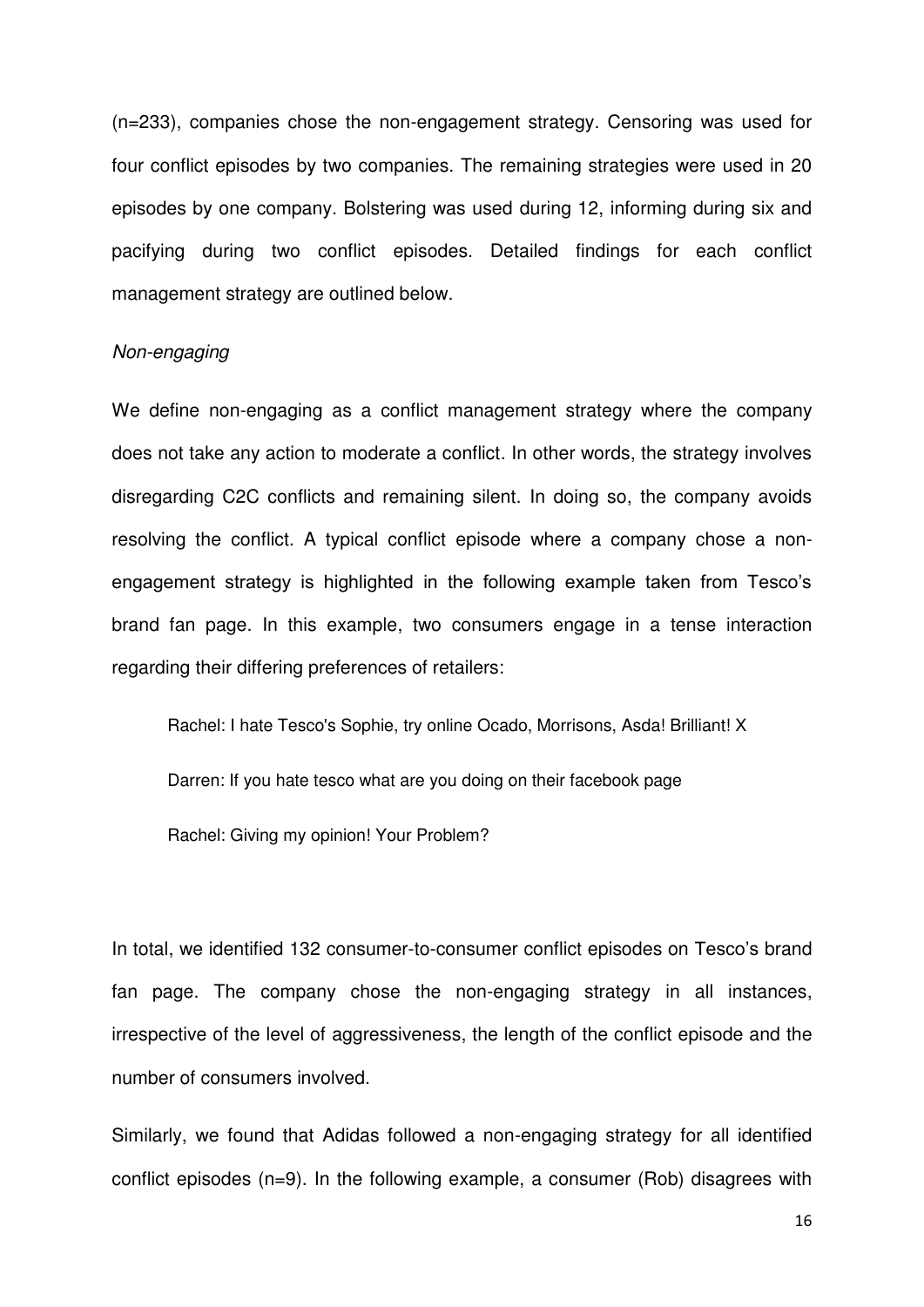Nike's football apparel promotional video and another consumer (Carl) replies with a provocative comment, leading to an intensification of the conflict:

Rob: Back to slavery? Smfh!!!!! Dislike!!!!! I would have never agreed to do this.

Carl: Lol dislike, what a joker.

Rob: Carl go suck your mum fucktard.

Adidas' non-engagement strategy seems somewhat surprising considering their publicly stated 'house rules', which request consumers not to post any content that may be threatening, harassing, abusive or otherwise inflammatory to others. Moreover, the company proclaims that such content will be deleted. Arguably, the example above violates these house rules.

Nike also exclusively managed C2C conflict episodes (n= 58) via a non-engaging strategy. In the excerpt below, two consumers engage in a conflict following Nike's dismissal of the celebrity endorser Manny Pacquiao:

Melinda: No manny no Nike for me! Freedom of speech has been forgotten! Shame on you, money over values smdh regardless personal business shouldn't mix, stupid move Nike

Jamie: And shut up about freedom of speech. No one arrested him. Uneducated moron.

Melinda: Jamie lol with that mouth even I want to apologize to your mother! (face with tears of joy emoji)

Jamie: Aww the psychopath made a funny. Careful now, your bible says not to talk back to men.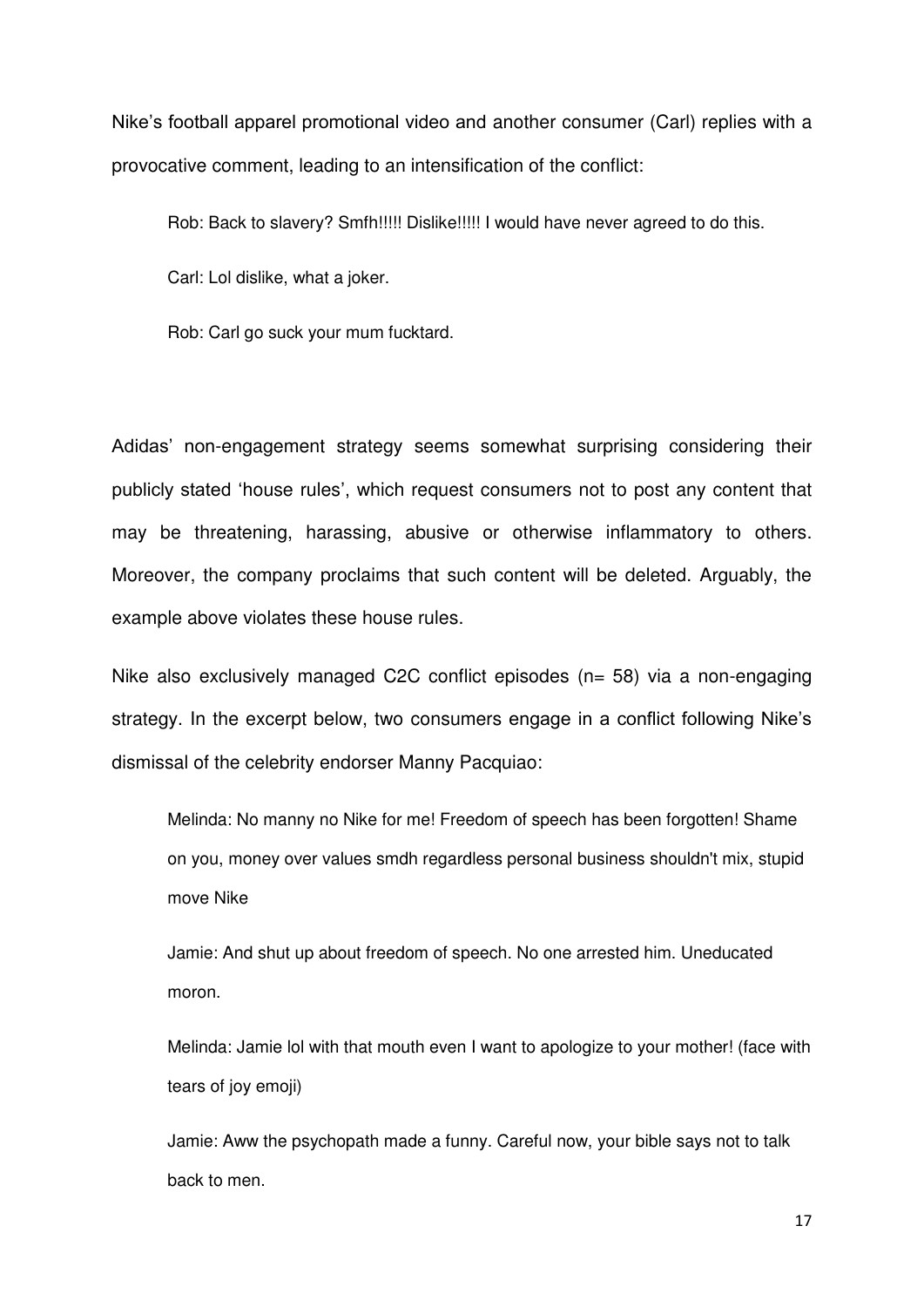A final example of a non-engaging approach to conflict management is Burger King, choosing this strategy during all C2C conflict episodes on their brand fan page (n=24). In the following example, a consumer expresses his perceptions of Burger King's current company positioning, which is met by aggressive comments from two other consumers:

Oliver: Burger King used to be cool 10 years ago... Now it sucks worse than a lady Gaga's fashion sense.

Alfie: Then why are you here (face with tears of joy emoji)

Oliver: Because it popped up on my news feed from a friend of mine sharing the post (neutral face emoji)

Amelia: Yet you felt the need to waste everyone else's time. Who cares about being cool anyway it's about taste.

Despite the fact that the conflict evolved around Burger King's company image, the company remained silent and did not take any action to manage the C2C conflict.

#### *Censoring*

Censoring is defined in this study as a conflict management strategy where the company permanently removes content. In the following example, a consumer (Mark) posts a comment containing bad language which was aimed at an employee from a specific Costa Coffee store. In reply, another consumer (Lydia) disagrees with Mark's comment, causing further aggressive remarks: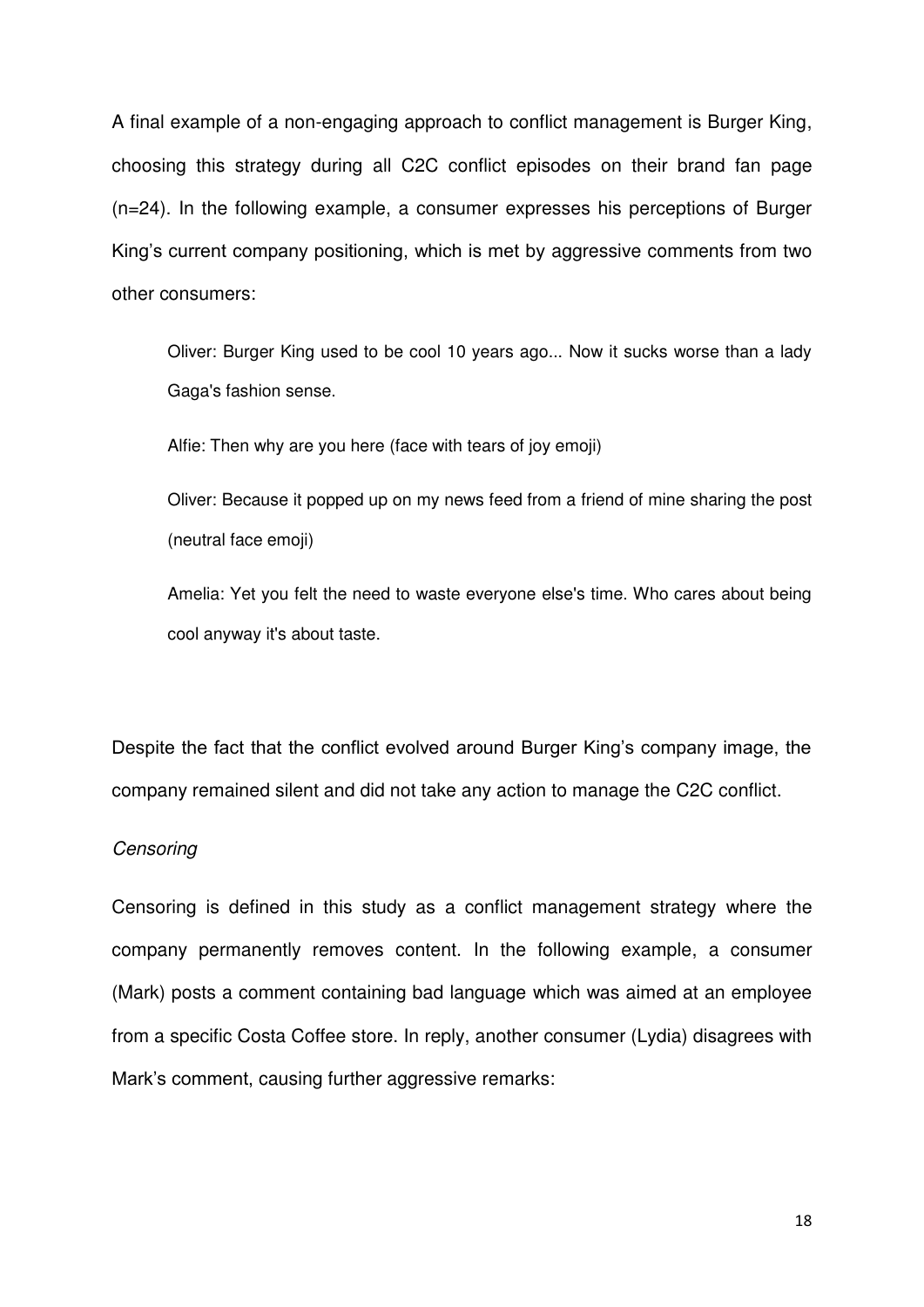Mark: Costa coffee is now hiring at Aberdeen central! Are you an Eastern European bitch with no personality and no concern for the customer? Are you sultry and stupid? Are you slow in everything? Then we have plenty of jobs for you!!!

Lydia: What a sad life you must have (frowning face emoji)

Mark: You obviously have no idea about what good service is! Stupid cow!

The whole conflict episode was later removed by Costa. No consumers, including those involved in the conflict, appeared to notice or request the deletion of any of these comments.

In the following example, Costa removed a comment without making reference to their conduct. Here, a consumer (Paulina) uses strong language possibly to attract the attention of other consumers. Two other consumers remark on Paulina's first and hostile comment. A second comment by Paulina, however, was deleted by Costa:

Paulina: Fuck you Costa. CAFE NERO FTW. Costa staff are so rude

Costa: Sorry we have upset you Paulina. What happened? - Adrian

[*deleted comment from Paulina*]

Costa: Not good. Where and when did this happen? - Adrian

Lois: She's so rude

Marta: Wow.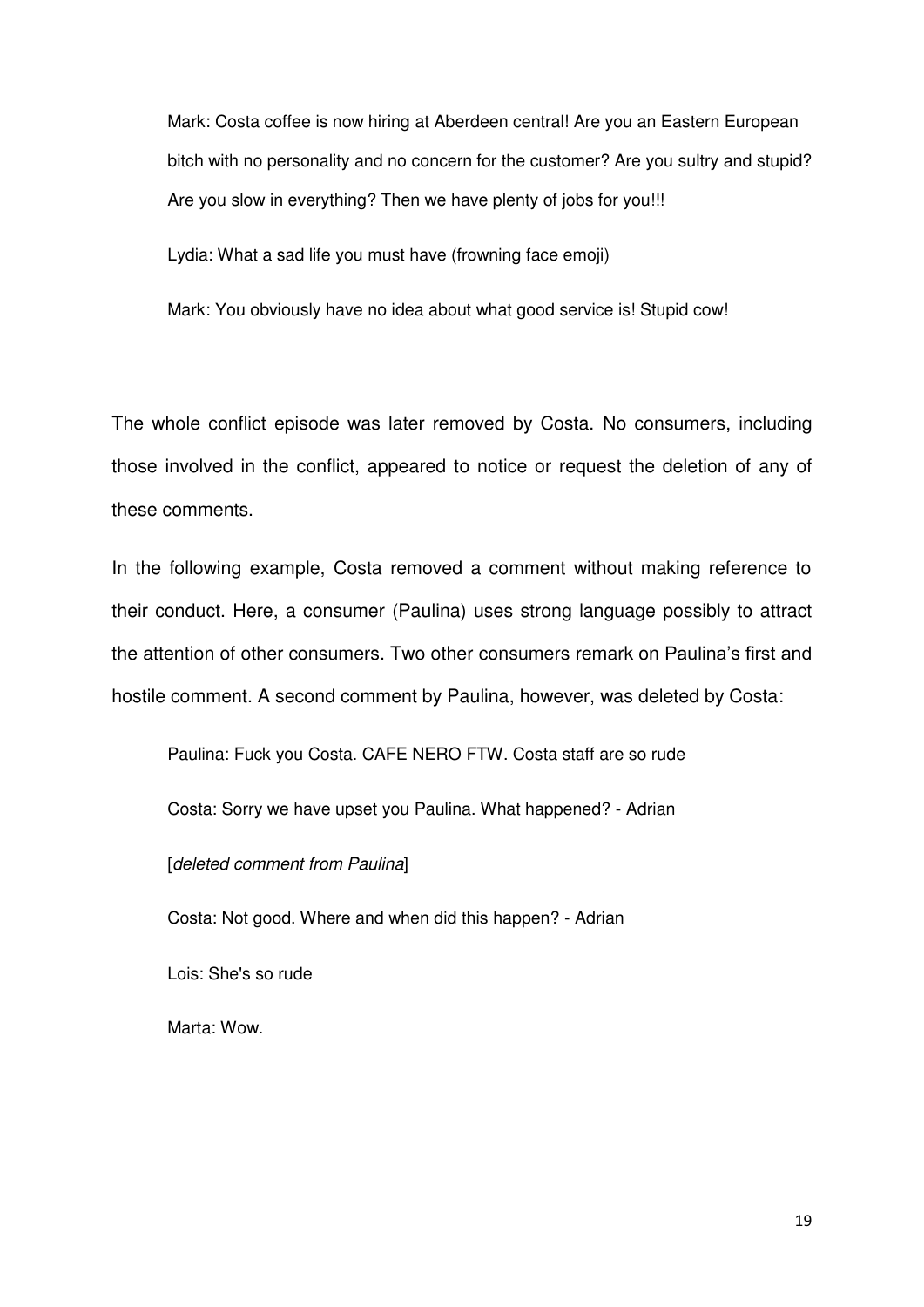In Vodafone's Facebook brand fan page, we found two episodes during which censoring was used. Slightly different to Costa Coffee, Vodafone provided an explanation to the consumers regarding the removal of their comments:

Hi Jonathan,

We removed your previous posts due to your language.

Continuing to break the House rules (Found here: http://vdfn.co/ZCgO40) will result in your posts being restricted.

If there is anything we can help with, email our team here: vdfn.co/1MEeijn.

Thanks,

Lisa

Further to removing comments, Vodafone made reference to their house rules, gave a warning and made the offer to move the communication to a non-public company channel.

#### *Bolstering*

Bolstering is a conflict management strategy where the company posts a comment that affirms a brand defender. Following Colliander and Wien (2013), a brand defender is a customer who defends a company/ brand against a brand aggressor who attacks the company/brand. Of the three verbal conflict management strategies, bolstering represented the most frequently implemented. The essence of the strategy is the positive reinforcement of comments made by the brand defenders. In the following examples, a brand aggressor (Lee) posts an aggressive comment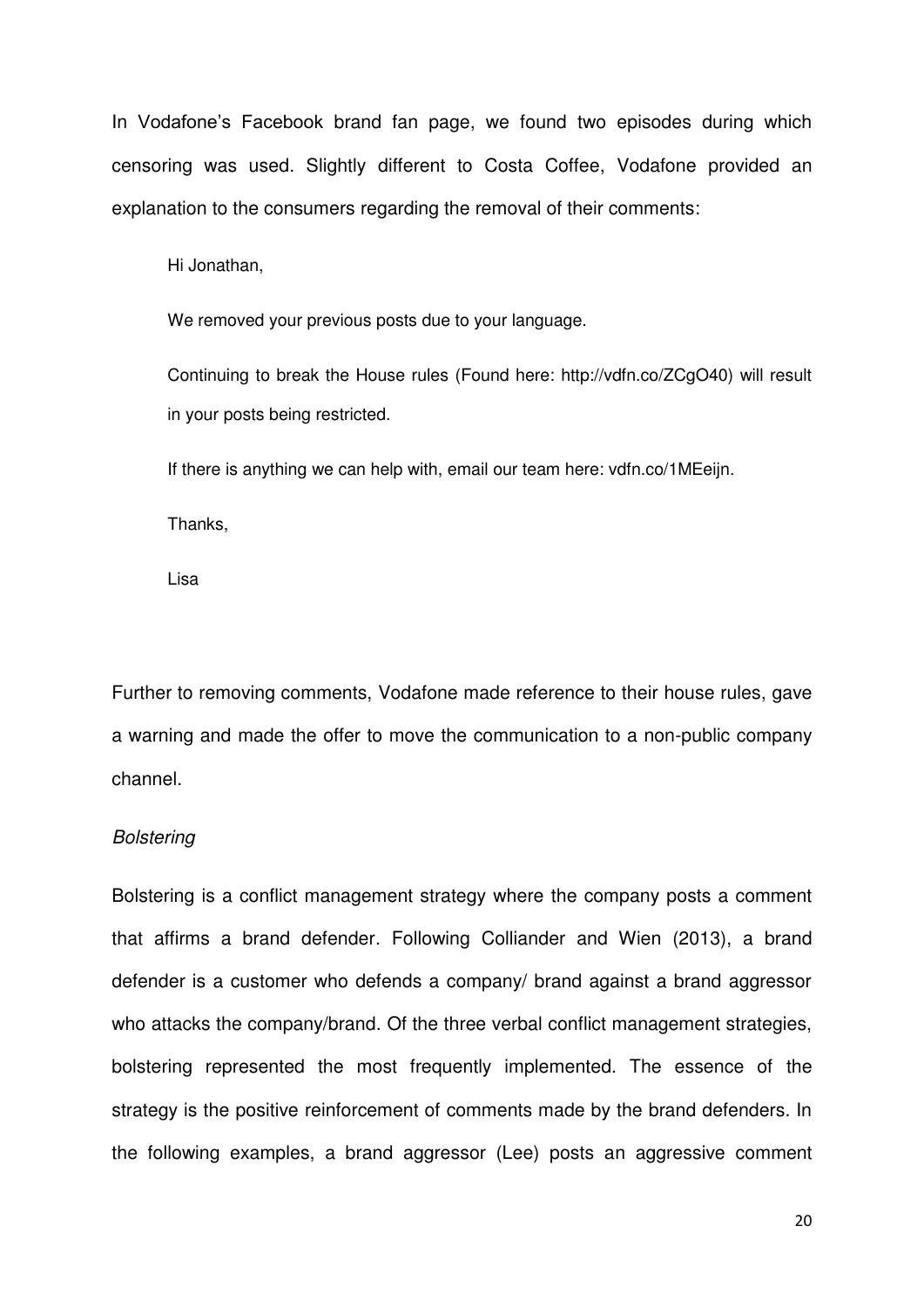concerning Costa Coffee, which is followed by three separate comments defending the brand:

Lee: Pay u tax u gready basterds

Martin: That's Starbucks

Vivien: Costa are a British company and do pay their taxes.

Luke: Yep Starbucks are the tax dodgers not Costa

Costa: Haha thanks guys! They've pretty much said what I was going to say Lee (grimacing face emoji) ^Alex

In this example, Costa's employee affirms the brand defenders by thanking them for their comments. The brand aggressor is further addressed directly by name. This strategy was also found in a second conflict episode where a brand aggressor uses strong language to comment about a supposedly unfair company practice. Again, a brand defender responds, and Costa uses a bolstering strategy:

Alison: Its the principle of the matter you absolute idiots! It does not matter if its 30p or 1p its a rip off and we shouldnt stand for it, costa are a massive company that surly doesnt need to con honest punters out of a cup of coffee ffs! All these idiots claiming its only 30p are the sort of idiots that pay cowboy builders three times the rate, absolute roasters how can you ever accept being ripped off? Regardless of by how much? Mental cases! !

Jordan: 3 shots.. With less milk in the large. 2 shots with milk in the regular.. Get it? (smiling face with open mouth and cold sweat emoji)

Costa: \*\*\*High 5\*\*\* Jordan!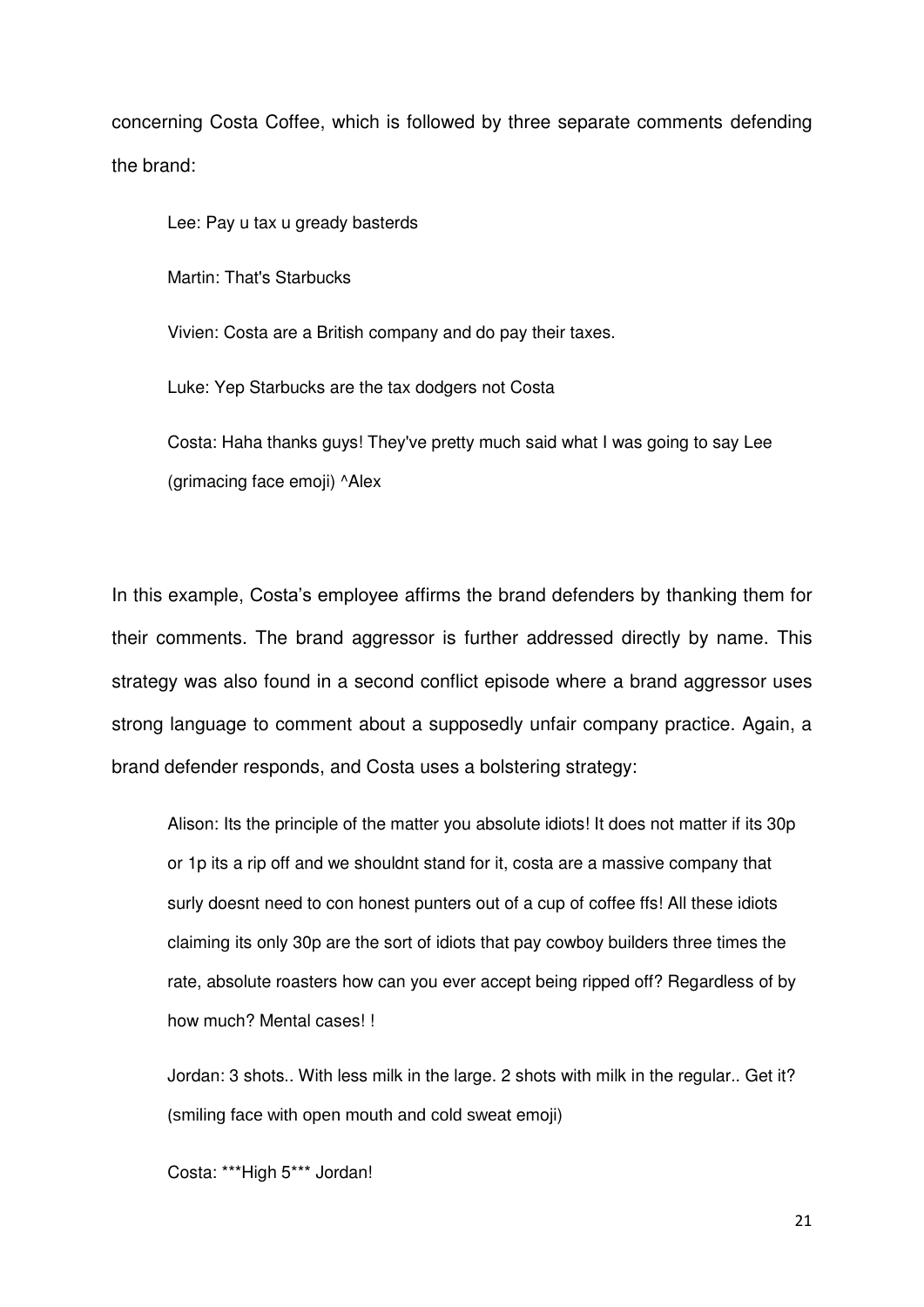Here, Costa praises the brand defender's involvement and understanding of the company products. In contrast to the previous instance, here the company does not directly engage with the brand aggressor and limits the response to simply acknowledging the brand defender through a verbalised hand gesture. On other occasions, Costa's employees also used a heart emoji to further complement their support for the brand defender.

It must also be noted that Costa occasionally chose bolstering in episodes where brand defenders' comments used bad language and swearwords, as illustrated below:

Edward: Costa Coffee it is rubbish coffee

Nick: Fuck Costa

Nick: Scamming bastards

Lily: Idiots, when they made the latte, or Capp, or flat white it would have filled/nearly over filled the cup,........ Guess what, foam does not last forever! Get a grip

Costa: I didn't even want to throw the issue of aerated milk loosing it's volume, but yes this is exactly correct! People seem to struggle with the fact a drink now filled to the brim suddenly fits in a smaller cup right to the lip! Haha (smiley emoji) ^Alex

Here, Costa's employee not only agrees with the brand defender but makes an additional comment about 'people', which is arguably a critical opinion aimed at brand aggressors on their brand fan page.

#### *Informing*

We define informing as a conflict management strategy where the company posts corporate/product information to rectify an allegedly incorrect consumer comment.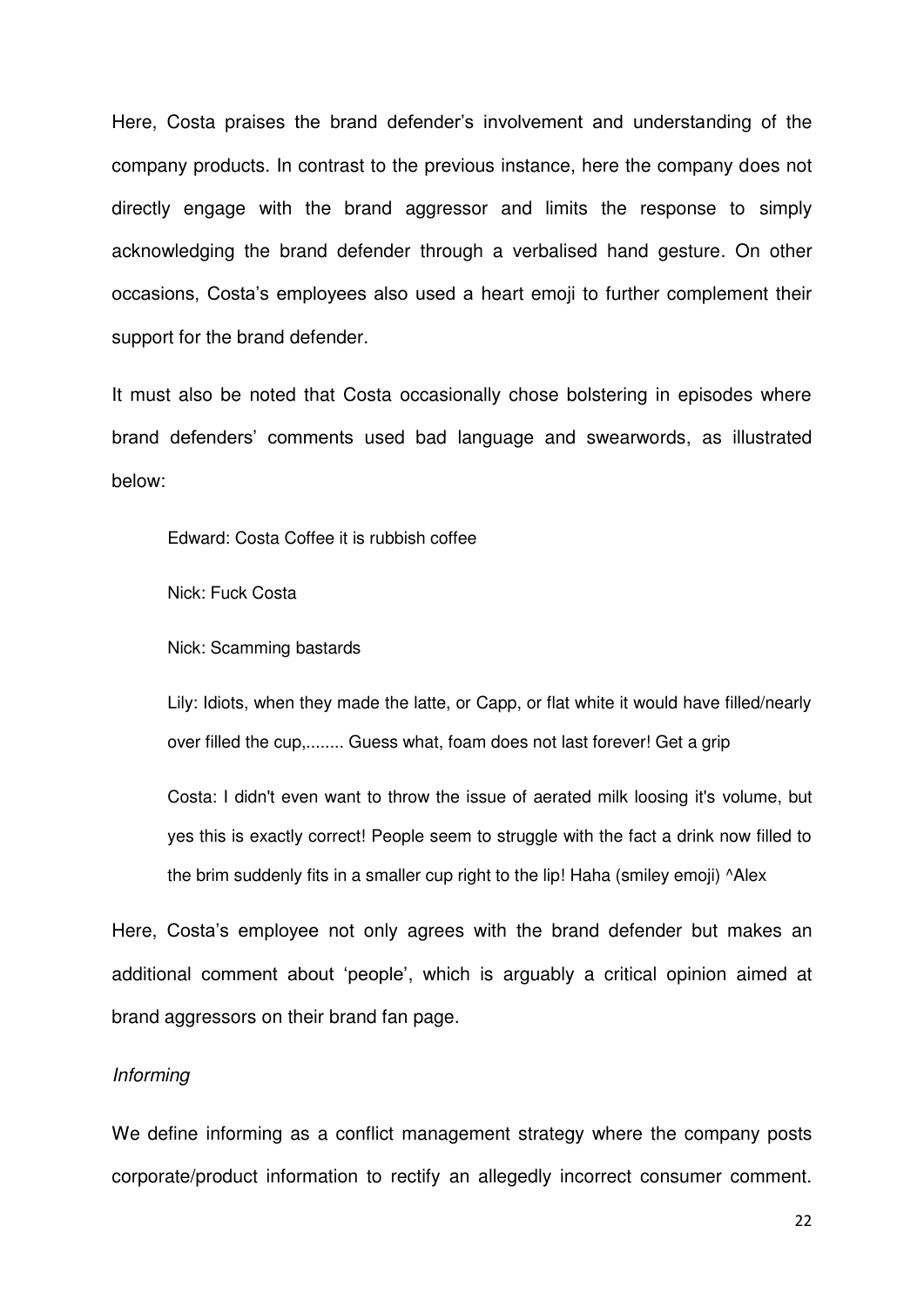The strategy was observed in instances where a consumer posts supposedly incorrect information which led to the development of a C2C conflict episode. The following excerpt shows a comment about the ingredients of a product from Costa Coffee, and an aggressive reply, leading the company to rectify the supposedly incorrect information about the ingredient:

Gemma: I bet it contains about 20 spoons of sugar!

Gemma: I won't be drinking them because it's far too much sugar for me, I'm sure they are very nice but people should just be aware of what they are drinking it's not fair to mislead people into thinking it's just fruit and ice really

Tom: Gemma people moan too much about being a diabetic with about being too much sugar in the items how can workers help it its just there job to do what they have to do if you don't like it tough.

Costa: There is no added sugar Gemma. It's just fruit blended with ice... The fruit pot is blended with ice and apple/banana pureé. I can assure you we are not misleading anyone! ^Alex

The same strategy was also chosen in relation to a consumer's comment about Costa Coffee's product prices, which led another consumer to post a provocative remark:

Sian: I love how you're proud £10 can buy two toasties on your premises... £10 for a grilled bit of bread and a little bit of filling. Can get an entire loaf for 50p, with £10 you could feed a lot of people! Two toasties for £10 what an absolute joke...

Joe: What do you expect?? It's a cafe!!!!!!!!!!!( not a supermarket

Sian: Other cafes do just fine not charging such extortionate amounts. What just coz it says Costa on the sign, ridiculous prices are ok??? Shame some people are so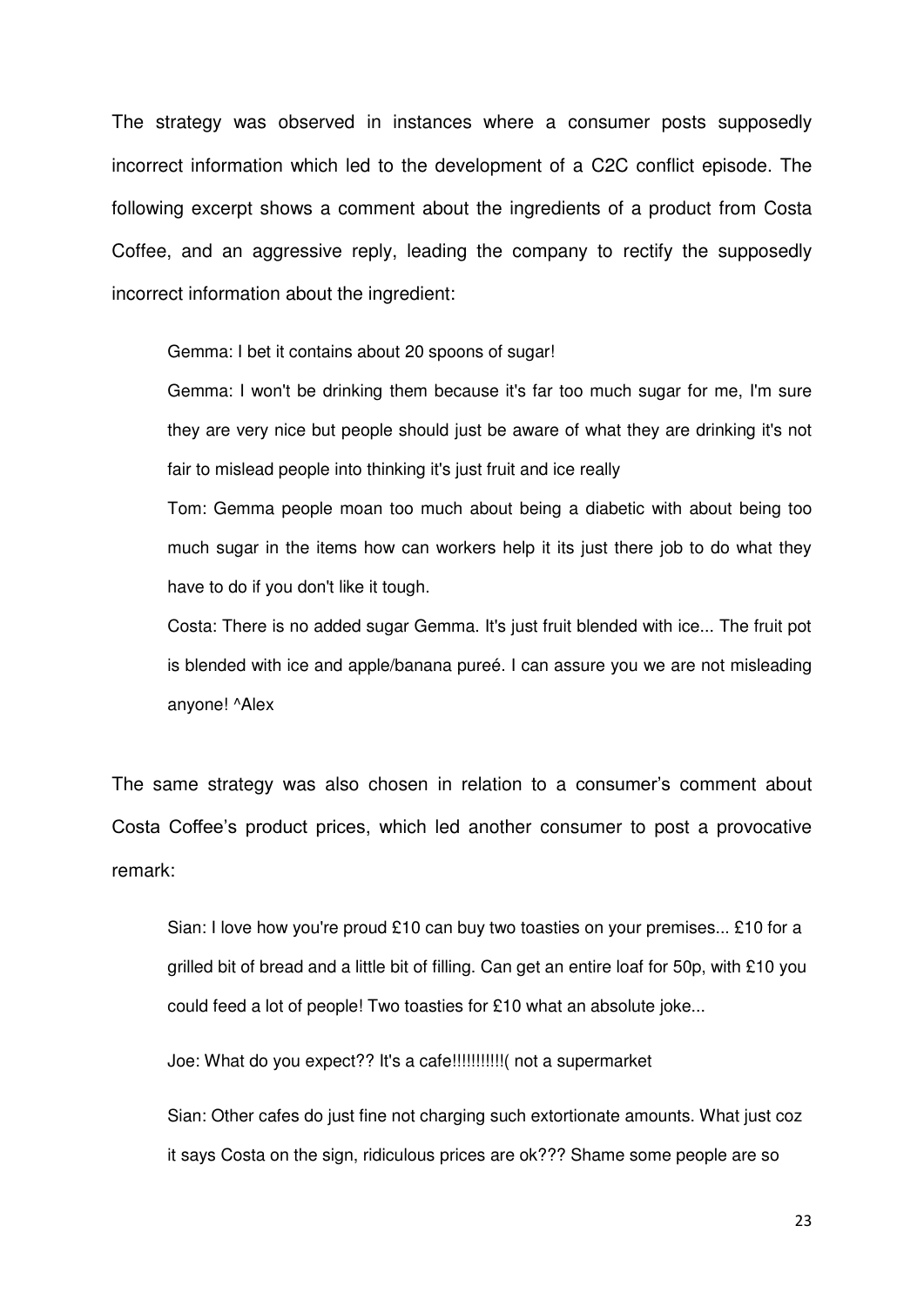conditioned to branding when I guarantee there's at least 5 family run cafes in your town, with better tasting food, better sourced food, freshly made not pre-packaged, for a much better value for money...

Costa: You'd get more than 2 toasties for £10 Sian... It was just a round number so 2 of you can enjoy with a bit extra (smiley emoji)

Again, Costa aimed to provide information in order to resolve the conflict. As noted before, an emoji (in the form of a smiley) is added to complement the message and possibly to indicate the friendly intent of the comment.

# *Pacifying*

Pacifying refers to a company posting a comment that asks one or more consumers to adjust their communication behaviour or style. Pacifying thereby involves the company displaying an element of authority which may also contain the underlying possibility that the company takes further action if compliance is not achieved. In the present context, pacifying is demonstrated by asking consumers to adjust their communication style, as found on Costa's brand fan page. In the following extract, a consumer (Liam) responds to another (Jane) by using strong language and attacking the company as well as Jane, leading to an authoritative response from Costa's employee:

Jane: Very impressed with Costa's responses to all these messages. Anyone else would have given up after the first reply but Alex has answered every question. This has had the opposite effect for me....so impressed, I am changing to Costa. Well done Alex. If these people that complain would rather have an overflowing cup of boiling coffee to burn themselves with, let them have it!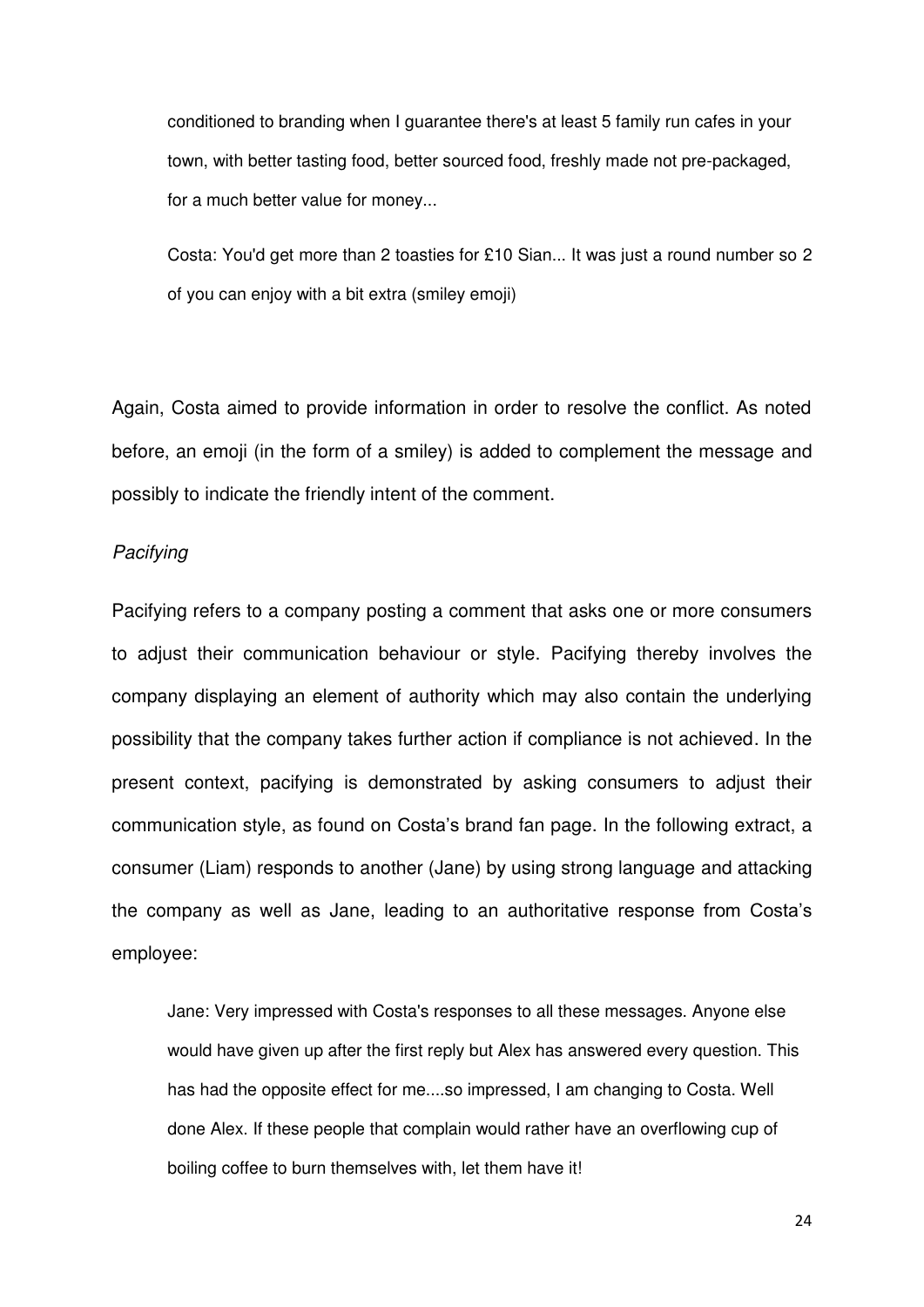Liam: First of all Alex is not Alex, he is sitting in Pakistan call centre, answering Facebook post between being a totally useless cunt for some mobile phone companies customer services, secondly what the fuck would anyone want to buy shit tasting coffee from a rip of company that pays its staff minimum wage, avoids paying taxes, and quite frankly are the scourge of this country.

Easiest thing, vote with your feet and never entry their premises or purchase their shit.

If you really need to visit one of those establishments, please please use a Pret a Manger, who were the ONLY company of this sort that gave away food and drink in London during 7/7 bombings.

Costa: Happy to take the comments Liam but can we watch the language please. I can assure you I'm sitting in our head office in Dunstable, Bedfordshire. You also seem to be misinformed regarding tax, we're a British company (part of the Whitbread family) so we pay our tax like we should, you might be getting us confused with some other coffee shop brands. We've also been paying all of our staff (not just those 25+) the living wage since Oct last year. Hope this all helps (smiley emoji) ^Alex

The pacifying strategy is exemplified in the first sentence, where the company requests compliance from the brand aggressor. This is then followed by rectifying supposedly false information (i.e. informing strategy) and an emoji, possibly to move the interaction in a more rational direction and to appease the brand aggressor.

We further observed an incident where Costa asked several parties to comply with their request. The conflict episode started with a comment about a product and a rival brand, which led to an aggressive reply by another consumer: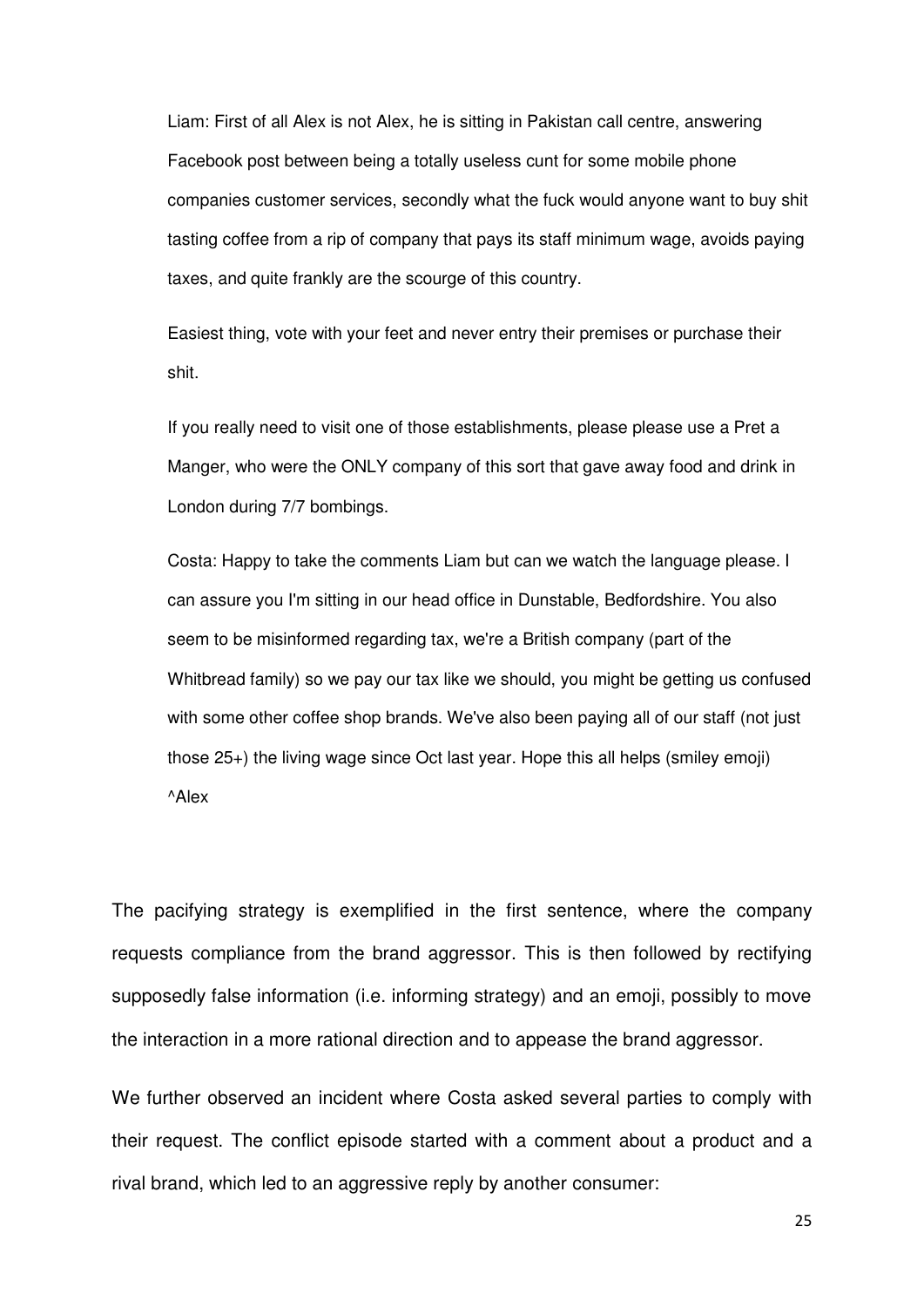Collin: The worst thing is when you ask for a large cappuccino and they fill it up with about 4-5 sips of coffee and the rest of the cup is froth. You cannot drink froth. You tight money grabbing company. If there was a Starbucks near by I would go there instead! Why are you this way

Joanne: I think you should get a life Collin instead of complaining about bloody froth!!!!!!!!!!! He's just doing his job. Pathetic!!!!!

Costa: Now let's try to be nice to each other (smiley emoji) I've passed your feedback onto our Ops Excellence team. If you ever have any further issues or specific feedback do let us know on talkcosta@whitbread.com ^Alex

Here, Costa's employee asks both parties to change their communication behaviour. Consistent with the previous example, an emoji was added to the message. Rather than rectifying information, the employee chose to refer the conflict parties to a different communication channel in case there was a need for further interaction. Figure 1 summarises the observed strategies, which are further categorised in verbal and non-verbal forms.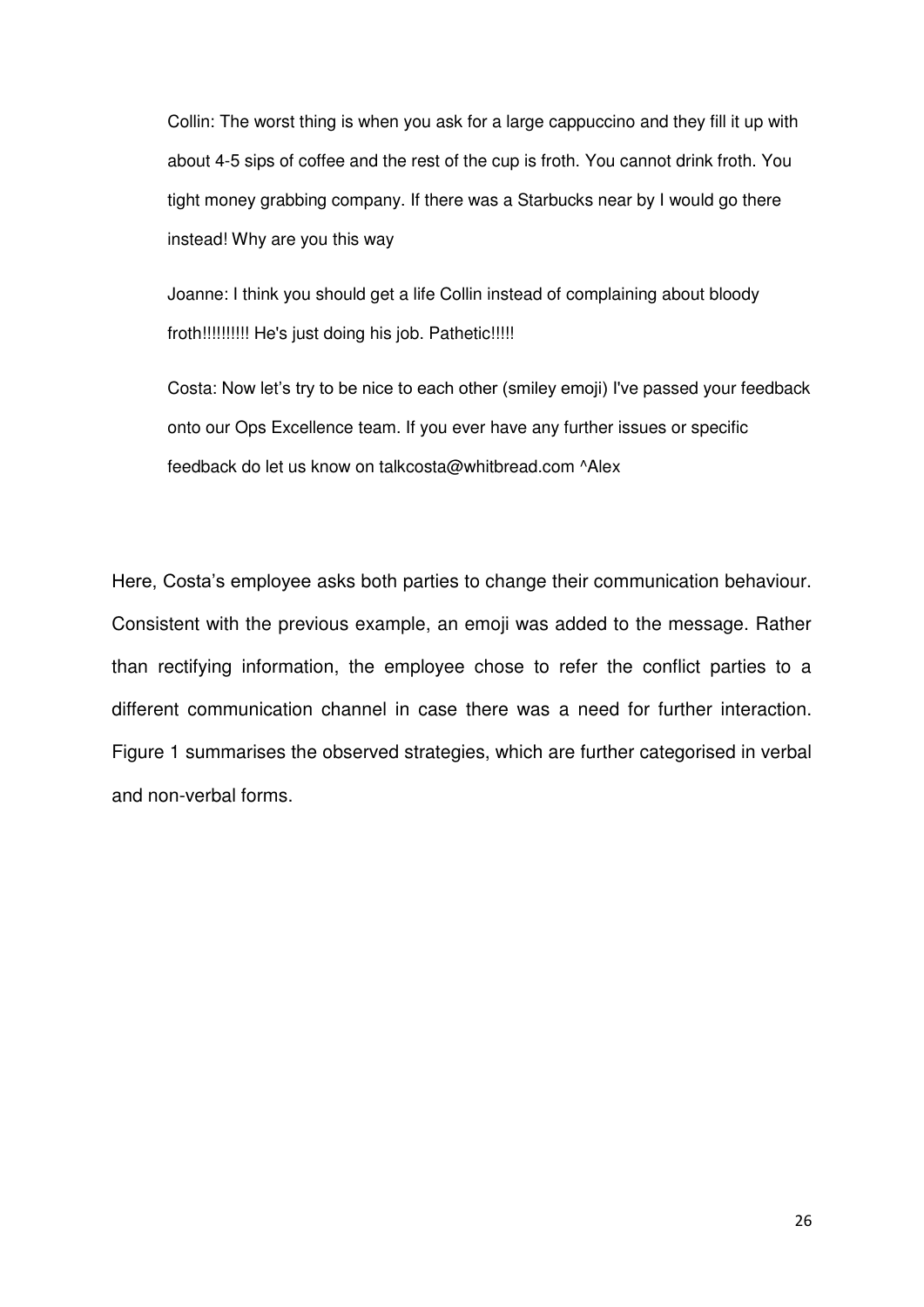**Figure 1** Corporate conflict management strategies on social-media brand fan pages

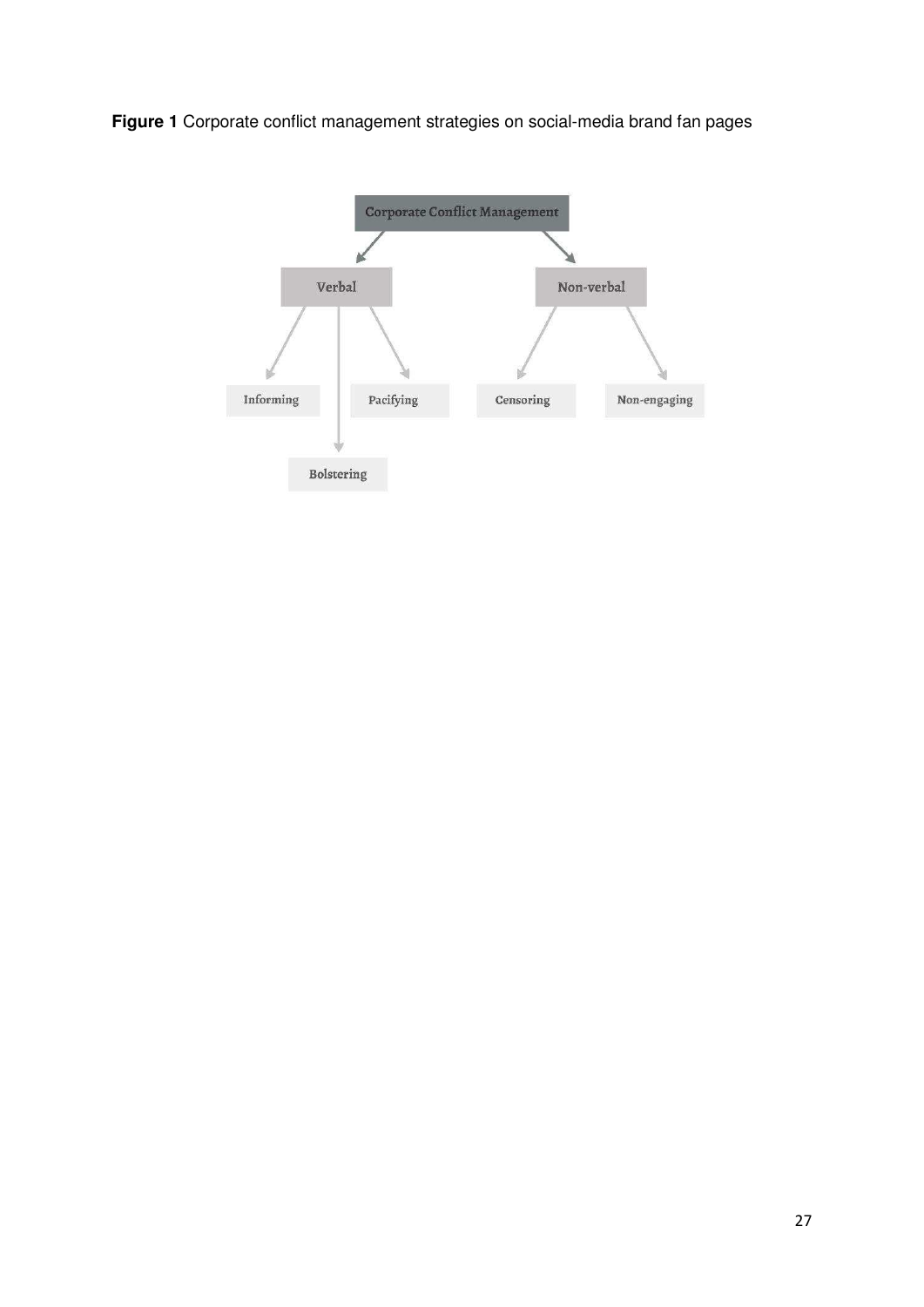# **Discussion**

In this study, we aimed to explore corporate conflict management strategies on social-media brand fan pages. To date, this has been an under-researched topic in the marketing literature (Husemann et al., 2015; Sibai et al., 2015; Thomas, Price & Schau, 2013). The importance of investigating this topic is based on past work, which suggests that C2C conflicts on SMBFs can harm a company's reputation as well as consumers' purchase intentions (Fisk et al., 2010; Wang et al., 2012). Our findings offer a first insight of current management practice. We reveal five conflict management strategies that help advance current theory and guide marketing managers.

### *Theoretical contribution*

Our findings contribute to marketing research in a number of ways. We extend the emerging body of work on managing consumers' online conflicts (Husemann et al., 2015; Sibai et al., 2015) by observing corporate practice in six Facebook brand fan pages. In contrast with prior research suggesting that consumers manage conflicts between themselves, we demonstrate that firms are also engaging in conflict management behaviours. As a consequence, we offer the marketing literature a first empirically-informed taxonomy of corporate conflict management strategies in the social media. Furthermore, our research contributes to the literature on consumer behaviour by providing a clearer understanding of an unfavourable type of consumer behaviour in the social media that requires the firm's involvement (Heinonen, 2011). In relation to this, we further outline several specific contributions.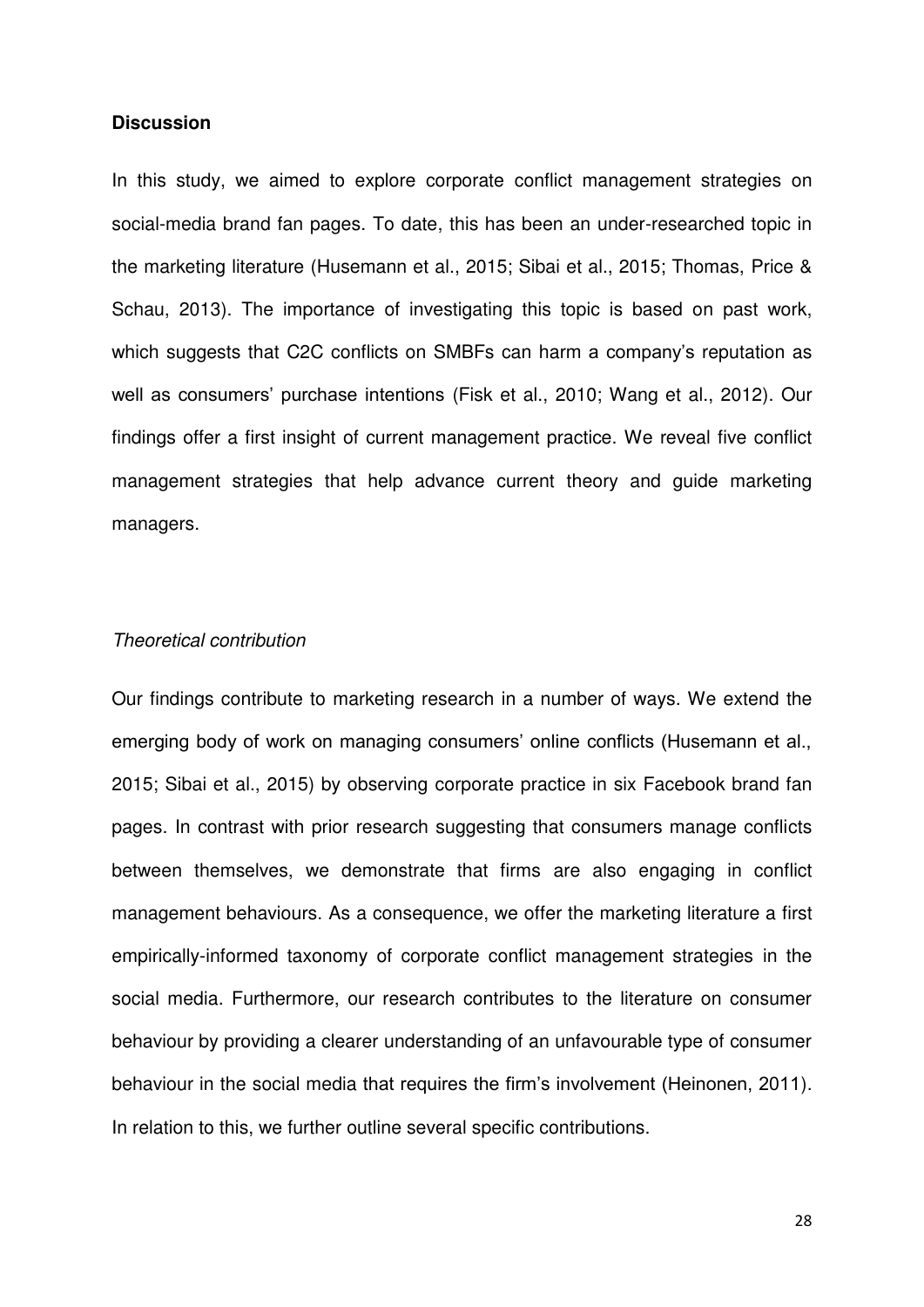First, we found that the most frequently used communication strategy in response to C2C conflicts was 'non-engaging'. This is surprising, as it contradicts suggestions in the marketing literature, which seem to predominantly suggest the necessity of active interference with C2C conflicts (Godes et al., 2005; Sibai et al., 2015; Wiertz et al., 2010). The non-engaging strategy does however find support in other research disciplines. Work in sociology by Lee (2005), for instance, discusses 'avoidance' as comprising of activities that aim to ignore the conflict, including making jokes, being silent, bringing in third parties or withdrawing. Likewise, management studies (Blake & Mouton, 1964; Rahim, 2002) suggest that avoiding conflict management is a common strategy to respond to conflicts. However, the effectiveness of managing conflicts in this fashion is put in question in organisational behaviour studies. For instance, Gray and Williams (2012) demonstrate that non-engagement can have a detrimental impact on organisations in terms of inefficient decision-making and resistance to change.

Second, our findings revealed that the second most-often-implemented strategy to manage C2C conflicts was 'bolstering', a concept novel to the marketing literature. Bolstering aims to affirm brand defenders in a conflict situation, and can relate to concepts of consumer empowerment and advocacy (Pires, Stanton & Rita, 2006; Cova & Pace, 2006). This may further link to Sibai et al.'s (2015) concept of interaction maintenance, describing a strategy where consumers are assigned with roles and responsibilities to resolve a conflict. An interesting observation in this regard was that companies' utilised bolstering even when brand defenders used strong or inappropriate language. This may imply that the company strives for relationship development with key consumers who defend and advocate for the brand regardless of their communication tone and/or content (Ang, 2011).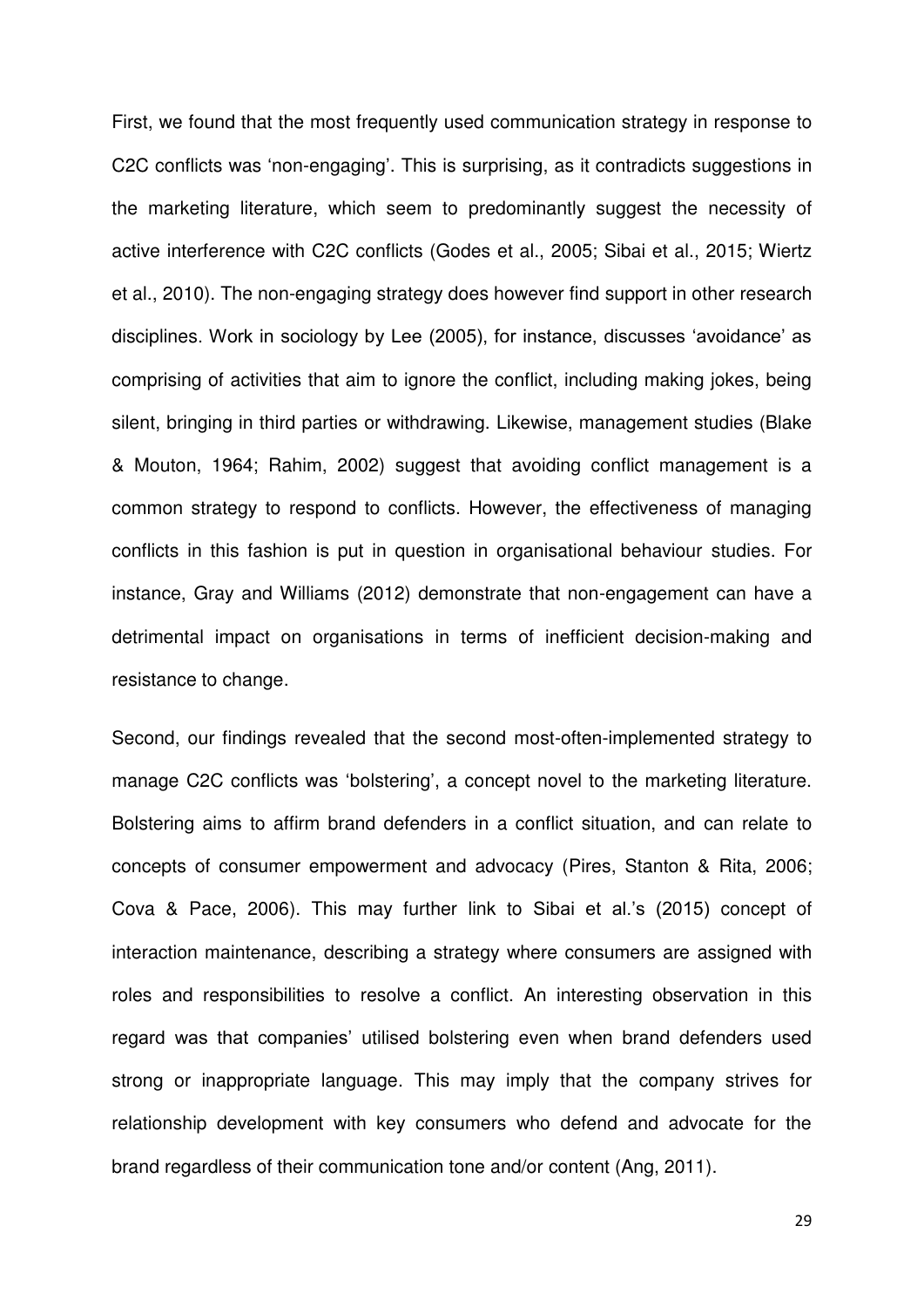A third contribution of our study was the observation of the so-far unexplored concept of 'informing'. This involves rectifying incorrect customer information and may relate to consumers' expectation of companies to provide credible information as part of their service provision in online environments (Dholakia, Blazevic, Wiertz, & Algesheimer, 2009). Our findings show that companies choose informing as a reactive strategy in SMBFs. Studies on computer-mediated conflicts from the organisational psychology literature may further corroborate our identified strategy. Zornoza, Ripoll and Peiró (2002), for instance, demonstrate that emphasis on logical arguments and providing accurate information is associated with constructively managing conflicts. Likewise, Tjosvold, Wong and Cheng (2014) suggest that conflict management strategies should be based on information-sharing and the facilitation of 'open-minded' discussions, which consist of inviting different opinions.

Fourth, we found two further strategies that companies use to manage C2C conflicts on social-media brand fan pages: 'censoring' and 'pacifying'. Censoring is a strategy that involves removing consumers' content and has already been identified in marketing studies by Husemann et al. (2015) and Sibai et al. (2015). Both studies put forward the sanctioning of unacceptable behaviour through member exclusion as a conflict management strategy. Censorship has also been highlighted in political research on government-run online forums (Wright, 2006) and studies in the IT literature on online health communities (Matzat & Rooks, 2014). The infrequent use of this strategy during our observations may possibly be due to companies' concern of repercussions when violating consumers' perceived right for freedom of expression in online environments (Cohen-Almagor, 2012; Mosteller & Mathwick, 2014).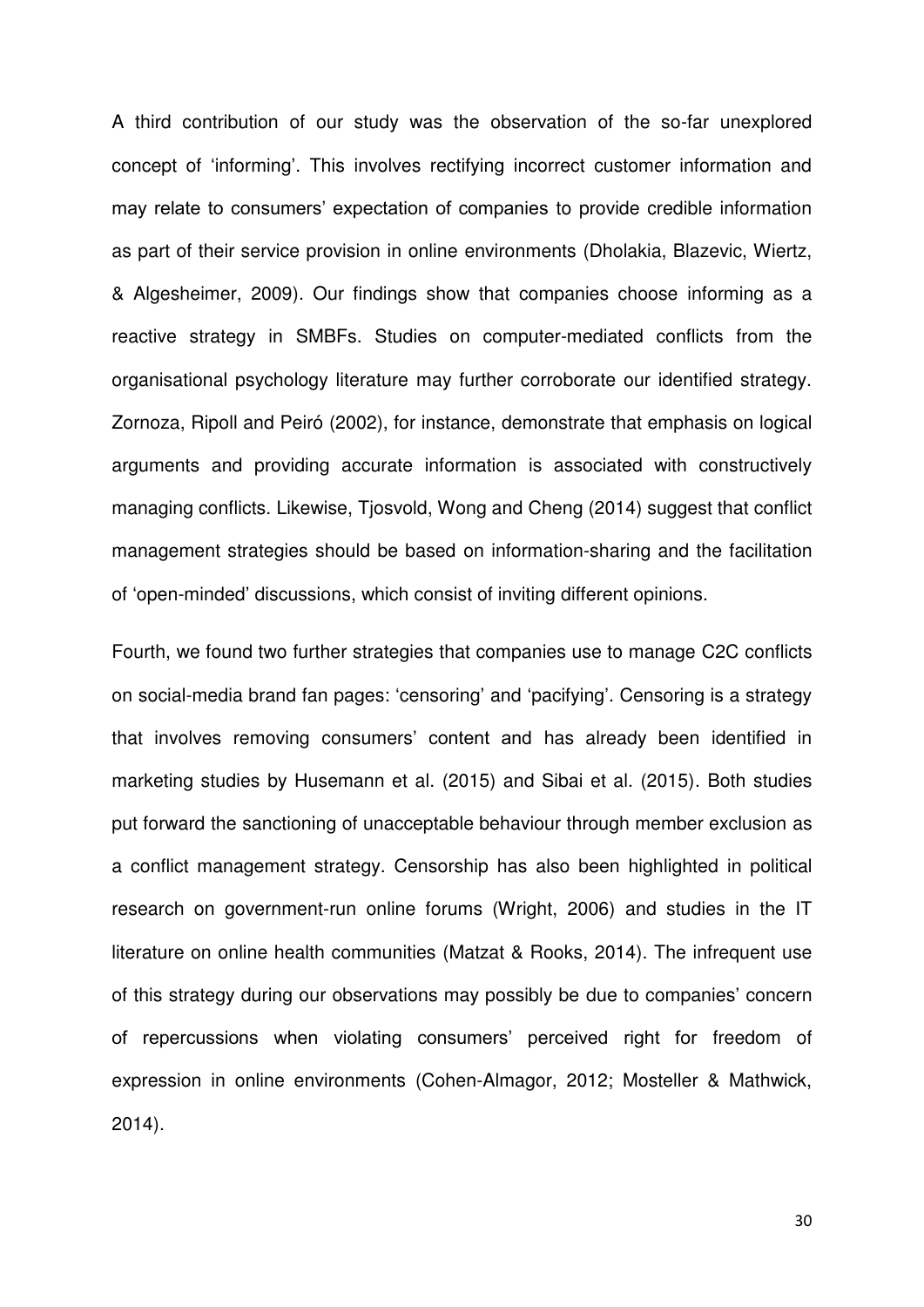While censorship may be a strategy which goes unnoticed by consumers, 'pacifying' is a more overt strategy, since it involves directly addressing the aggressor and often demands a change in behaviour. A similar strategy has been identified in sociology, where Lee's (2005) competitive-dominating strategy describes requesting compliance as a means to manage conflicts between users of an online news forum. Other streams of literature have also identified pacifying as a conflict management strategy, referring to bureaucratic control mechanisms (Bijlsma-Frankema & Koopman, 2004), distributive (Munduate & Dorado, 1998) obliging (Rahim, 2002) and forcing (Blake & Mouton, 1964) conflict management. Some scholars, however, warn that this strategy may be damaging to the social interactions between consumers (Mele, 2011). Interesting in this regard is our observation that companies' tend to use 'smiley' emoticons to accompany pacifying posts. It can be speculated that emoticons are used as a complementary linguistic tool to somewhat lessen the authoritative tone (Lo, 2008).

### *Managerial Implications*

Successful brand fan pages on social media depend on actively contributing consumers who deliberately create online content (Jahn & Kunz, 2012). However, certain consumer behaviours, e.g. consumer-to-consumer conflicts, may have negative implications for the company. In particular, when online conflicts occur, consumers tend to blame the corporate host (Johnson & Lowe, 2015). It is therefore vital for companies to decide upon which managerial approach is best to use in different circumstances. Our study highlights five strategies that are currently used on social-media brand fan pages. In contrast to consumer-hosted brand fan pages, where consumers manage conflicts between themselves, the strategies we put forward represent hierarchical interventions made by a corporate host. Hence,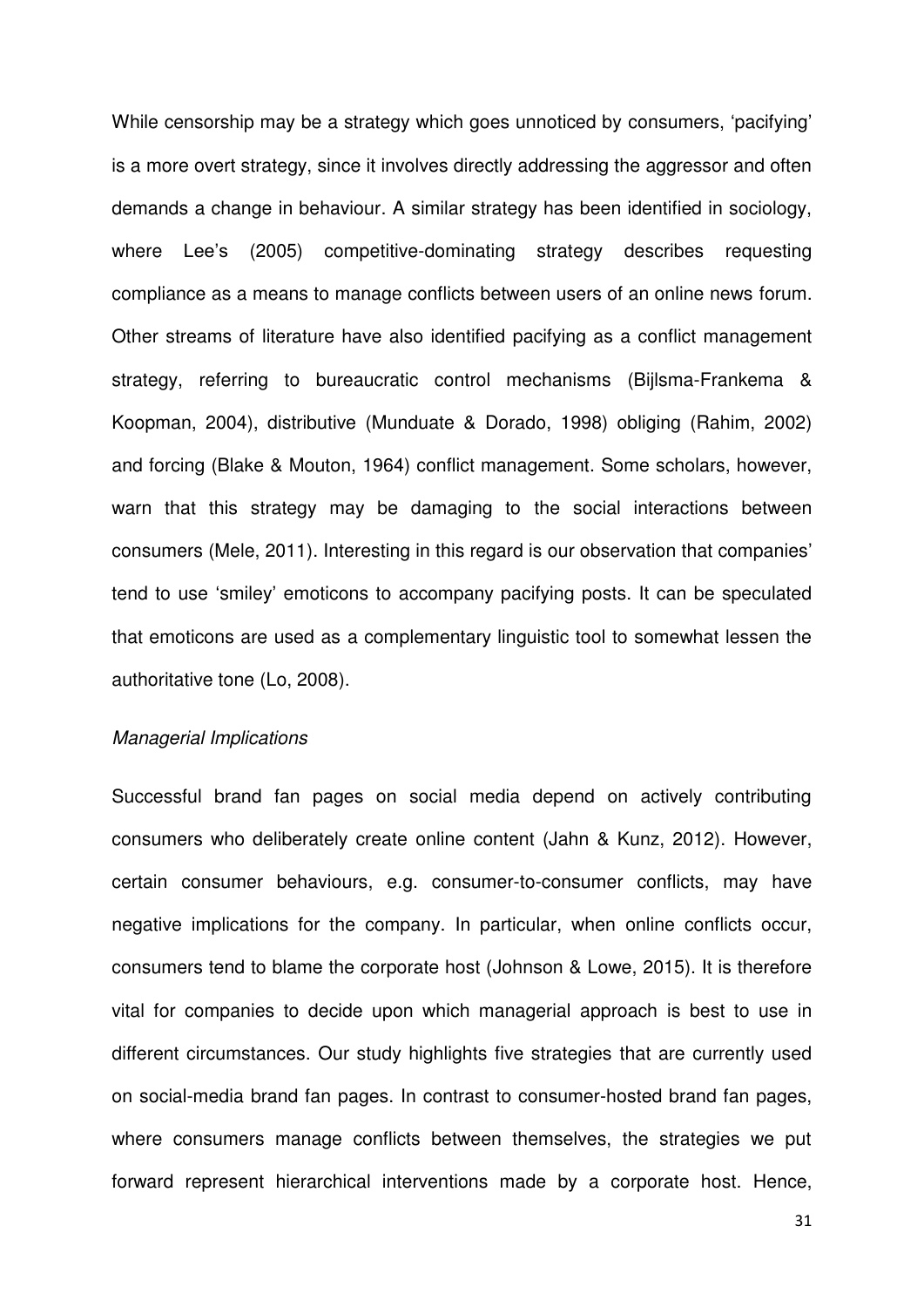managers of SMBFs are expected to use their superior position in order to resolve C2C conflicts, which are seen as detrimental to the brand fan page.

The most common conflict management strategy implemented across the here investigated industries was non-engaging. Companies used this strategy independently of the length of the conflict or the members' requests for intervention. While this can be cost-effective in the short run, research has shown that conflicts lead to less consumer discussions (Rahim, 2002), consumer exit (Lee, 2005) and decrease in brand trust (Laroche et al., 2012). Not managing C2C conflicts in SMBFs may be perceived by consumers as lack of corporate social responsibility, which negatively impacts consumer attitudes and behaviours towards the company (Becker-Olsen, Cudmore & Hill, 2006).

A more pro-active strategy companies may consider was bolstering. By verbally reinforcing their brand defenders, company-consumer relationships are manifested and increase the likelihood of future brand defending behaviour (Miller, Fabian & Lin, 2009). In fact, online community members prefer rewarding desirable behaviour over authoritative methods of conflict management (Matzat & Rooks, 2014). Moreover, encouraging brand defence is likely to help companies protect their brand during corporate scandals on social media. Bolstering brand defenders in SMBFs increases these consumers' attachment to the brand, which translates into consumers' defending behaviours to insulate the brand image from other consumers' negative opinions (Hassan & Ariño, 2016).

To maintain and enhance corporate credibility, online practitioners may further like to choose informing as conflict management strategy. Providing reliable information can help to avoid customer misunderstandings or misinterpretations of corporate or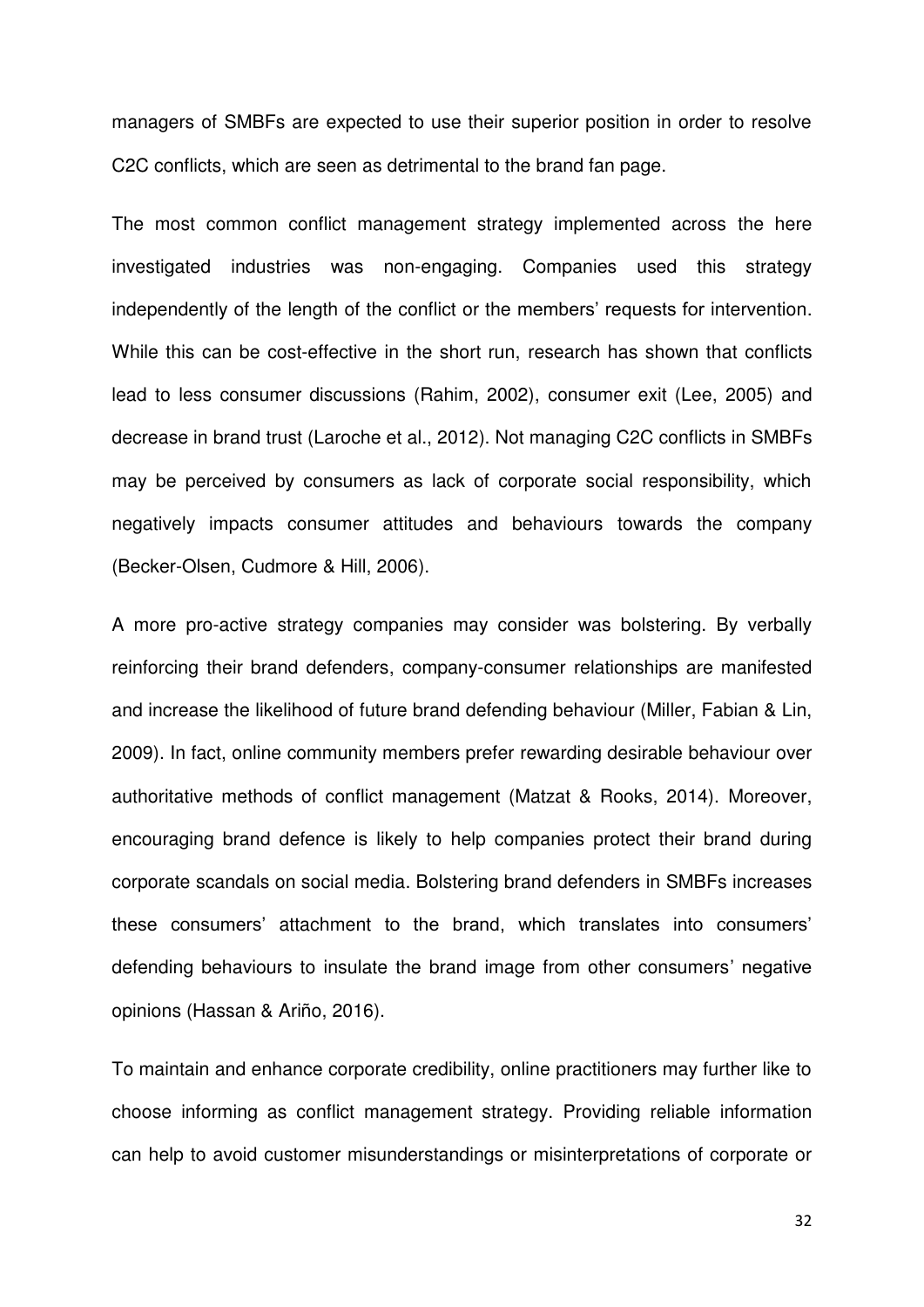product information. Similar to bolstering, an informing strategy may be appropriate when managing consumer conflicts that result from negative corporate events. During corporate scandals, consumers appreciate corporate efforts to provide rectifying information (Chung, 2015). At the same time, informing as conflict management strategy provides managers with the positive side effect of being able to enhance customer knowledge and promote positive product/ service aspects. This is particularly important in the social media context, where consumers deliberately seek and join firm-hosted brand fan pages to gain product or service-related information (Carlson, Suter & Brown, 2008).

Our findings further propose that sometimes companies are best off by using their authority to censor or pacify C2C conflicts. Asserting authority through censoring content or pacifying the discussion may be most appropriate when conflicts escalate. However, in case of censoring, managers need to be careful not to violate consumers sense of free expression, which can backfire and cause community exit if consumers notice it (Jang, Olfman, Ko, Koh & Kim, 2008). This is especially pronounced on Facebook brand fan pages, where community exit involves a simple action of un-clicking the 'Like' button. Similarly, pacifying can be perceived as violating the cooperative nature of co-creating communities (Gebauer et al., 2013). We recommend managers to consider complementing pacifying with smiley emoticons, as was sometimes found in our observations, to help minimise the authoritative tone of this particular strategy.

In sum, until research provides further empirical evidence for these strategies, managers should closely monitor their social-media brand fan pages before deciding on an appropriate strategy. This is important since the selected strategy not only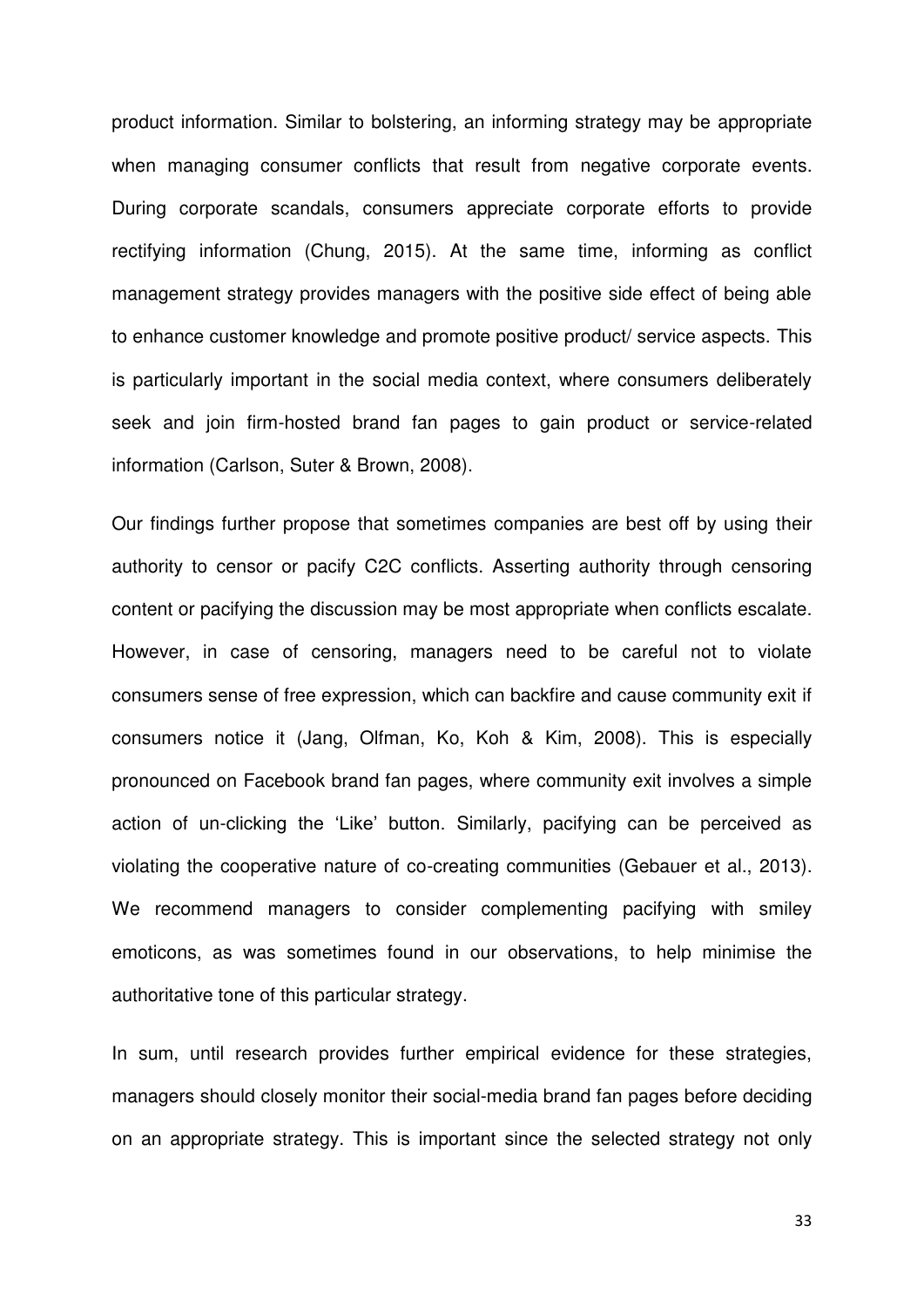affects the parties actively involved in the conflict, but also bystanders, i.e. those 'observing' the conflict as well as any corporate response.

### **Limitations and Future Research**

This study set out to explore corporate conflict management on social-media brand fan pages, and several limitations need to be noted. First, the duration of our observations (seven months) does not match the online ethnographic depths of some studies conducted over the period of several years (e.g. Croft, 2013; Husemann et al., 2015). Second, our data was exclusively based on Facebook. Investigations of other social media channels (e.g. Twitter, YouTube) and in different cultural contexts may reveal different managerial approaches to manage C2C conflicts. For instance, future research may investigate whether, considering the volume of Tweets, more automated and centralised approaches to conflict management may be used in such environments. Third, some censoring might have gone unnoticed during our observations. Although the authors engaged in backtracking brand fan page content, recordings were not done on a permanent, 24-hour basis, and some content might have been removed without being noticed (Mishna, Cook, Saini, Wu & MacFadden, 2011).

We further recommend several avenues for future research. The literature would benefit from research to test the effectiveness of the conflict management strategies identified here. While the purpose of this study was to observe current corporate practice, there is a need for (quasi-) experimental studies that compare how each strategy affects consumer outcome variables such as community re-visiting intentions and attitudes towards a company.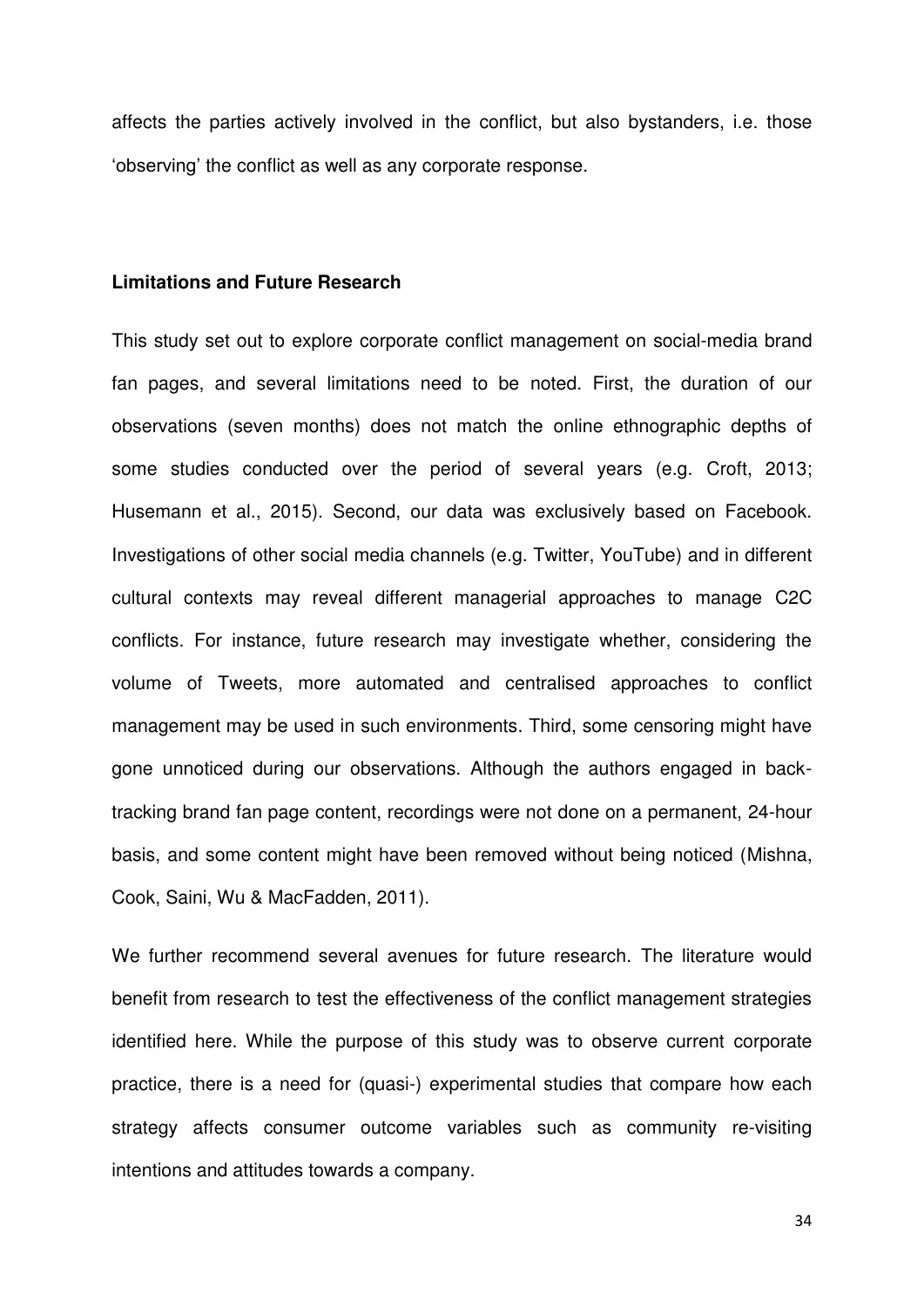Furthermore, investigating whether managerial strategies should be adopted to the varying levels of conflict severity seems a worthwhile research undertaking. For instance, Husemann et al. (2015) demonstrate that some forms of conflict can be beneficial to the development of social norms in an online community, a process the authors describe as 'routinized conflicts'. Their study suggests that a long-term investigation, perhaps using interpretative phenomenology, may offer cultural nuances of conflicts on social-media brand fan pages which our analytical approach was not able to capture.

Finally, this study calls for more research that focuses on the consumer perspective on C2C conflicts on social-media brand fan pages. So far, little is known about the different types of aggressive communication consumers use, and whether some may be perceived as friendly teasing (Vandebosch & Van Cleemput, 2009), while others may be regarded as purposeful embarrassment (Wooten, 2006). Similarly, research is needed on the different roles that consumers may take on during a C2C conflict, since the marketing literature seems to be limited so far to those of brand aggressors and defenders (Colliander & Wien, 2013). Conclusions drawn from these investigations may allow companies to make a better judgement on whether a conflict occurs in good or ill humour, and whether consumers are likely to occupy roles (e.g. as impartial mediators) that help resolve a conflict.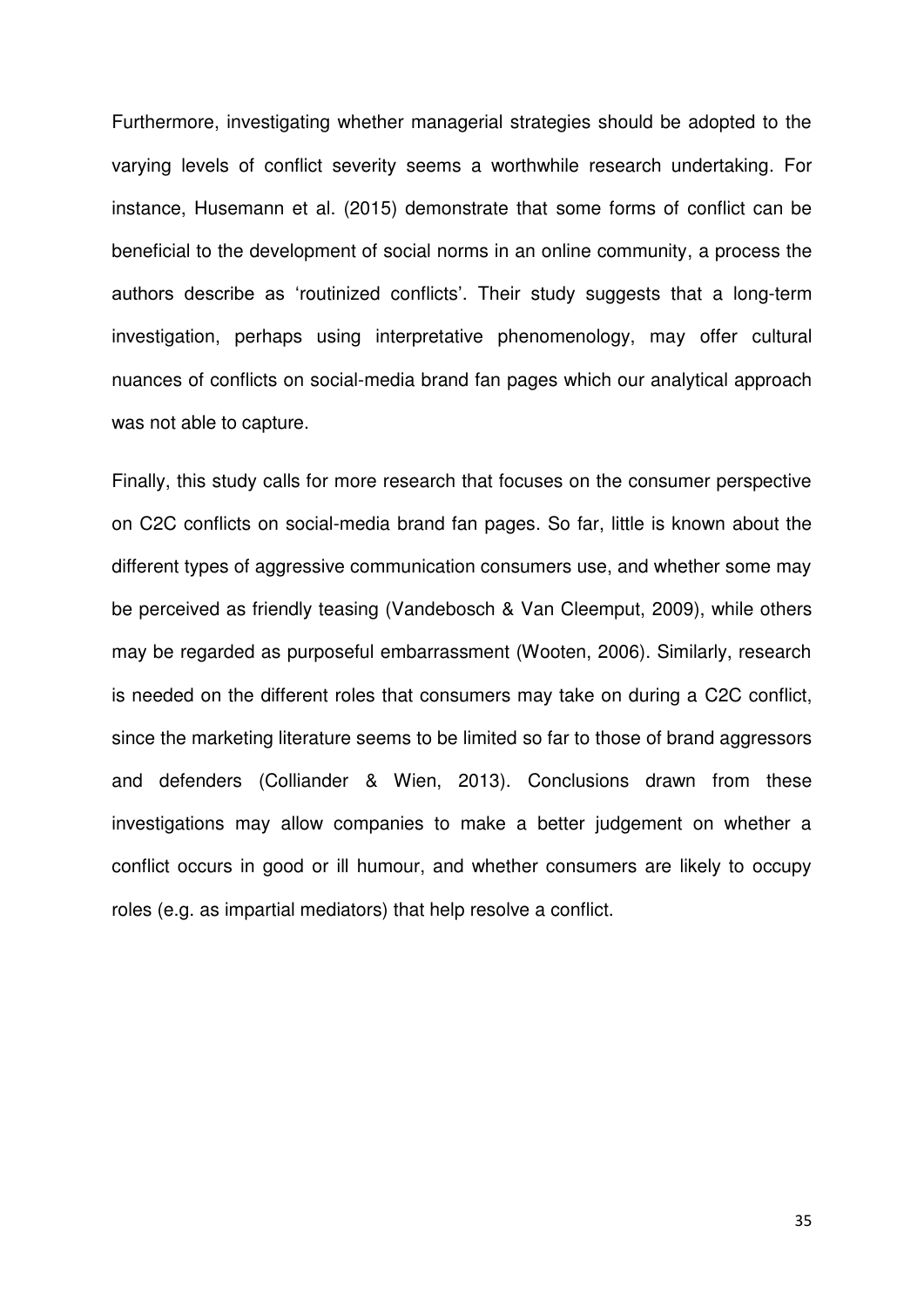#### **References**

- Adjei, M. T., Nowlin, E. L., & Ang, T. (2016). The Collateral Damage of C2C Communications on Social Networking Sites: The Moderating Role of Firm Responsiveness and Perceived Fairness. *Journal of Marketing Theory and Practice, 24*(2), 166-185. doi: [10.1080/10696679.2016.1131057](http://www.tandfonline.com/doi/abs/10.1080/10696679.2016.1131057)
- Algesheimer, R., Dholakia, U. M., & Herrmann, A. (2005). The social influence of brand community: Evidence from European car clubs. *Journal of Marketing, 69*(3), 19-34. doi: [10.1509/jmkg.69.3.19.66363](http://journals.ama.org/doi/abs/10.1509/jmkg.69.3.19.66363?code=amma-site)
- Ang, L. (2011). Community relationship management and social media. *The Journal of Database Marketing & Customer Strategy Management, 18*(1), 31-38. doi: [10.1057/dbm.2011.3](http://www.ingentaconnect.com/content/pal/dbm/2011/00000018/00000001/art00004)
- Bagozzi, R. P., & Dholakia, U. M. (2002). Intentional social action in virtual communities. *Journal of Interactive Marketing, 16*(2), 2-21. doi: [10.1002/dir.10006](http://onlinelibrary.wiley.com/doi/10.1002/dir.10006/abstract)
- Becker-Olsen, K. L., Cudmore, B. A., & Hill, R. P. (2006). The impact of perceived corporate social responsibility on consumer behavior. *Journal of Business Research, 59*(1), 46-53. doi: [10.1016/j.jbusres.2005.01.001](http://www.sciencedirect.com/science/article/pii/S0148296305000342)
- Bijlsma-Frankema, K. & Koopman, K. (2004). The oxymoron of control in an era of globalisation: Vulnerabilities of a mega myth. *Journal of Managerial Psychology, 19*(3), 204–217. doi: [10.1108/02683940410527711](http://www.emeraldinsight.com/doi/abs/10.1108/02683940410527711)
- Blake, R. R., & Mouton, J. S. (1964). *The managerial grid. Houston*, TX: Gulf.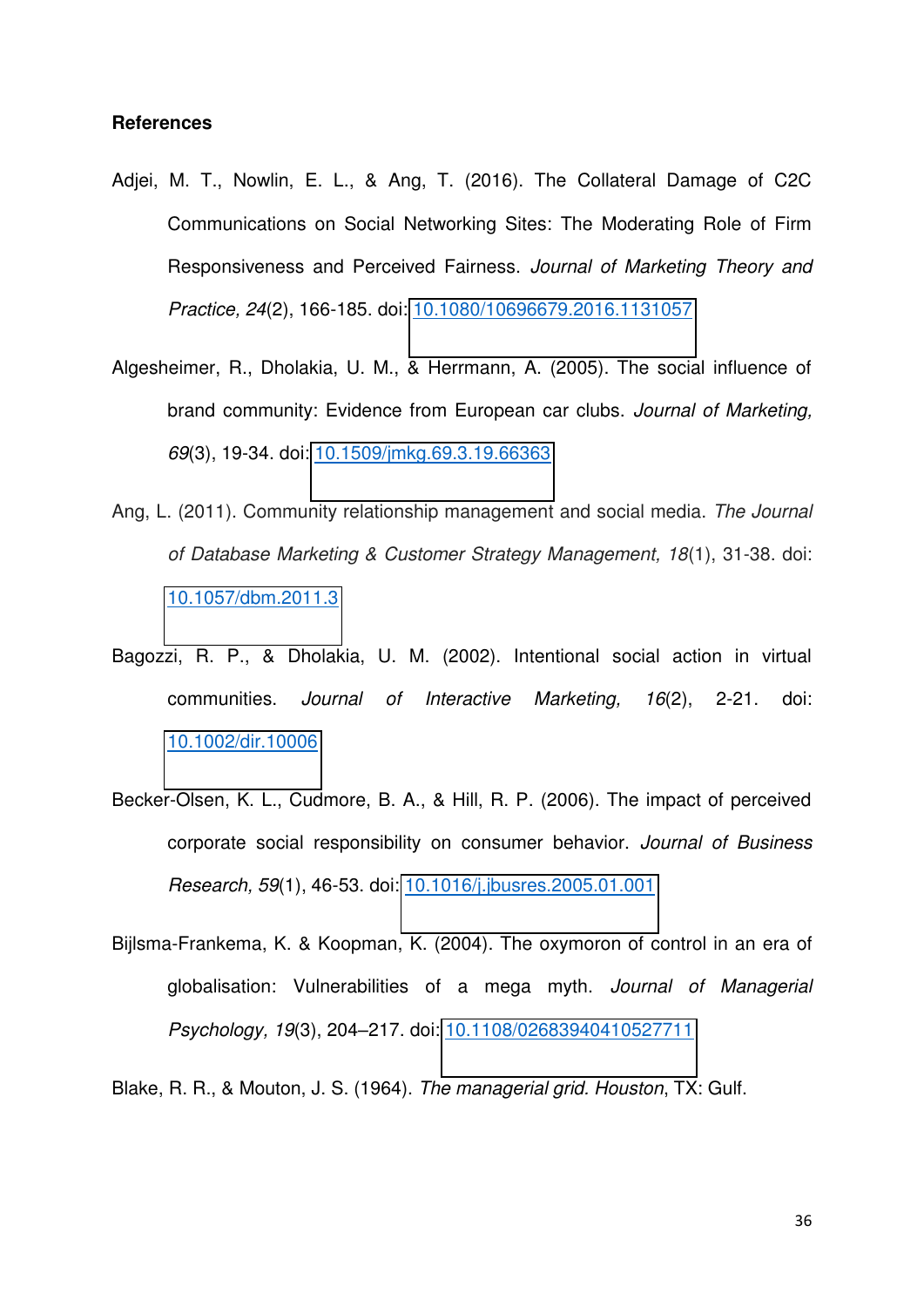- Braun, V., & Clarke, V. (2006). Using thematic analysis in psychology. *Qualitative Research in Psychology, 3*(2), 77-101. doi: [10.1191/1478088706qp063oa](http://www.tandfonline.com/doi/abs/10.1191/1478088706qp063oa)
- Braun, V., & Clarke, V. (2014). *Thematic Analysis*, in Cooper, H. (ed.) APA Handbook of Research Methods in Psychology, Vol. 2, pp. 57-71.
- Breitsohl, J., Kunz, W. H., & Dowell, D. (2015). Does the host match the content? A taxonomical update on online consumption communities. *Journal of Marketing Management, 31*(9-10), 1-25. doi: [10.1080/0267257X.2015.1036102](http://www.tandfonline.com/doi/abs/10.1080/0267257X.2015.1036102?journalCode=rjmm20)
- Carlson, B. D., Suter, T. A., & Brown, T. J. (2008). Social versus psychological brand community: The role of psychological sense of brand community. *Journal of Business Research, 61*(4), 284-291. doi: [10.1016/j.jbusres.2007.06.022](http://www.sciencedirect.com/science/article/pii/S0148296307001774)
- Chung, S. (2015). Solving strategy for unintended criticism in online space: Consumer response to firm crisis in online discussion forum. *Internet Research, 25*(1), 52-66. doi: [10.1108/IntR-01-2014-0005](http://www.emeraldinsight.com/doi/abs/10.1108/IntR-01-2014-0005)
- Cohen-Almagor, R. (2012). Freedom of expression, internet responsibility, and business ethics: the Yahoo! saga and its implications. *Journal of Business Ethics, 106*(3), 353-365. doi: [10.1007/s10551-011-1001-z](http://link.springer.com/article/10.1007/s10551-011-1001-z)
- Colliander, J., & Wien, A. (2013). Trash talk rebuffed: consumers' defense of companies criticized in online communities. *European Journal of Marketing, 47*(10), 1733-1757. doi: [10.1108/EJM-04-2011-0191](http://www.emeraldinsight.com/doi/abs/10.1108/EJM-04-2011-0191)
- Correa, T., Hinsley, A. W., & De Zuniga, H. G. (2010). Who interacts on the Web?: The intersection of users' personality and social media use. *Computers in Human Behavior, 26*(2), 247-253. doi: [10.1016/j.chb.2009.09.003](http://www.sciencedirect.com/science/article/pii/S0747563209001472)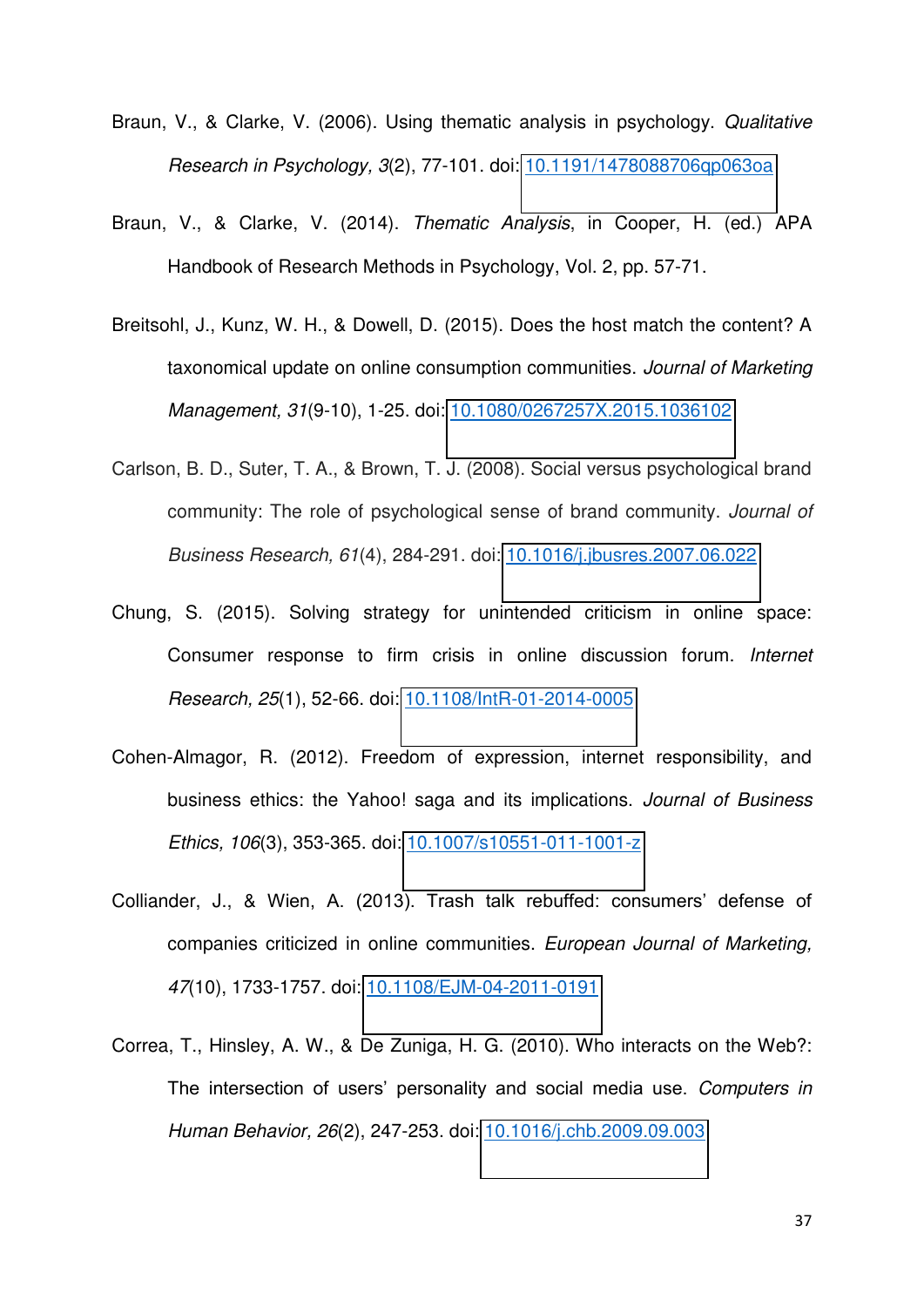- Cova, B., & Pace, S. (2006). Brand community of convenience products: new forms of customer empowerment-the case "My Nutella The Community". *European Journal of Marketing, 40*(9/10), 1087-1105. doi: [10.1108/03090560610681023](http://www.emeraldinsight.com/doi/abs/10.1108/03090560610681023)
- Cova, B., & White, T. (2010). Counter-brand and alter-brand communities: The impact of Web 2.0 on tribal marketing approaches. *Journal of Marketing Management, 26*(3-4), 256-270. doi: [10.1080/02672570903566276](http://dx.doi.org/10.1080/02672570903566276)
- Croft, R. (2013). Blessed are the geeks: An ethnographic study of consumer networks in social media, 2006–2012. *Journal of Marketing Management, 29*(5-6), 545-561. doi: [10.1080/0267257X.2013.787113](http://dx.doi.org/10.1080/0267257X.2013.787113)
- De Valck, K. (2007). The war of the etribes: Online conflicts and communal consumption. In B. Cova, R. V. Kozinets, & A. Shankar (Eds.), *Consumer tribes* (pp. 260–275). Oxford: Elsevier.
- De Vries, L., Gensler, S., & Leeflang, P. S. (2012). Popularity of brand posts on brand fan pages: An investigation of the effects of social media marketing. *Journal of Interactive Marketing, 26*(2), 83-91. doi: [10.1016/j.intmar.2012.01.003](http://www.sciencedirect.com/science/article/pii/S1094996812000060)
- Dholakia, U. M., Blazevic, V., Wiertz, C., & Algesheimer, R. (2009). Communal service delivery how customers benefit from participation in firm-hosted virtual P3 communities. *Journal of Service Research, 12*(2), 208-226. doi: [10.1177/1094670509338618](http://jsr.sagepub.com/content/12/2/208.short)
- Ensari, N., Camden-Anders, S., & Schlaerth, A. (2015). Constructive management and resolution of conflict. *Encyclopedia of Mental Health*, 340.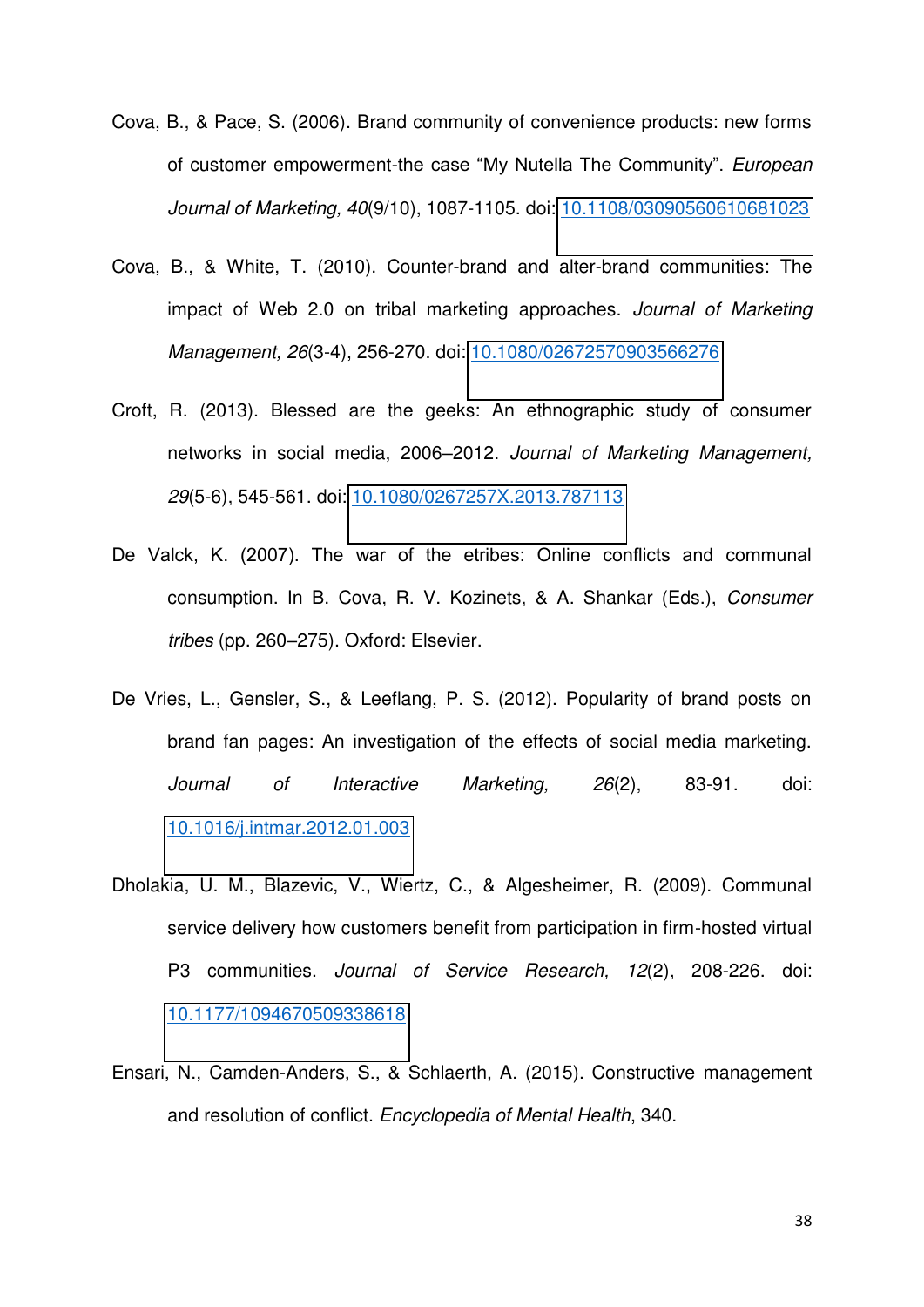- Ewing, M. T., Wagstaff, P. E., & Powell, I. H. (2013). Brand rivalry and community conflict*. Journal of Business Research, 66*(1), 4–12. doi: [10.1016/j.jbusres.2011.07.017](http://www.sciencedirect.com/science/article/pii/S0148296311002530)
- Fereday, J., & Muir-Cochrane, E. (2006). Demonstrating rigor using thematic analysis: A hybrid approach of inductive and deductive coding and theme development. *International Journal of Qualitative Methods, 5*(1), 80-92. doi: [10.1177/160940690600500107](http://ijq.sagepub.com/content/5/1/80.short)
- Fisk, R., Grove, S., Harris, L. C., Keeffe, D. A., Daunt, K. L., Russell-Bennett, R., & Wirtz, J. (2010). Customers behaving badly: A state of the art review, research agenda and implications for practitioners. *Journal of Services Marketing, 24*(6), 417-429. doi: [10.1108/08876041011072537](http://www.emeraldinsight.com/doi/abs/10.1108/08876041011072537)
- Gebauer, J., Füller, J., & Pezzei, R. (2013). The dark and the bright side of cocreation: Triggers of member behavior in online innovation communities. *Journal of Business Research, 66*(9), 1516-1527. doi: [10.1016/j.jbusres.2012.09.013](http://www.sciencedirect.com/science/article/pii/S0148296312002500)
- Godes, D., Mayzlin, D., Chen, Y., Das, S., Dellarocas, C., Pfeiffer, B., Libai, S., Sen, S., Shi, M., & Verlegh, P. (2005). The firm's management of social interactions. *Marketing Letters*, *16*(3-4), 415-428. doi: [10.1007/s11002-005-](http://link.springer.com/article/10.1007/s11002-005-5902-4) [5902-4](http://link.springer.com/article/10.1007/s11002-005-5902-4)
- Grappi, S., Romani, S., & Bagozzi, R. P. (2013). Consumer response to corporate irresponsible behavior: Moral emotions and virtues. *Journal of Business Research*, *66*(10), 1814-1821. [10.1016/j.jbusres.2013.02.002](http://www.sciencedirect.com/science/article/pii/S014829631300026X)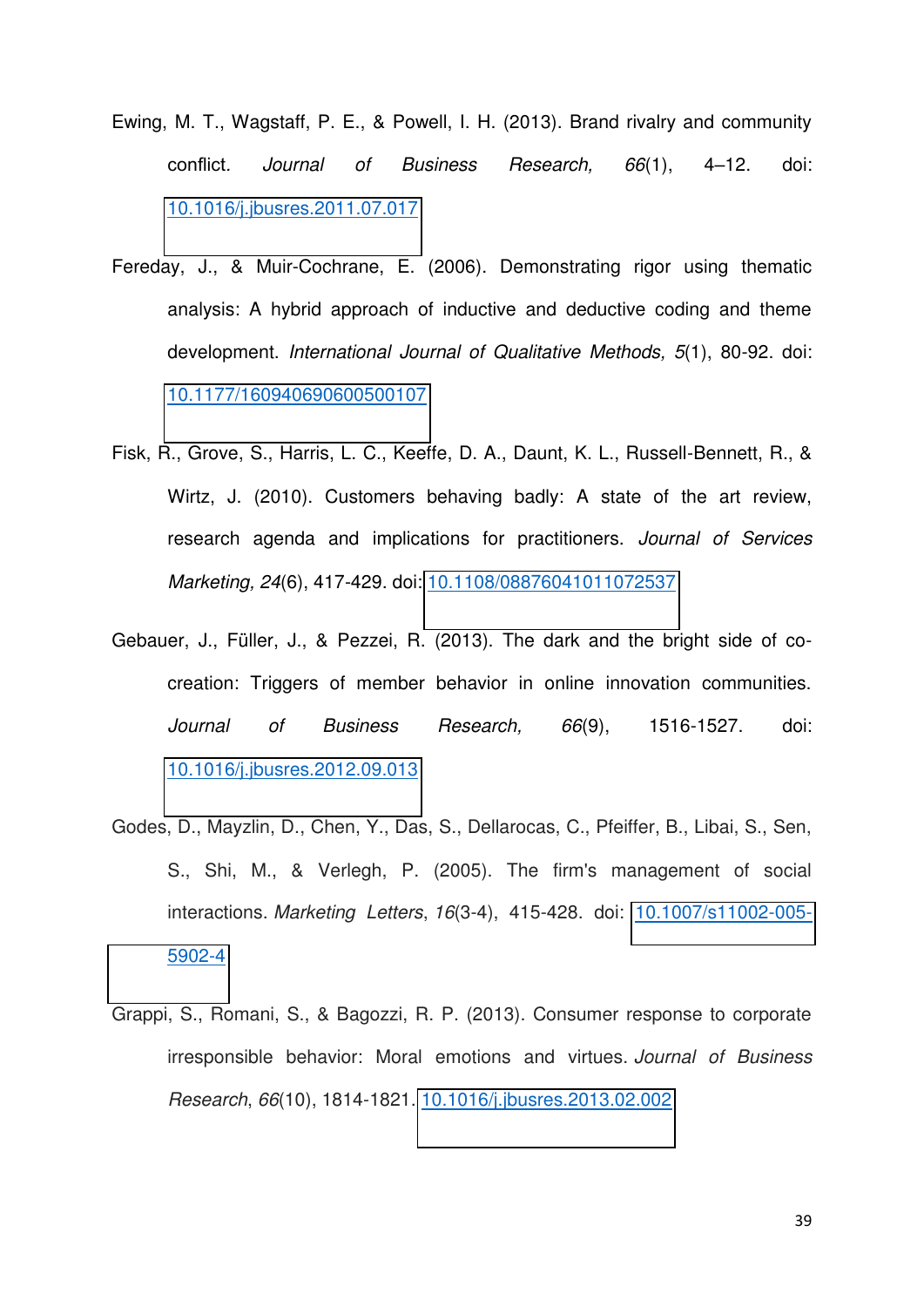- Gray, E. & Williams, J. (2012). Retail managers: Laissez-faire leadership Is synonymous with unsuccessful conflict management styles. *Open Journal of Leadership, 1*(3), 13-16. doi: [10.4236/ojl.2012.13003](http://dx.doi.org/10.4236/ojl.2012.13003http:/www.scirp.org/journal/PaperInformation.aspx?PaperID=22634)
- Gummerus, J., Liljander, V., Weman, E., & Pihlström, M. (2012). Customer engagement in a Facebook brand community. *Management Research Review, 35*(9), 857-877. doi: [10.1108/01409171211256578](http://www.emeraldinsight.com/doi/abs/10.1108/01409171211256578?src=recsys&journalCode=mrr)
- Haberstroh, K., Orth, U. R., Hoffmann, S., & Brunk, B. (2015). Consumer Response to Unethical Corporate Behavior: A Re-Examination and Extension of the Moral Decoupling Model. *Journal of Business Ethics*, 1-13. doi: [10.1007/s10551-015-2661-x](http://link.springer.com/article/10.1007/s10551-015-2661-x)
- Habibi, M. R., Laroche, M., & Richard, M. O. (2014a). Brand communities based in social media: How unique are they? Evidence from two exemplary brand communities*. International Journal of Information Management, 34*(2), 123- 132. doi: [10.1016/j.ijinfomgt.2013.11.010](http://www.sciencedirect.com/science/article/pii/S0268401213001576)
- Habibi, M. R., Laroche, M., & Richard, M. O. (2014b). The roles of brand community and community engagement in building brand trust on social media. *Computers in Human Behavior, 37*, 152-161. doi: [10.1016/j.chb.2014.04.016](http://www.sciencedirect.com/science/article/pii/S0747563214002258)
- Hassan, M., & Casaló Ariño, L. V. (2016). Consumer devotion to a different height: How consumers are defending the brand within Facebook brand communities. *Internet Research, 26*(4), 963-981. doi: [10.1108/IntR-03-2015-0090](http://www.emeraldinsight.com/doi/full/10.1108/IntR-03-2015-0090)
- Heinonen, K. (2011). Consumer activity in social media: Managerial approaches to consumers' social media behavior. *Journal of Consumer Behaviour, 10*(6), 356-364. doi[:10.1002/cb.376](http://onlinelibrary.wiley.com/doi/10.1002/cb.376/full)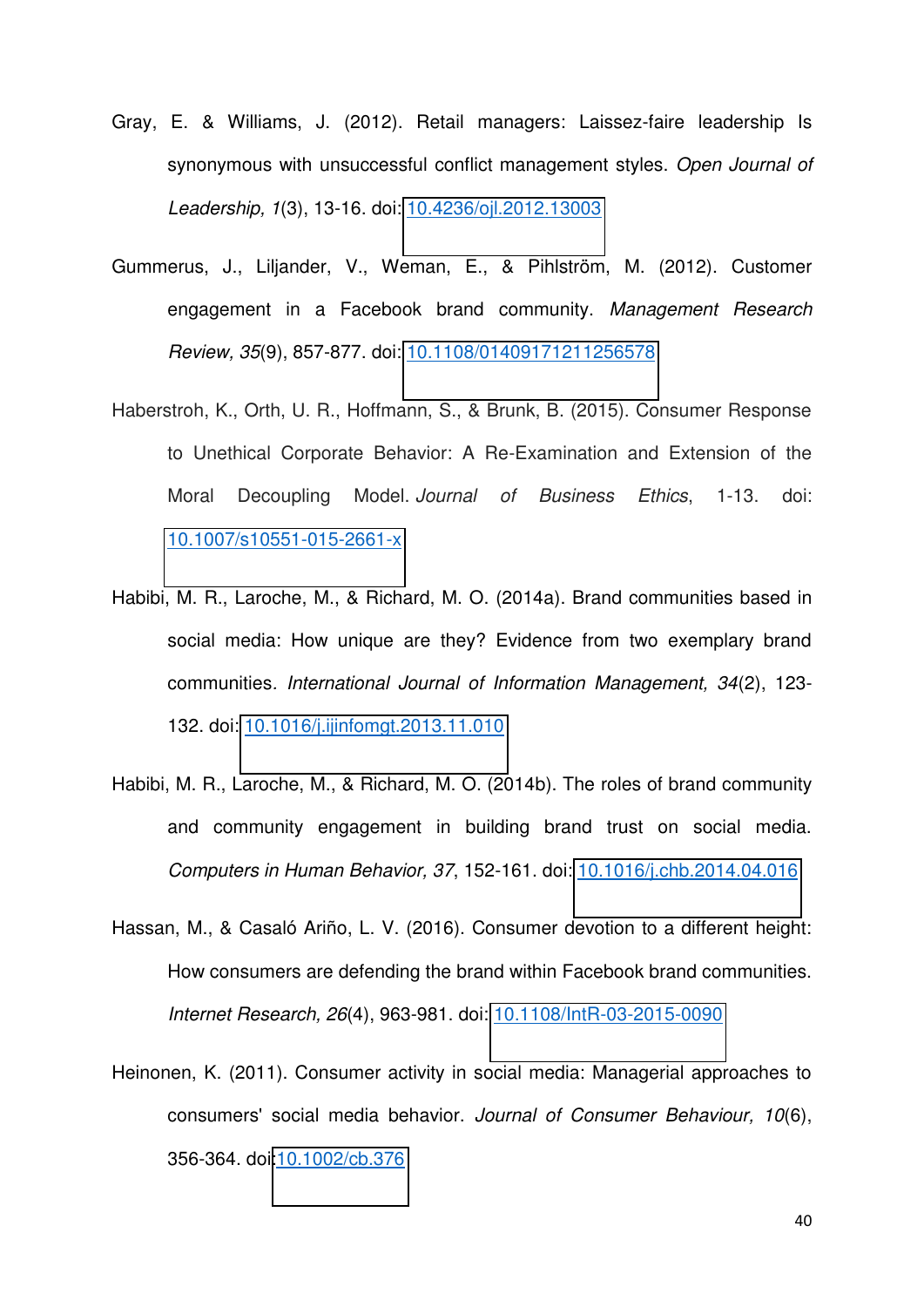- Hickman, T., & Ward, J. (2007). The dark side of brand community: Inter-group stereotyping, trash talk, and schadenfreude. *NA-Advances in Consumer*  **Research** Volume 34. Retrieved from: <http://www.acrwebsite.org/volumes/12923/volumes/v34/NA-34>
- Husemann, K., Ladstaetter, F. & Luedicke, M., (2015). Conflict culture and conflict management in consumption communities. *Psychology & Marketing, 32*(3), 265-284. doi: [10.1002/mar.20779](http://onlinelibrary.wiley.com/doi/10.1002/mar.20779/full)
- Jahn, B., & Kunz, W. (2012). How to transform consumers into fans of your brand. *Journal of Service Management, 23*(3), 344-361. doi: [10.1108/09564231211248444](http://www.emeraldinsight.com/doi/full/10.1108/09564231211248444)
- Jang, H., Olfman, L., Ko, I., Koh, J., & Kim, K. (2008). The influence of on-line brand community characteristics on community commitment and brand loyalty. *International Journal of Electronic Commerce*, 12(3), 57–80. doi[:10.2753/JEC1086-4415120304](https://www.jstor.org/stable/27751260?seq=1#page_scan_tab_contents)
- Jerolmack, C. & Khan, S. (2014). Talk is cheap ethnography and the attitudinal fallacy. *Sociological Methods and Research, 43*(2), 1-32. doi: [10.1177/0049124114523396](http://smr.sagepub.com/content/early/2014/03/04/0049124114523396.abstract)
- Johnson, D. & Lowe, B. (2015). Emotional support, perceived corporate ownership and scepticism toward out-groups in virtual communities*. Journal of Interactive Marketing, 29*(1), 1–10. doi: [10.1016/j.intmar.2014.07.002](http://dx.doi.org/10.1016/j.intmar.2014.07.002)
- Kim, J. W., Choi, J., Qualls, W., & Han, K. (2008). It takes a marketplace community to raise brand commitment: The role of online communities. *Journal of Marketing Management, 24*(3-4), 409-431. doi: [10.1362/026725708X306167](http://www.tandfonline.com/doi/abs/10.1362/026725708X306167)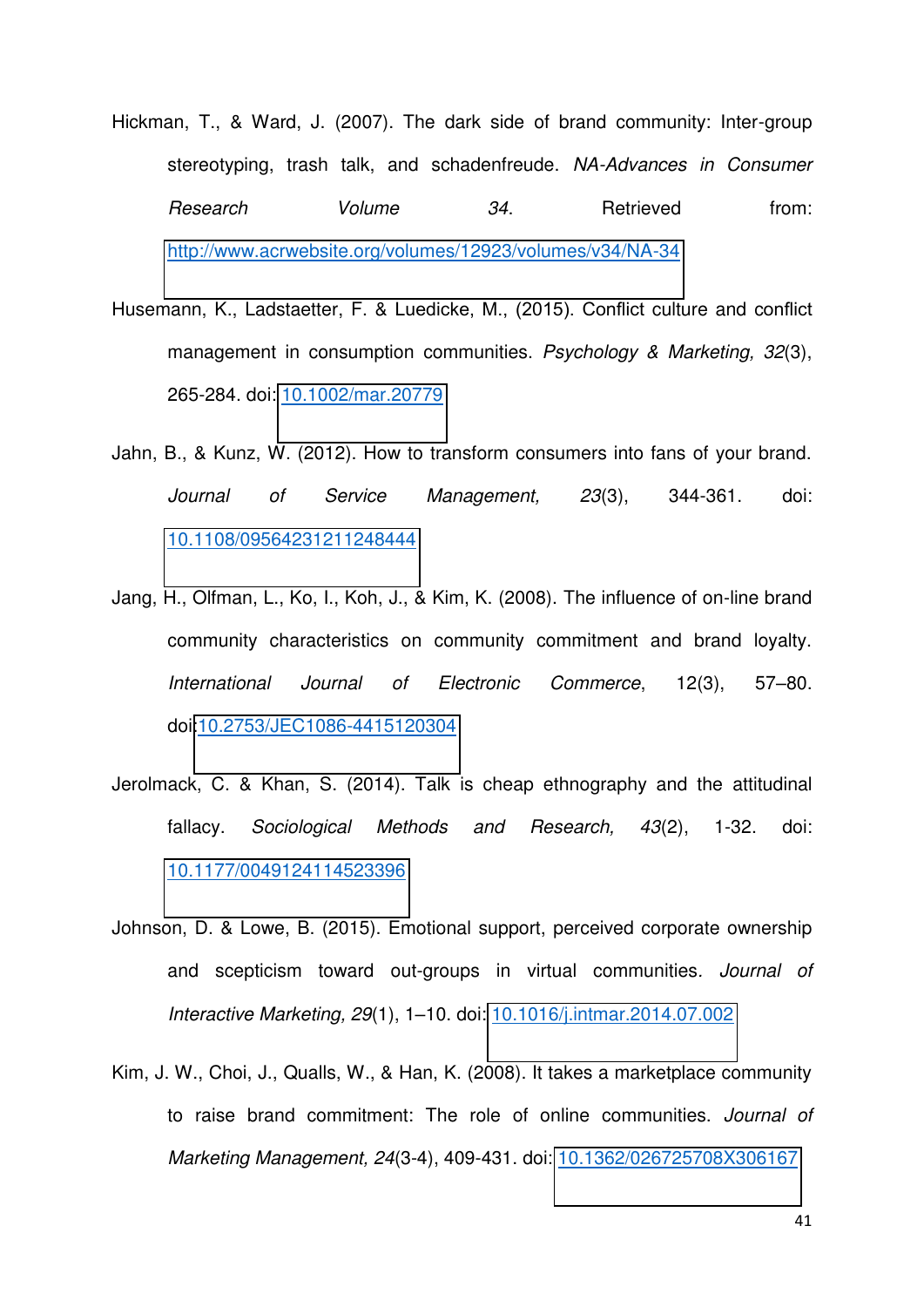- Kozinets, R. (2002). The field behind the screen: Using netnography for marketing research in online communities. *Journal of Marketing Research, 39*(1), 61-72. doi: [10.1509/jmkr.39.1.61.18935](http://journals.ama.org/doi/abs/10.1509/jmkr.39.1.61.18935)
- Laroche, M., Habibi, M. R., Richard, M. O., & Sankaranarayanan, R. (2012). The effects of social media based brand communities on brand community markers, value creation practices, brand trust and brand loyalty. *Computers in Human Behavior, 28*(5), 1755-1767. doi: [10.1016/j.chb.2012.04.016](http://www.sciencedirect.com/science/article/pii/S0747563212001203)
- Lee, H. (2005). Behavioural strategies for dealing with flaming in an online forum. *The Sociological Quarterly, 46*(2), 385-403. doi: [10.1111/j.1533-](http://onlinelibrary.wiley.com/doi/10.1111/j.1533-8525.2005.00017.x/full) [8525.2005.00017.x](http://onlinelibrary.wiley.com/doi/10.1111/j.1533-8525.2005.00017.x/full)
- Lo, S. K. (2008). The nonverbal communication functions of emoticons in computermediated communication. *CyberPsychology & Behavior, 11*(5), 595-597. Doi: [10.1089/cpb.2007.0132](http://online.liebertpub.com/doi/abs/10.1089/cpb.2007.0132)
- Marshall, C., & Rossman, G. B. (2014). *Designing qualitative research*. Sage publications.
- Marquis, M., & Filiatrault, P. (2002), Understanding complaining responses through consumers' self-consciousness disposition, *Psychology & Marketing, 19*(3), 267–292. doi: [10.1002/mar.10012](http://onlinelibrary.wiley.com/doi/10.1002/mar.10012/abstract)
- Matzat, U., & Rooks, G. (2014). Styles of moderation in online health and support communities: An experimental comparison of their acceptance and effectiveness. *Computers in Human Behaviour, 36*, 65-75. doi: [10.1016/j.chb.2014.03.043](http://www.sciencedirect.com/science/article/pii/S0747563214001654)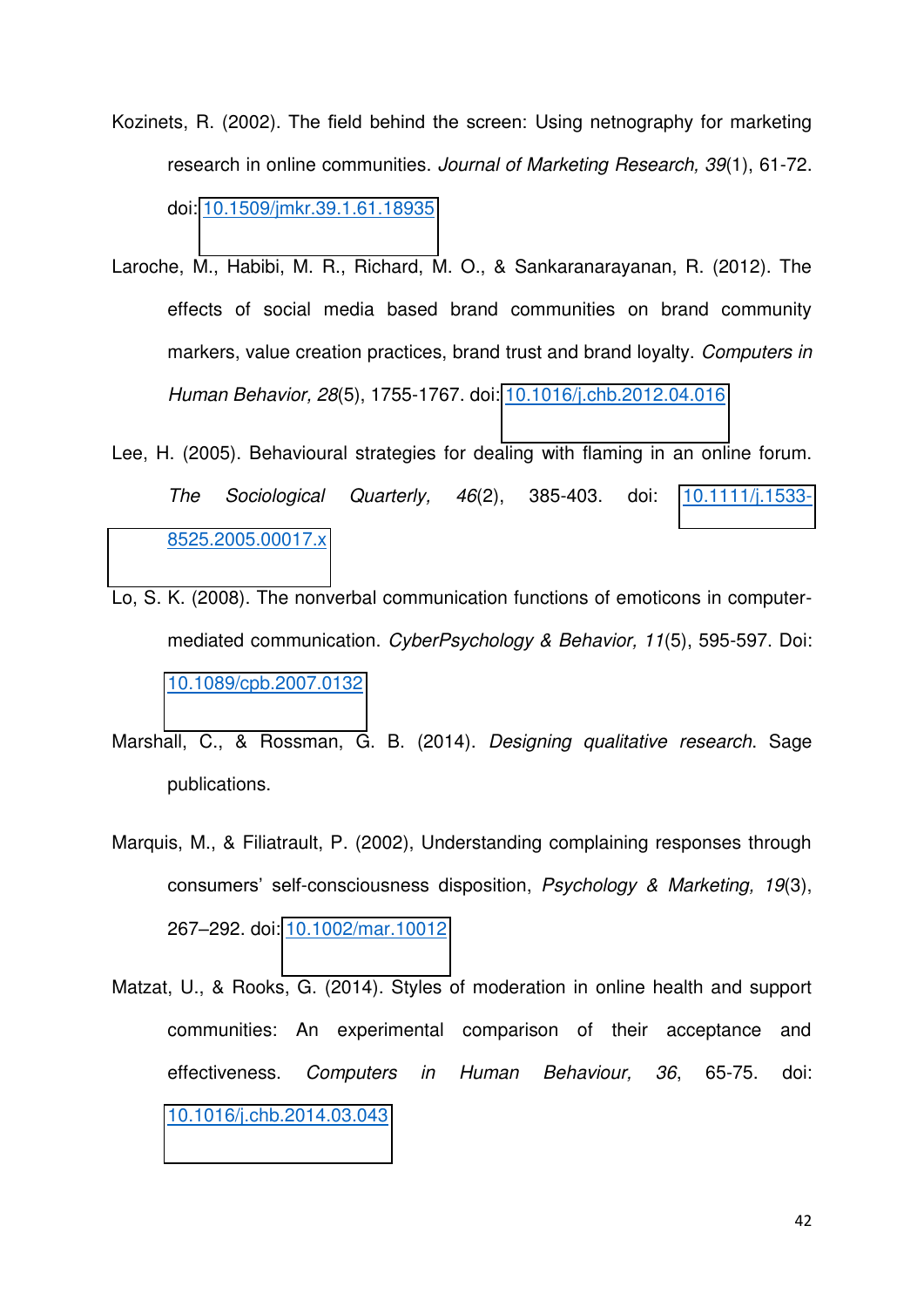- Mele, C. (2011). Conflicts and value co-creation in project networks. *Industrial Marketing Management, 40*(8), 1377-1385. doi: [10.1016/j.indmarman.2011.06.033](http://www.sciencedirect.com/science/article/pii/S0019850111000927)
- Menesini, E., & Nocentini, A. (2009). Cyberbullying definition and measurement: Some critical considerations. *Journal of Psychology, 217*(4), 230-232. doi: [10.1027/0044-3409.217.4.230](http://econtent.hogrefe.com/doi/abs/10.1027/0044-3409.217.4.230?journalCode=zfpx)
- Miller, K. D., Fabian, F., & Lin, S. J. (2009). Strategies for online communities. *Strategic Management Journal, 30*(3), 305-322. doi: [10.1002/smj.735](http://onlinelibrary.wiley.com/doi/10.1002/smj.735/abstract)
- Mishna, F., Cook, C., Saini, M., Wu, M. J., & MacFadden, R. (2011). Interventions to prevent and reduce cyber abuse of youth: A systematic review. *Research on Social Work Practice, 21*(1), 1-10. doi: [10.1177/1049731509351988](http://journals.sagepub.com/doi/abs/10.1177/1049731509351988)
- Mosteller, J., & Mathwick, C. (2014). Reviewer online engagement: the role of rank, well-being, and market helping behavior. *Journal of Consumer Marketing, 31*(6/7), 464-474. doi: [10.1108/JCM-05-2014-0974](http://www.emeraldinsight.com/doi/abs/10.1108/JCM-05-2014-0974)
- Munduate, L., & Dorado, M. A. (1998). Supervisor power bases, cooperative behaviour and organisational commitment. *European Journal of Work and Organizational Psychology*, *7*(2), 163-179. doi: [10.1080/135943298398853](http://dx.doi.org/10.1080/135943298398853)

Patton, M. Q. (2005). *Qualitative research*. John Wiley & Sons, Ltd.

Pires, G. D., Stanton, J., & Rita, P. (2006). The internet, consumer empowerment and marketing strategies. *European Journal of Marketing, 40*(9/10), 936-949. doi: [10.1108/03090560610680943](http://dx.doi.org/10.1108/03090560610680943)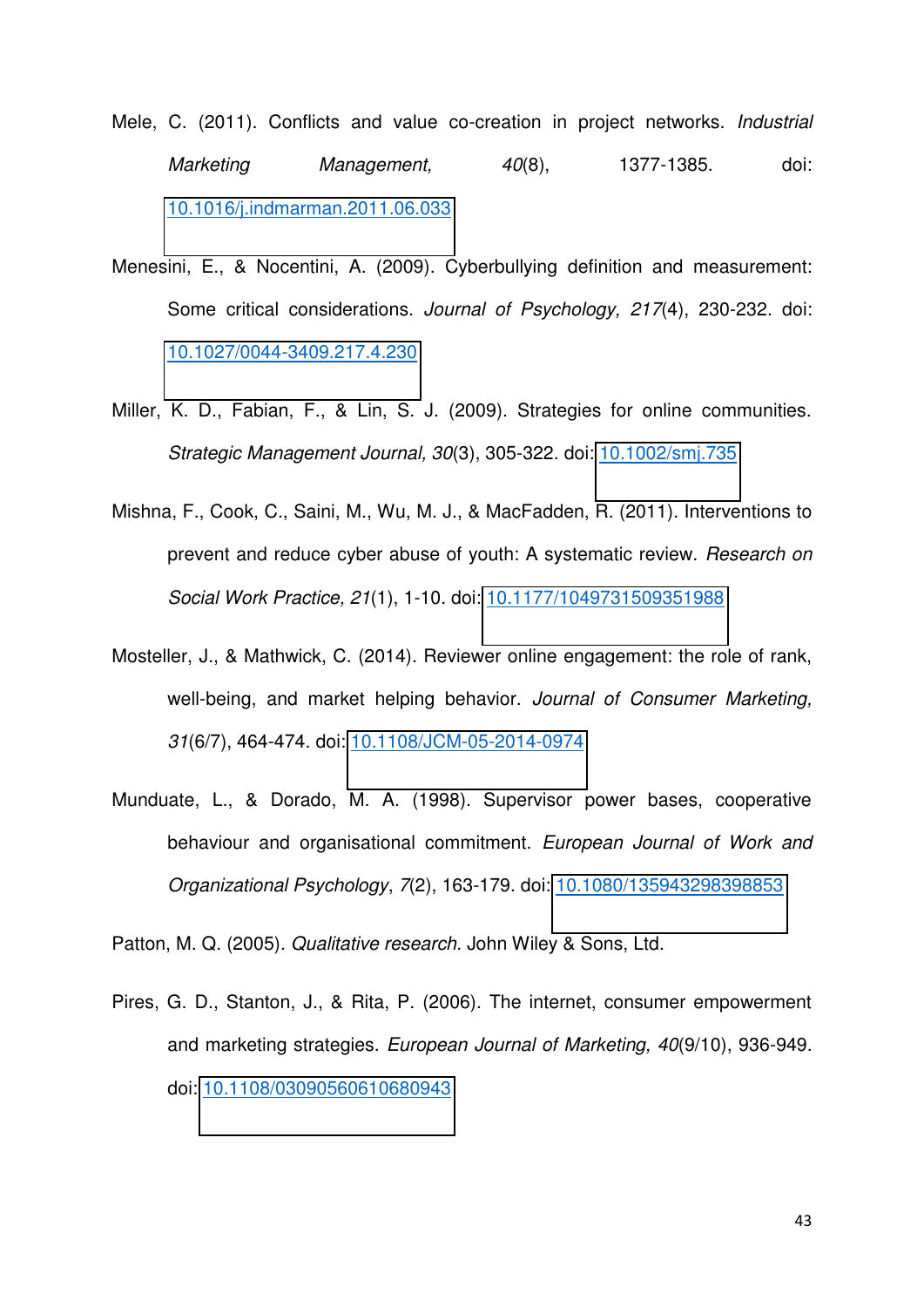- Popp, B., Germelmann, C. C. & Jung, B. (2016). We love to hate them! Social media-based anti-brand communities in professional football. *International Journal of Sports Marketing and Sponsorship, 17*(4), 349-367. doi: [10.1108/IJSMS-11-2016-018](http://www.emeraldinsight.com/doi/abs/10.1108/IJSMS-11-2016-018)
- Phillips, N., & Broderick, A. (2014). Has Mumsnet changed me? SNS influence on identity adaptation and consumption. *Journal of Marketing Management, 30*(9-10), 1039-1057. doi: [10.1080/0267257X.2014.927899](http://dx.doi.org/10.1080/0267257X.2014.927899)
- Quinton, S. (2013). The community brand paradigm: A response to brand management's dilemma in the digital era. *Journal of Marketing Management, 29*, 912–932. doi[:10.1080/0267257X.2012.729072](http://www.tandfonline.com/doi/abs/10.1080/0267257X.2012.729072)
- Rahim, M.A. (2002). Toward a theory of managing organisational conflict. *The International Journal of Conflict Management, 13*(3), 206-235. doi: [10.1108/eb022874](http://dx.doi.org/10.1108/eb022874)
- Reeves, S., Kuper, A. & Hodges, B.D. (2008). Qualitative research methodologies: Ethnography. *British Medical Journal, 337*(7668), 512-514. doi: [10.1136/bmj.a1020](https://www.researchgate.net/profile/Scott_Reeves/publication/23156526_Qualitative_research_Qualitative_research_methodologies_Ethnography/links/0deec5170796e1968d000000.pdf)
- Romani, S., Grappi, S., & Bagozzi, R. P. (2013). My anger is your gain, my contempt your loss: Explaining consumer responses to corporate wrongdoing. *Psychology & Marketing, 30*(12), 1029-1042. doi: [10.1002/mar.20664](http://onlinelibrary.wiley.com/doi/10.1002/mar.20664/abstract)
- Schau, H. J., Muñiz Jr, A. M., & Arnould, E. J. (2009). How brand community practices create value. *Journal of Marketing, 73*(5), 30-51. doi: [10.1509/jmkg.73.5.30](http://journals.ama.org/doi/abs/10.1509/jmkg.73.5.30)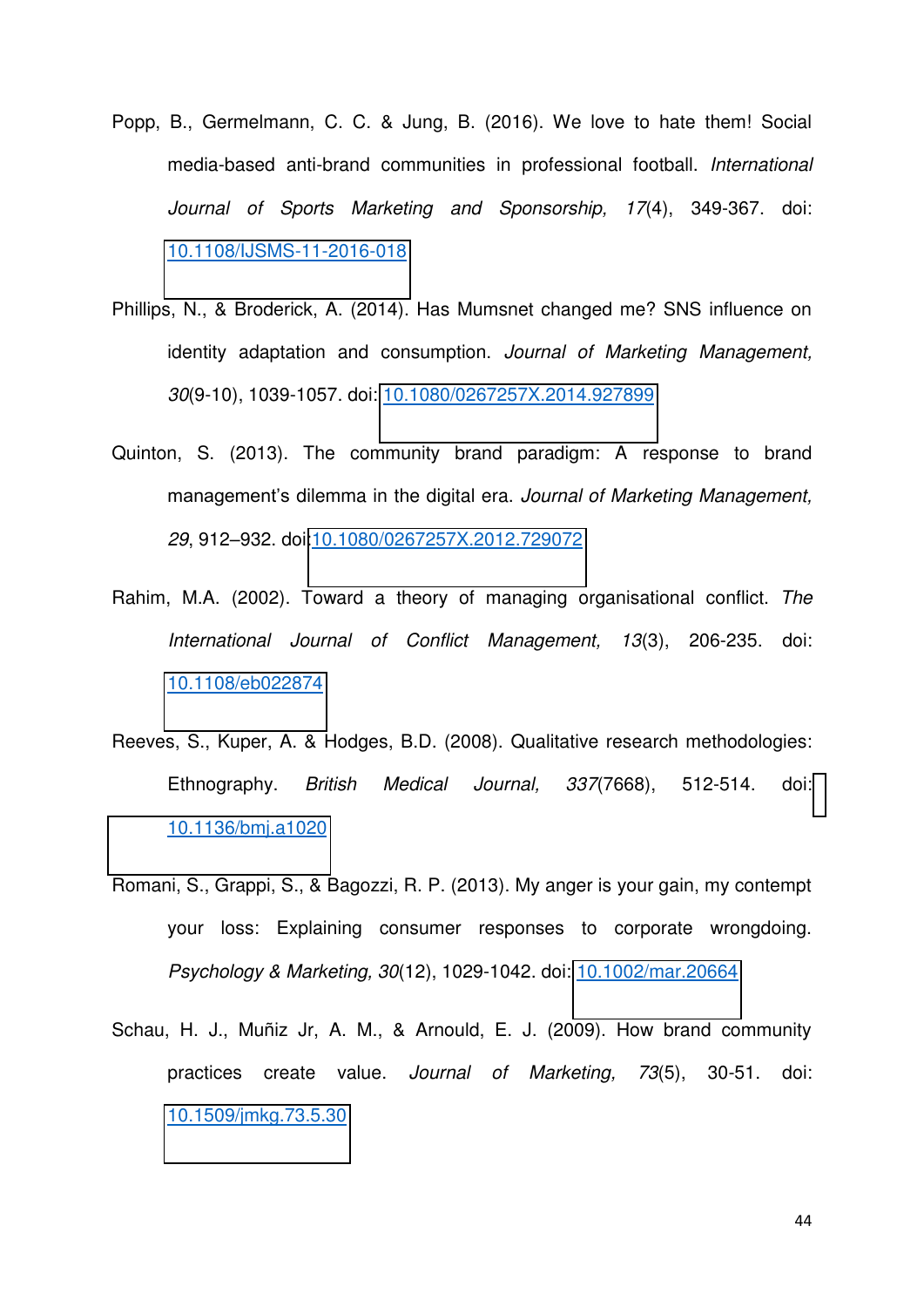- Schembri, S. & Latimer, L. (2016). Online brand communities: Constructing and coconstructing brand culture. *Journal of Marketing Management, 32*(7-8), 628- 651. doi: [10.1080/0267257X.2015.1117518](http://www.tandfonline.com/doi/abs/10.1080/0267257X.2015.1117518)
- Schouten, J. W., & McAlexander, J. H. (1995). Subcultures of consumption: An ethnography of the new bikers. *Journal of Consumer Research, 22*(1), 43-61. doi: [10.1086/209434](http://jcr.oxfordjournals.org/content/22/1/43.abstract)
- Sibai, O., Valck, K., Farrell, A. M., & Rudd, J. M. (2015). Social control in online communities of consumption: A framework for community management. *Psychology & Marketing, 32*(3), 250-264. doi: [10.1002/mar.20778](http://onlinelibrary.wiley.com/doi/10.1002/mar.20778/full)
- Thomas, C.T., Price, L., & Schau, J. (2013). When differences unite: Resource dependence in heterogeneous consumption communities, *Journal of Consumer Research, 39*(5), 1010-1033. doi: [10.1086/666616](http://jcr.oxfordjournals.org/content/39/5/1010)
- Tjosvold, D., Wong, A., & Cheng, N. (2014). Constructively managing conflicts in organisations. *Annual Review of Organisational Psychology and Organisational Behaviour, 1*(1), 545-568. doi: [10.1146/annurev-orgpsych-](http://www.annualreviews.org/doi/abs/10.1146/annurev-orgpsych-031413-091306)[031413-091306](http://www.annualreviews.org/doi/abs/10.1146/annurev-orgpsych-031413-091306)
- Vandebosch, H., & Van Cleemput, K. (2009). Cyberbullying among youngsters: Profiles of bullies and victims. *New Media & Society*, 11(8), 1349-1371. doi: [10.1177/1461444809341263](http://nms.sagepub.com/content/11/8/1349.short)
- Van Noort, G., & Willemsen, L. M. (2012). Online damage control: The effects of proactive versus reactive webcare interventions in consumer-generated and brand-generated platforms. *Journal of Interactive Marketing*, *26*(3), 131-140. doi: [10.1016/j.intmar.2011.07.001](http://www.sciencedirect.com/science/article/pii/S1094996811000600)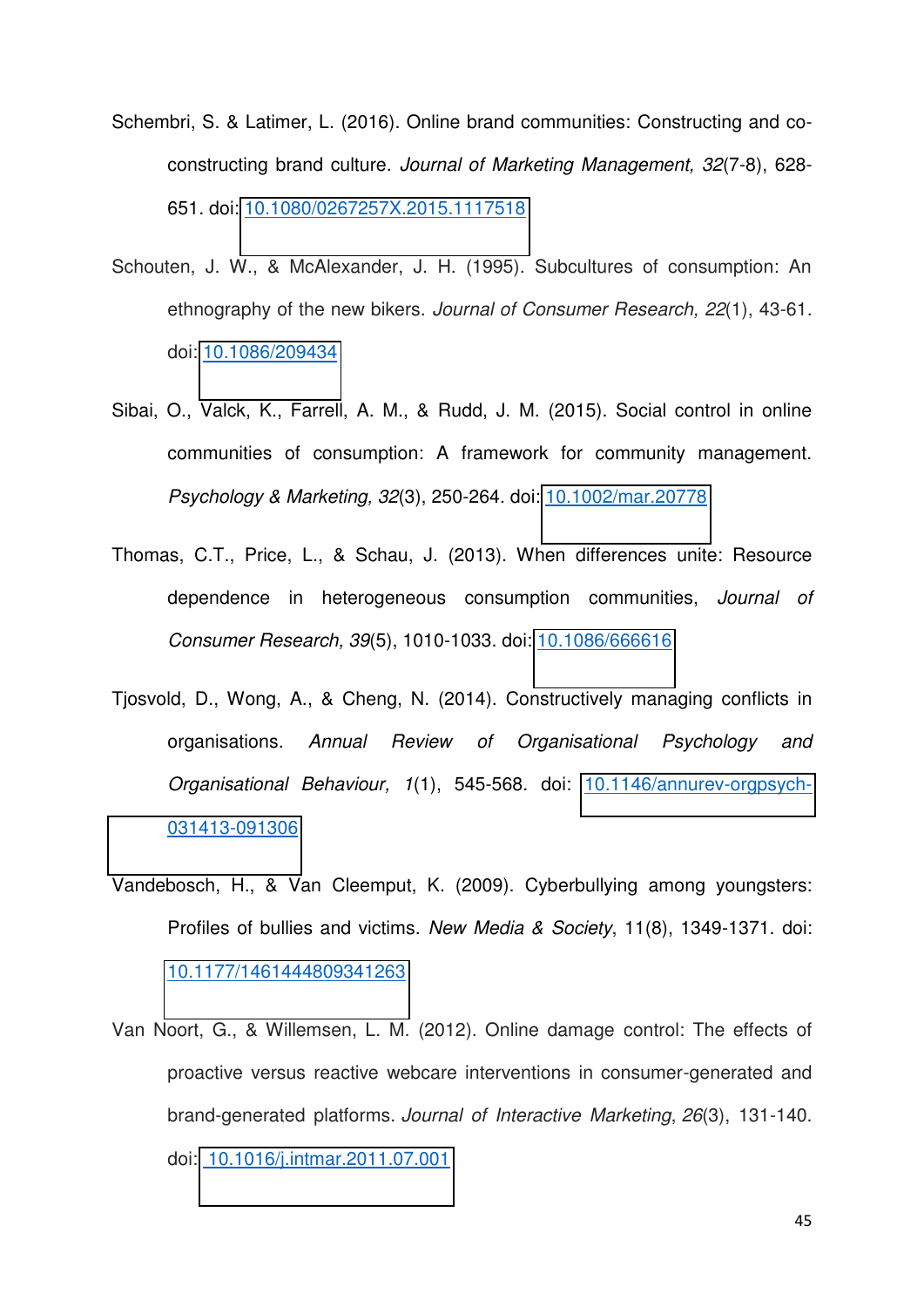- Wang, X., Yu, C., & Wei, Y. (2012). Social media peer communication and impacts on purchase intentions: A consumer socialization framework. *Journal of Interactive Marketing, 26*(4), 198-208. doi: [10.1016/j.intmar.2011.11.004](http://www.sciencedirect.com/science/article/pii/S1094996812000072)
- Ward, J. C., & Ostrom, A. L. (2006). Complaining to the masses: The role of protest framing in customer-created complaint web sites. *Journal of Consumer Research, 33*(2), 220-230.doi: [10.1086/506303](http://jcr.oxfordjournals.org/content/33/2/220.abstract)
- Wiertz, C., Mathwick, C., de Ruyter, K., & Dellaert, B. (2010). A balancing act: Governance in a virtual P3 community. *Advances in Consumer Research, 37*, 672–673. **Retrieved Retrieved https://www.from:**

<http://www.acrwebsite.org/volumes/15181/volumes/v37/NA-37>

- Wolny, J., & Mueller, C. (2013). Analysis of fashion consumers' motives to engage in electronic word-of-mouth communication through social media platforms. *Journal of Marketing Management, 29*(5-6), 562-583. doi: [10.1080/0267257X.2013.778324](http://dx.doi.org/10.1080/0267257X.2013.778324)
- Wooten, D. B. (2006). From labeling possessions to possessing labels: Ridicule and socialization among adolescents. *Journal of Consumer Research*, *33*(2), 188- 198. doi: [10.1086/506300](http://jcr.oxfordjournals.org/content/33/2/188.abstract)
- Wright, S. (2006). Government-run online discussion fora: Moderation, censorship and the shadow of control. *The British Journal of Politics & International Relations, 8*(4), 550-568. doi: [10.1111/j.1467-856x.2006.00247.x](http://bpi.sagepub.com/content/8/4/550.short)
- Zaglia, M. E. (2013). Brand communities embedded in social networks. *Journal of Business Research, 66*(2), 216-223. doi: [10.1016/j.jbusres.2012.07.015](http://www.sciencedirect.com/science/article/pii/S014829631200210X)